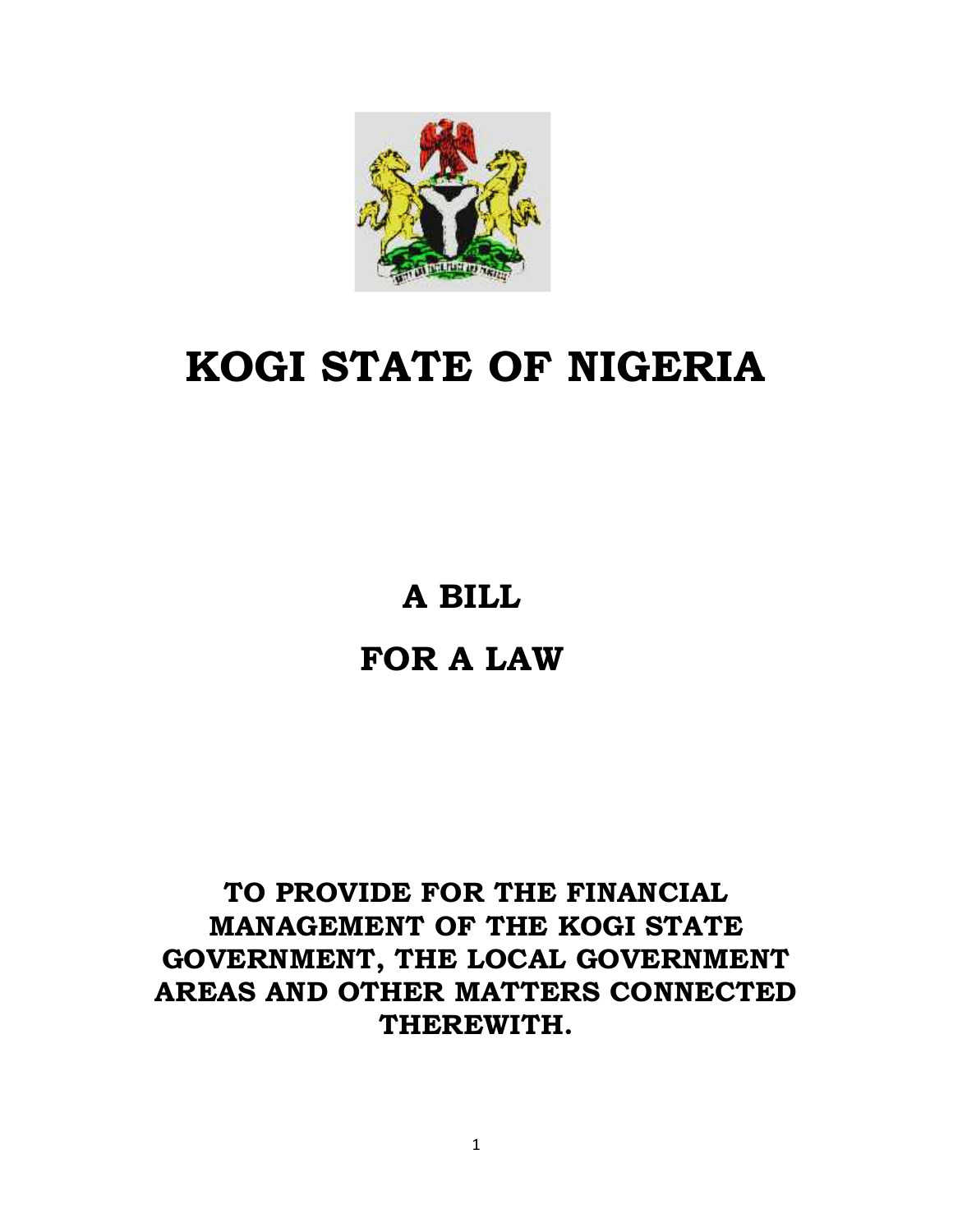#### A BILL FOR A LAW TO PROVIDE FOR THE FINANCIAL MANAGEMENT OF THE KOGI STATE GOVERNMENT, THE LOCAL GOVERNMENT AREAS AND OTHER MATTERS CONNECTED THEREWITH

#### **ARRANGEMENT OF SECTIONS**

### **PART I PRELIMINARY**

#### **SECTION**

- 1 Citation and Commencement
- 2 Interpretation

#### **PART II OBJECTIVE, PURPOSE, APPLICATION AND AMENDMENT OF THIS LAW**

- 3 Objective of this Law
- 4 Purpose of this Law
- 5 Application of this Law
- 6 Amendment to this Law

#### **PART III**

#### **DEPARTMENTS AND CONSTITUTIONAL INSTITUTIONS**

- 7 Departments and Constitutional Institutions
- 8 Duties of the Commissioner of Finance
- 9 Duties of the State Accountant General

#### **PART IV**

#### **ACCOUNTING OFFICERS AND ACCOUNTS OFFICERS**

- 10 Accounting Officers of Ministries, Departments, Agencies, Parastatals or Institutions.
- 11 Responsibilities of Accounting Officers.
- 12 Accounting Officer's Responsibilities when Assets and Liabilities are transferred.
- 13 Acting Accounting Officers during temporary absence.
- 14 Delegation of powers by Accounting Officers.
- 15 Duties of Accounts Officers.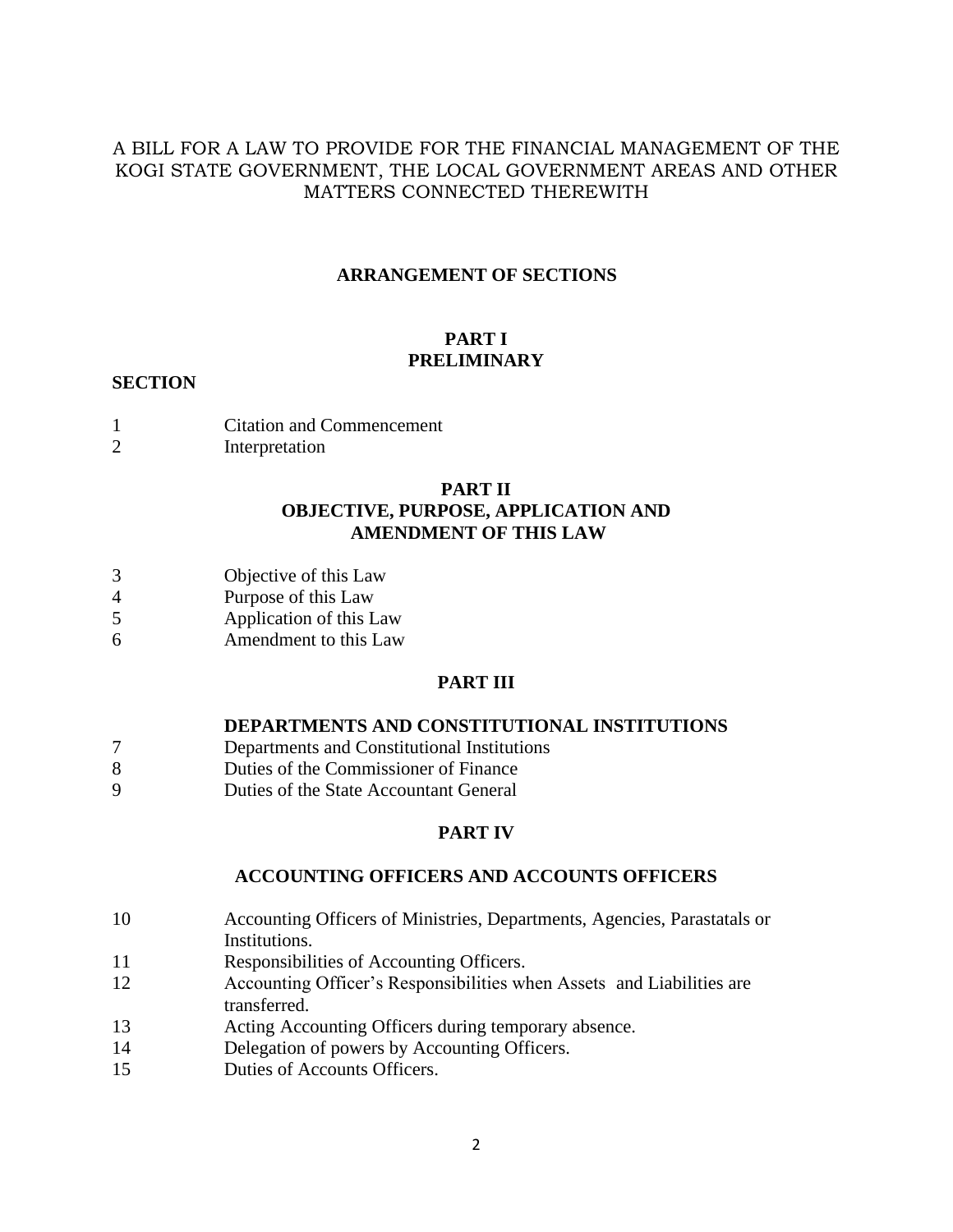#### **PART V**

#### **MANAGEMENT AND CONTROL OF THE STATE PUBLIC FINANCE**

- Bank Accounts, Cash Management and Investment framework
- Deposit into the Consolidated Revenue Fund
- Withdrawals from the Consolidated Revenue Fund
- Development Fund
- Capital Development Warrant
- Withdrawal from Development Fund
- Use of Funds in Emergency Situations
- Basis of Government Accounting
- Annual Consolidated Financial Statement
- Financial Statistics and Aggregations
- Publication of Financial Statements

#### **PART VI**

#### **STATE GOVERNMENT BUDGET PROCESS**

- Multi-year budget projections
- General Budgetary Issues
- Stages in Budgetary process
- Content of a budget
- Withholding of appropriated funds
- Supplementary Budget
- Quarterly Budget Report
- Expenditure before annual budget is passed
- Unauthorized expenditure
- Unfunded mandates

#### **PART VII**

#### **LOANS, GUARANTEES, GRANTS, ETC TO STATE GOVERNMENT, LOCAL GOVERNMENT OR PUBLIC INSTITUTIONS**

- Regulations on borrowing by public entities
- Guarantees, indemnities and securities by Cabinet members
- Condition for writing-off loans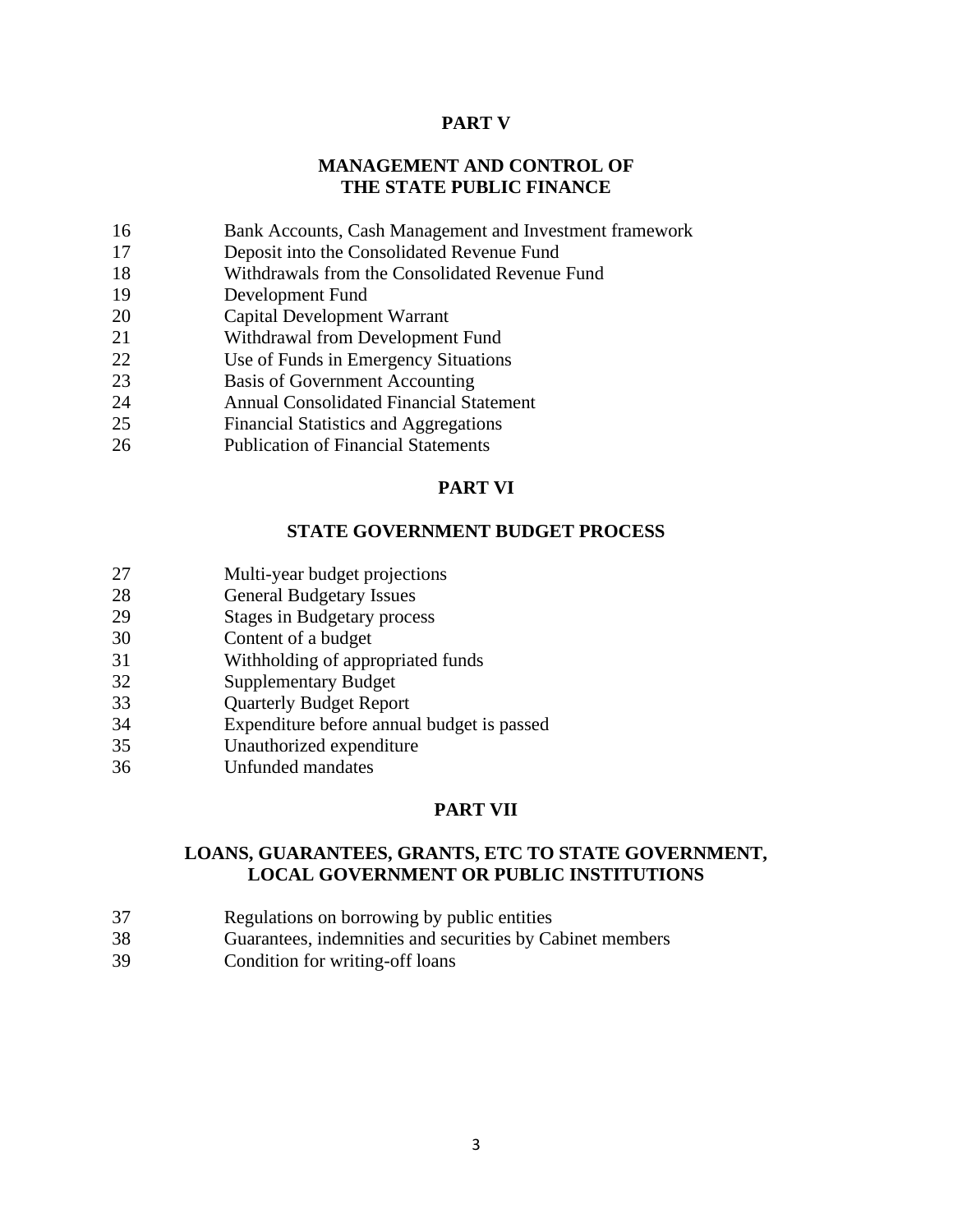#### **PART VIII**

#### **MANAGEMENT AND CONTROL OF LOCAL GOVERNMENTREVENUE, FINANCE AND ADMINISTRATION**

- Local Government Council Revenue Sources
- Allocation of Revenue to Local Government Council
- Establishment of Local Government Council Revenue Committee
- Functions of the Revenue Committee
- Treasury Department
- Duties and responsibilities of the Council Treasurer
- Expenditure
- Local Government Council Bank Accounts
- Investment of Funds
- Power to Borrow money
- Writing-off irrecoverable debts
- Budget of Local Government Council
- Use of Assets
- Accounts and Audit
- Auditor General may Query or surcharge
- Recovery of sums certified Due
- Internal Audit
- Existing Financial Memorandum
- Local Government Development Plan
- Local Technical Planning Committee
- Approval of Development Plan
- Review of Development Plan
- Availability of Development Plan
- Development Plan Not to be incompatible
- Assets Inventory of Local Government Council
- Security for Revenue Receipts
- Publication of Local Government Council Finance Required to be made Public
- Ministry to promote participatory Process in Governance

#### **PART IX**

#### **FINANCE MANAGEMENT AND CONTROL PROVISIONS FOR PUBLIC ENTITIES (Parastatals, Institutions and extra-ministerial departments)**

- Application of this part
- Listing of Parastatals, Agencies and Public Institutions
- Classification of Agencies, Parastatals and Public Institutions
- Accounting Officers
- Fiduciary Duties of Accounting Officers
- Disclosure of Interest
- General Responsibility of Accounting Officers, Board and Approving Authority
- Assignment of Powers and Duties by Accounting Officers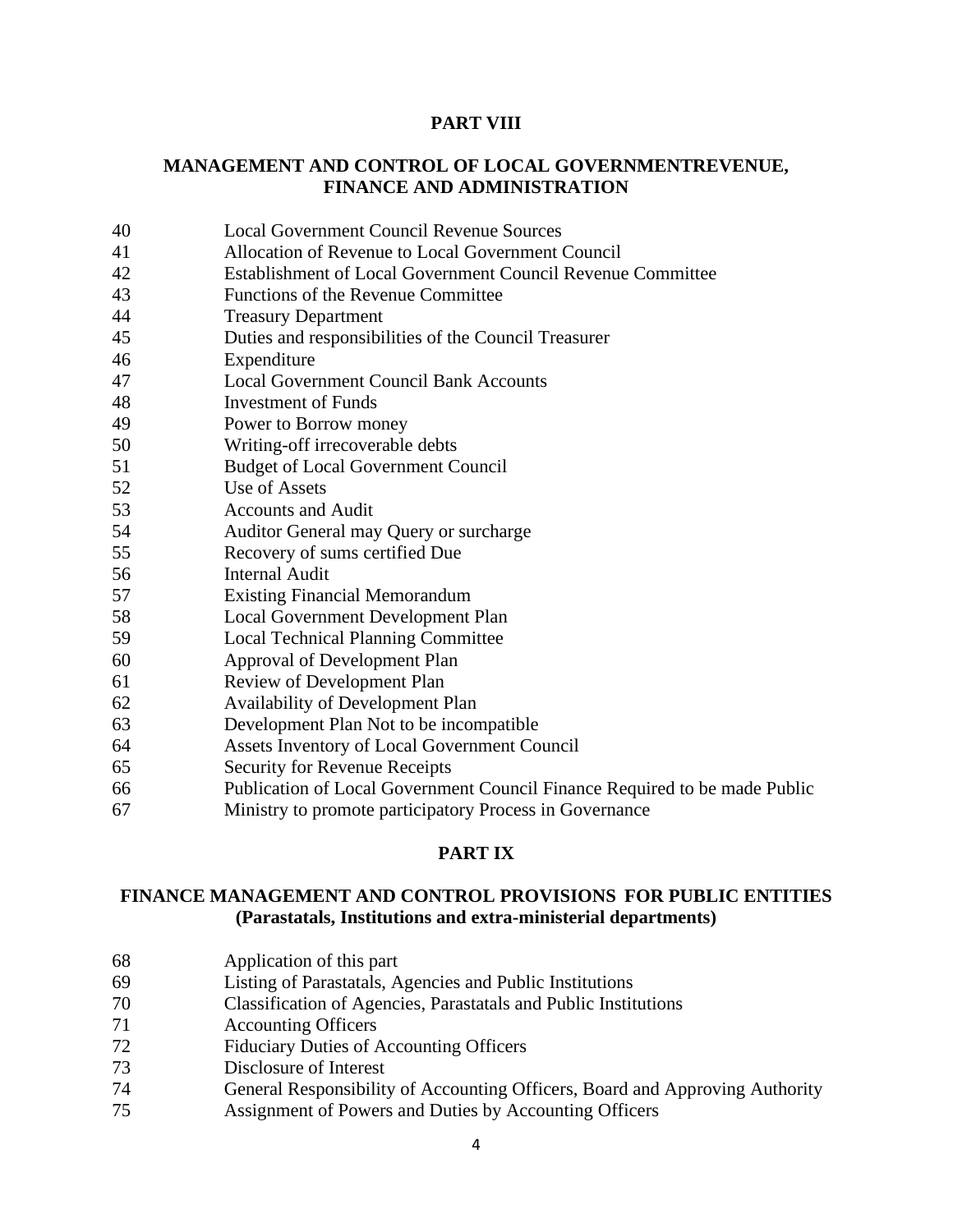- Responsibilities of other Officials
- Annual Budget and Corporate Plan by fully Subvented Agencies, Parastatals, or Institutions.
- Lending Money to Agencies, Parastatals or Institutions
- Repayment and Consolidation of Loans
- Conditions for writing-off Loans
- Annual Report and Financial Statements of Agencies, Parastatals and Institutions

### **PART XI**

#### **GENERAL TREASURY MATTERS**

- Treasury regulations and instructions
- Publishing of draft treasury regulations for public comment
- Departures from treasury regulations, instructions or conditions
- Determination of interest rates for debt owing to state

#### **PART XII**

#### **FINANCIAL MISCONDUCT**

#### **A – Disciplinary proceedings**

- Financial Misconduct by Officials in Departments and Constitutional Institutions
- Financial misconduct by treasury officials
- Financial misconduct by Accounting Authorities and officials of Public Entities
- Applicable legal regime for disciplinary proceedings
- Regulations on financial misconduct procedures

#### **B – Criminal Proceedings**

Offences and penalties

#### **PART XIII**

#### **ACCOUNTING STANDARD BOARD**

- Establishment
- Composition
- Functions of Board
- Powers of Board
- Regulations on Accounting Standards Board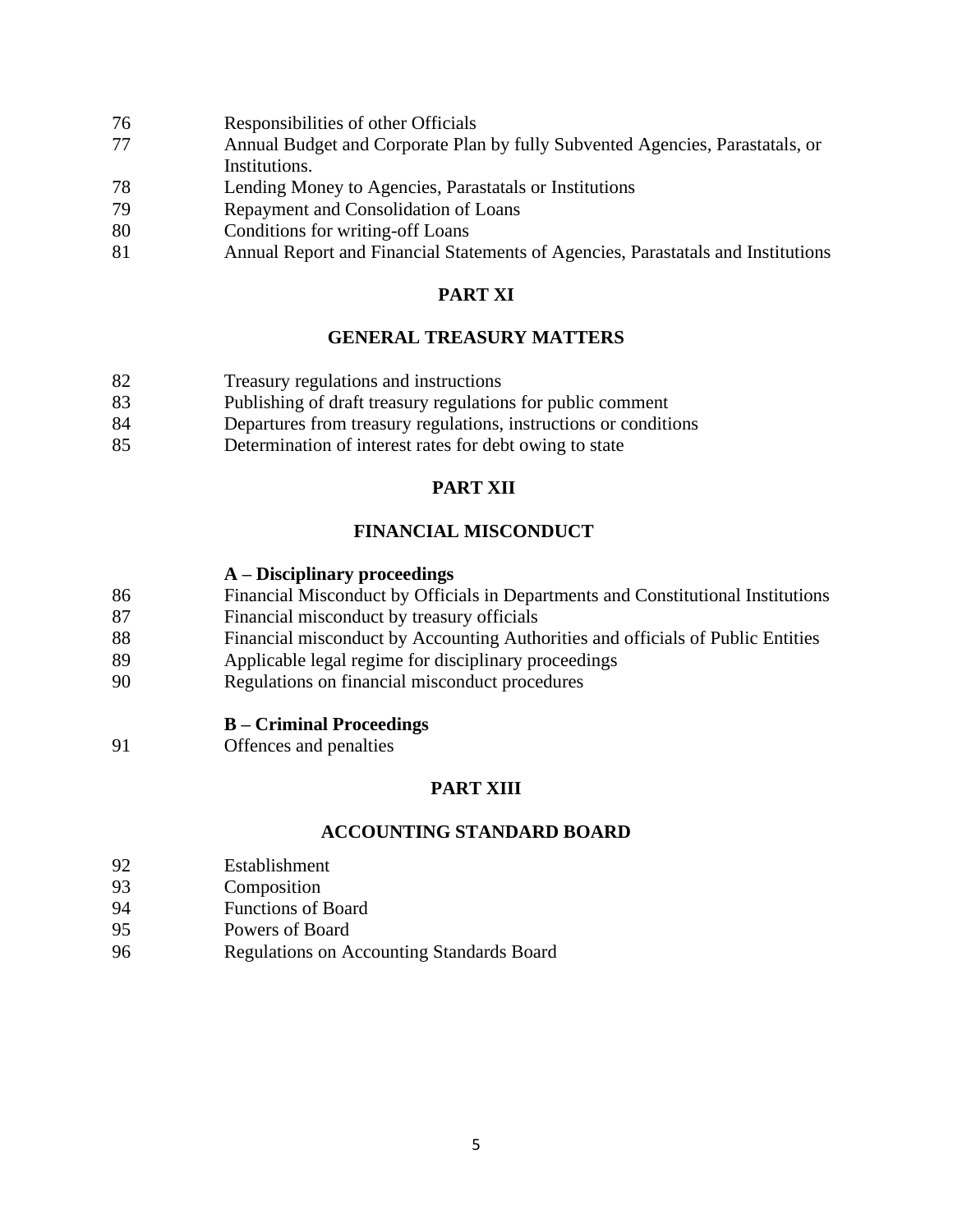#### **PART XIV**

#### **MISCELLANEOUS PROVISIONS**

- 97 Exemptions
- 98 Transitional provisions<br>99 Liability for Loss of Pul
- Liability for Loss of Public Money.
- 100 Liability for Keeping Public Money
- 101 **Application of Provisions to Stores.**
- 102 Application of Financial Instructions.

#### **SCHEDULES**

#### FIRST SCHEDULE

Parastatals fully subvented by the Government

#### SECOND SCHEDULE Fully Commercialized Parastatals

THIRD SCHEDULE Parastatals Partially Subvented

#### FOURTH SCHEDULE Public Institutions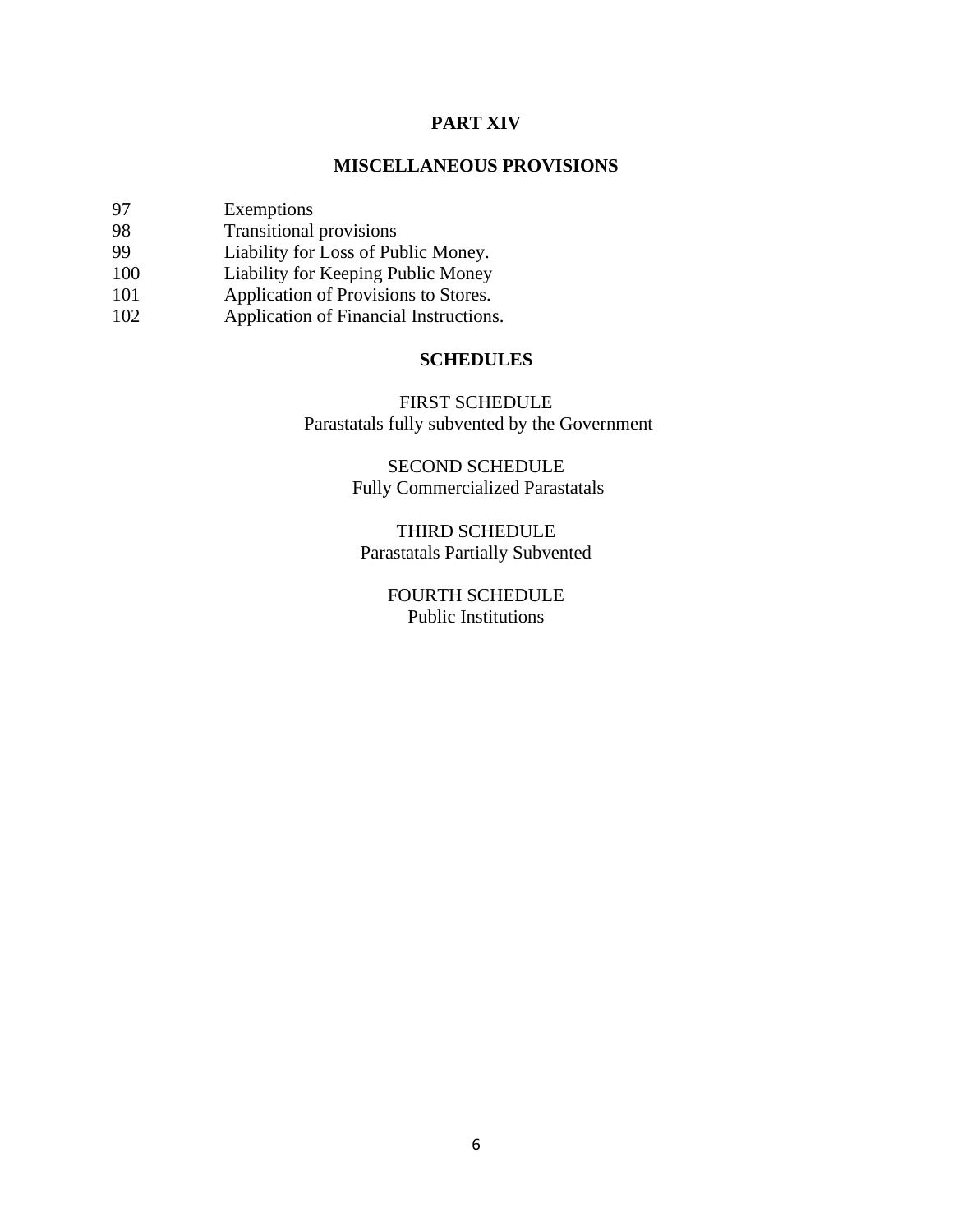### A BILL FOR A LAW TO PROVIDE FOR THE FINANCIAL MANAGEMENT OF THE KOGI STATE GOVERNMENT, THE LOCAL GOVERNMENT AREAS AND OTHER MATTERS CONNECTED THEREWITH

BE IT ENACTED BY THE KOGI STATE HOUSE OF ASSEMBLY AND BY THE AUTHORITY OF SAME AS FOLLOWS: **Enactment**

#### **PART I PRELIMINARY**

- 1. This Law may be cited as the Kogi State Public Finance Management Law, 2018 and shall come into force on the ……….day of ………………2018. **Citation and Commencement**
- 2. In this Law, unless the context otherwise requires: "Accountable" means the requirement to record, report, explain and justify actions, as the case may be, to a superior officer, the House of Assembly or the public; **Interpretation**

**"Account code"** means one of the segments of Accounts which specifies the total amount which is usually appropriated per Charge of Accounts in an Appropriation Law;

**"Accounting officer"** means a person mentioned in section 10;

**"Accounting authority"** means a body or person mentioned in sections 7

**"Accounting Standards Board"** means the board established in accordance with section 92;

**"Agency"** means and includes all Government Parastatals, Institutions, and Companies;

**"Appropriation"** means a power given through an Appropriation Law to the Governor to incur expenditure, make an investment, acquire or create assets, or lend or borrow money for a particular purpose;

**"Assets"** are resources controlled by an entity as a result of past events and from which future economic benefits, services or potentials are expected to flow to the entity;

**"Auditor-General"** means the Auditor-General of the State or the Auditor-General for Local Government as provided under the relevant part under this Law; "Auditor" means a professionally qualified accountant that is registered with the State Auditor-General as an external Auditor;

**"Budget"** means the annual estimates of revenue and other receipts and the expenditures of Government submitted for the approval of the House of Assembly by the Governor or to a Local Government Council by the Chairman of the Local Government;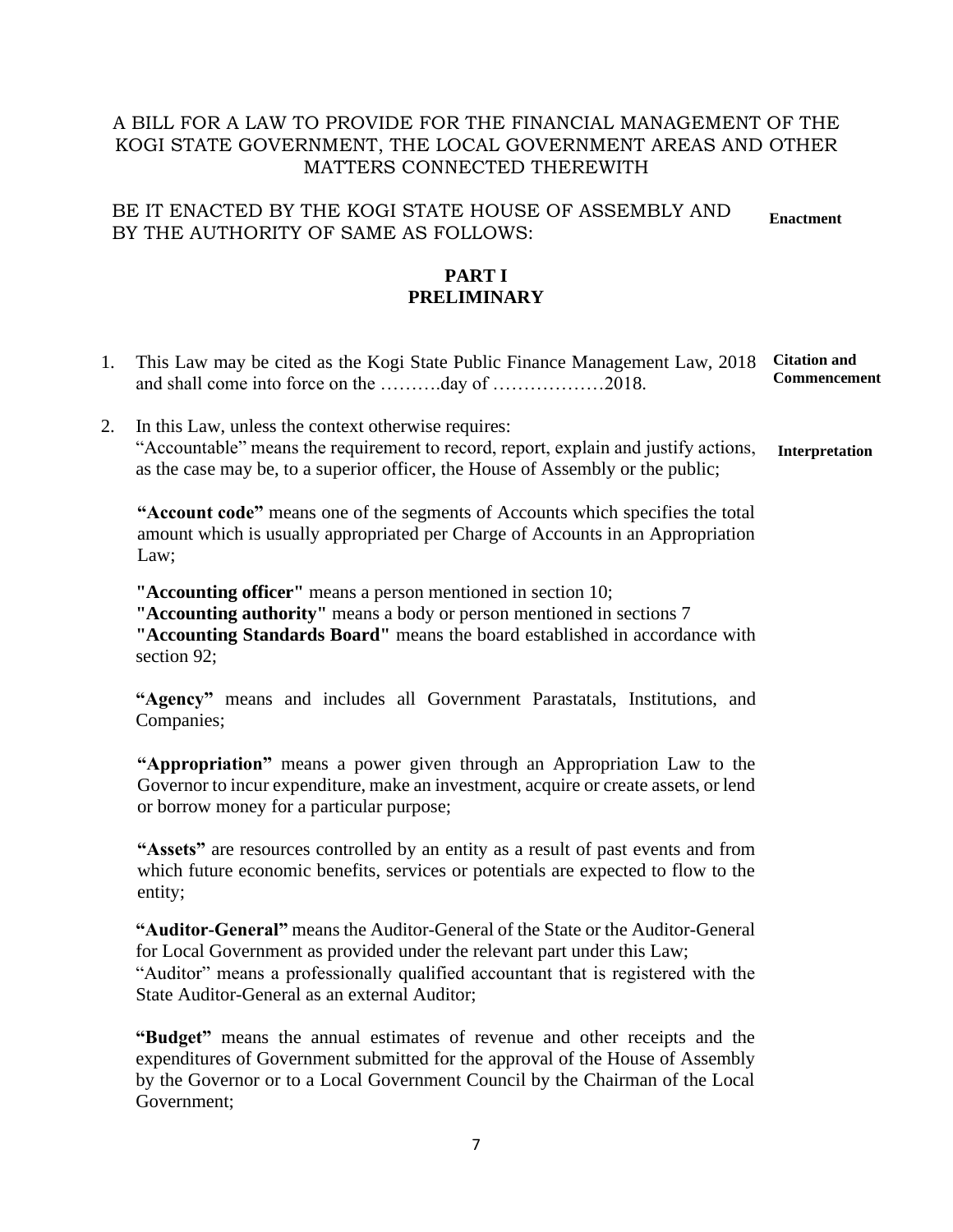**"Cash Basis"** means a basis of accounting that recognizes transactions and other event when cash is received or paid. It measures financial results for a period as the difference between cash received and cash paid;

**"Commissioner"** means the Commissioner for Finance or any person for the time being charged with responsibility to oversee the Ministry of Finance;

**"Constitutional Institution"** means an institution listed in Schedule 1*;*

**"Department"** means a State or Local Government department or a State or Local Government component;

**"Development Plan"** means a long term strategic plan for the development of the community.

#### **"Executive Authority"**

- (a) In relation to a State department, means the Accounting Officer who is accountable to Kogi State House of Assembly for that department;
- (b) In relation to a Local Government department, means the member of the Executive Council of a Local Government Area who is accountable to the Local Government legislature for that department;
- (c) In relation to a State public entity, means the Accounting Officer who is accountable to Kogi State House of Assembly for that public entity or in whose portfolio it falls; and
- (d) In relation to a Local Government public entity, means the member of the Local Government Executive Council who is accountable to the Local Government legislature for that public entity or in whose portfolio it falls;

**"Financial Statements"** <sup>m</sup>eans statements consisting of at least

- (a) a balance sheet;
- (b) an income statement;
- (c) a cash-flow statement;
- (d) any other statements that may be prescribed; and
- (e) any notes to these statements;

**"Fruitless and wasteful expenditure"** means expenditure which was made in vain and would have been avoided had reasonable care been exercised;

**"Generally recognized accounting practice"** means an accounting practice complying in material respects with standards issued by the Accounting Standards Board;

**"Governor"** means the Governor of Kogi State;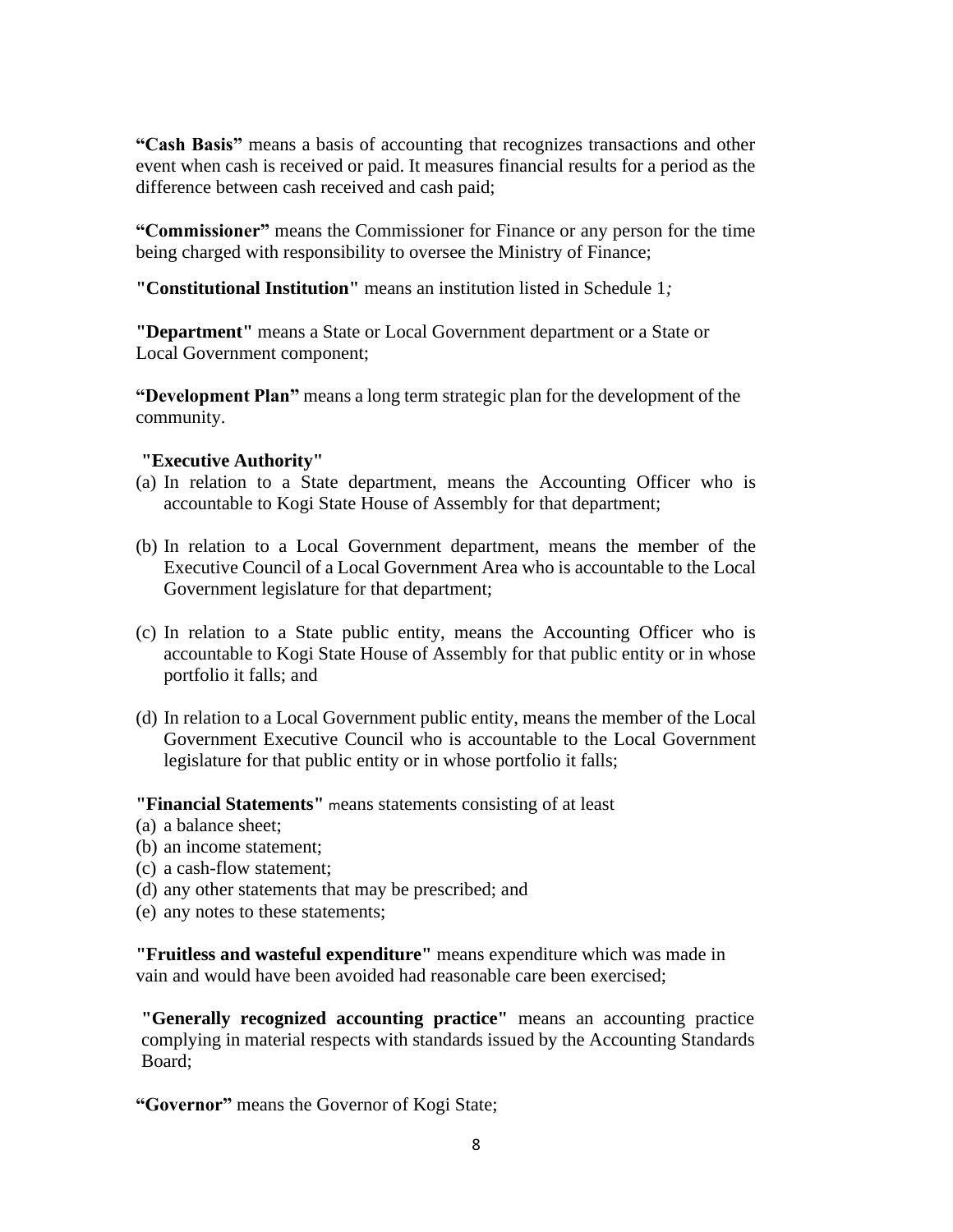**"House"** means the Kogi State House of Assembly;

**"Internal control"** means a system which ensures:

- (i) that financial and other records are kept, reliable and complete;
- (ii) adherence to Government's policies, the orderly and efficient conduct of the assets and other resources of the Government;

**"Irregular expenditure"** means expenditure, other than authorized expenditure, incurred in contravention of or that is not in accordance with a requirement of any applicable legislation, including

- (a) This Law; or
- (b) The State Tenders Board Law, or any regulations made in accordance with that Law; or
- (c) any Local Government legislation providing for procurement procedures in that Local Government;

**"Loan"** means any money obtained by Government by way of credit provision whether secured or unsecured from a third party;

**"Local Government"** includes Local Council Development Areas;

#### **"Local Government Business Enterprise"** means an entity which

- (a) is a juristic person under the ownership control of a Local Government executive;
- (b) has been assigned financial and operational authority to carry on a business activity;
- (c) as its principal business, provides goods or services in accordance with ordinary business principles; and
- (d) is financed fully or substantially from sources other than a Local Government Revenue Fund; or by way of a tax, levy or other statutory money;

**"Local Government Component"** means the financial instruction that is related to the operations of the Local Government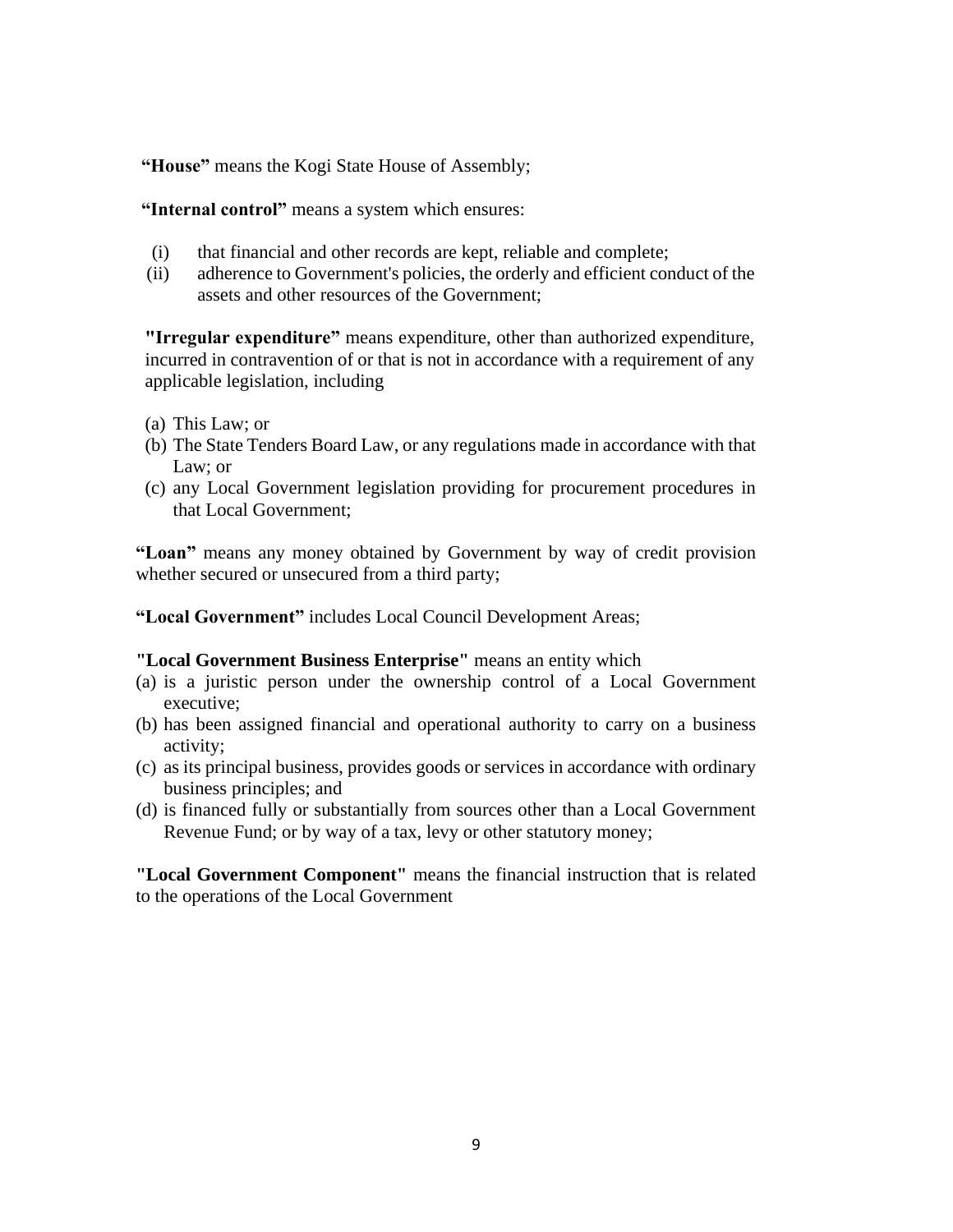**"Local Government department"** means: the Ministry of Local Government and Chieftaincy Affairs

#### **"Local Government Public Entity" means:**

- (a) a Local Government business enterprise; or
- (b) a board, commission, company, corporation, fund or other entity (other than a Local Government business enterprise) which is:
	- (i) established in accordance with legislation or a Local Government Law;
	- (ii) fully or substantially funded either from a Local Government Revenue Fund or by way of a tax, levy or other money imposed in accordance with legislation; and
	- (iii) accountable to a Local Government legislature;

**"Local Government treasury"** means a treasury established Under the Law

**"Main Division within a Vote"** means one of the main segments into which a vote is divided and which—

- (a) Specifies the total amount which is appropriated for the items under that segment; and
- (b) Is approved by Kogi State House of Assembly or a Local Government legislature, as may be appropriate, as part of the vote;

**"MEC for Finance"** means the (Member of an Executive Council) of a Local Government Area responsible for finance in the Local Government Area;

**"Medium Term Expenditure Framework (MTEF)"** means the Three to Five year rolling budget containing the budget estimates for the year to which it relates together with indicative budgets for the succeeding years;

**"Money"** means any coin, note or negotiable instrument;

**"Money received**" includes all moneys that are paid to a public coffers under or pursuant to an enactment, trust, treaty, undertaking or contract;

#### **"overspending":**

- (a) In relation to a vote, means when expenditure under the vote exceeds the amount appropriated for that vote; or
- (b) In relation to a main division within a vote, means when expenditure under the main division exceeds the amount appropriated for that main division.

**"Ownership control",** in relation to an entity, means the ability to exercise any of the following powers to govern the financial and operating policies of the entity in order to obtain benefits from its activities:

To appoint or remove all, or the majority of, the members of that entity's board of directors or equivalent governing body;

(a) to appoint or remove that entity's chief executive officer;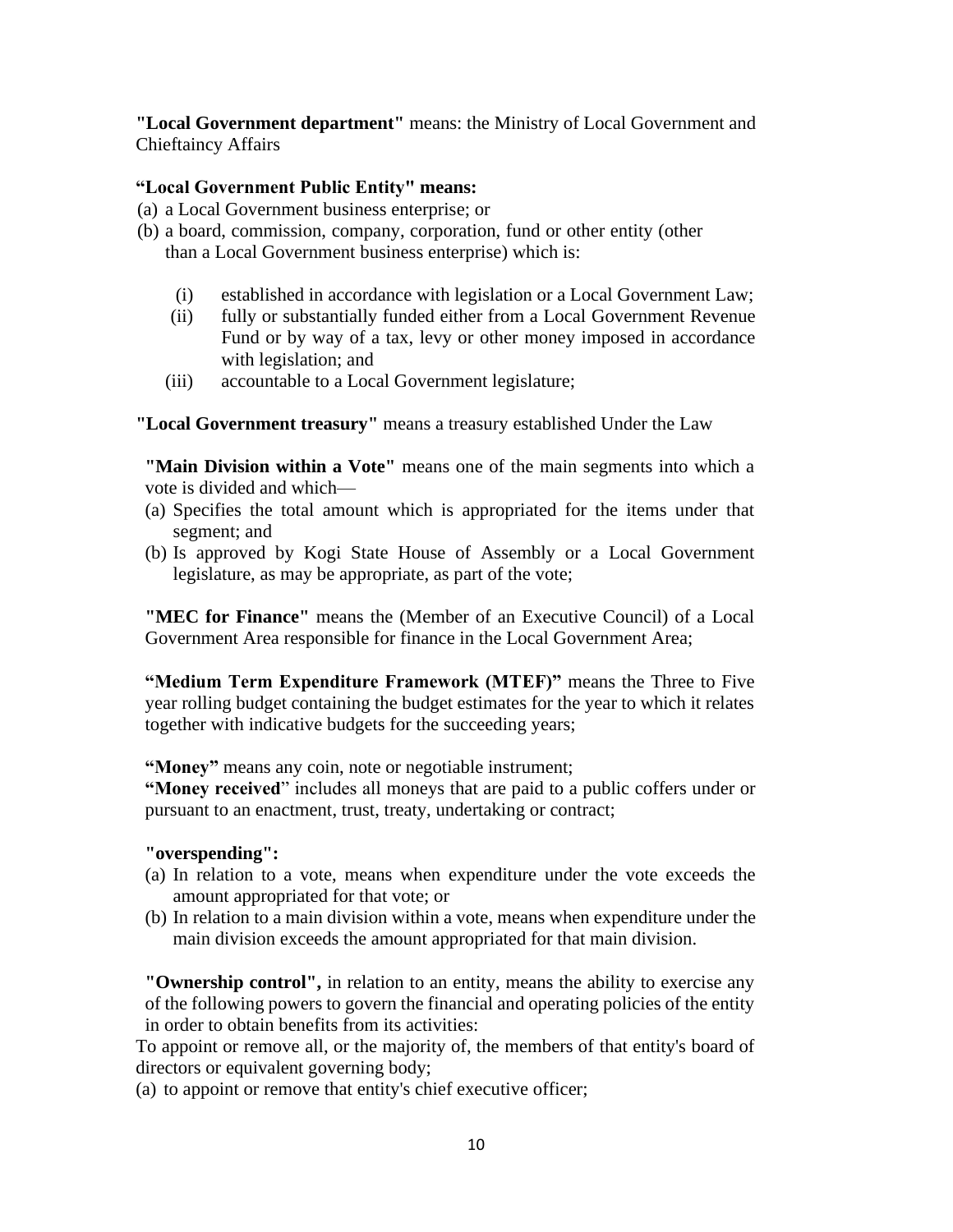- (b) to cast all, or the majority of, the votes at meetings of that board of directors or equivalent governing body; or
- (c) to control all, or the majority of, the voting rights at a general meeting of that entity

**"Prescribe"** means prescribe by regulation

**"Public Accounts Committee"** means the Public Accounts Committee of the House of Assembly;

**"Public Entity"** means a State or Local Government public entity;

"Revenue Fund" **means—**

- (a) the State Revenue Fund under the Law; or
- (b) a Local Government Revenue Fund under the law

**"State"** means Kogi State of Nigeria.

#### **"State government business enterprise**" means an entity which—

- (a) is a juristic person under the ownership control of the State executive;
- (b) has been assigned financial and operational authority to carry on a business activity;
- (c) as its principal business, provides goods or services in accordance with ordinary business principles; and
- (d) is financed fully or substantially from sources other than
	- (i) the State Revenue Fund; or
	- (ii) by way of a tax, levy or other statutory money;

**"State public entity"** means—

- (a) a State government business enterprise; or
- (b) a board, commission, company, corporation, fund or other entity (other than a State government business enterprise) which is—
	- (i) established in accordance with State legislation;
	- (ii) fully or substantially funded either from the State Revenue Fund, or by way of a tax, levy or other money imposed in accordance with State legislation; and
	- (iii) accountable to Kogi State Government;

*"***This Law"** includes any relevant regulations and instructions of the State and Local Government

**"Trading Entity"** means an entity operating within the administration of a department for the provision or sale of goods or services, and established—

- (a) in the case of a State department, with the approval of the State Treasury; or
- (b) in the case of a Local Government department, with the approval of the relevant Local Government treasury Law within a prescribed framework;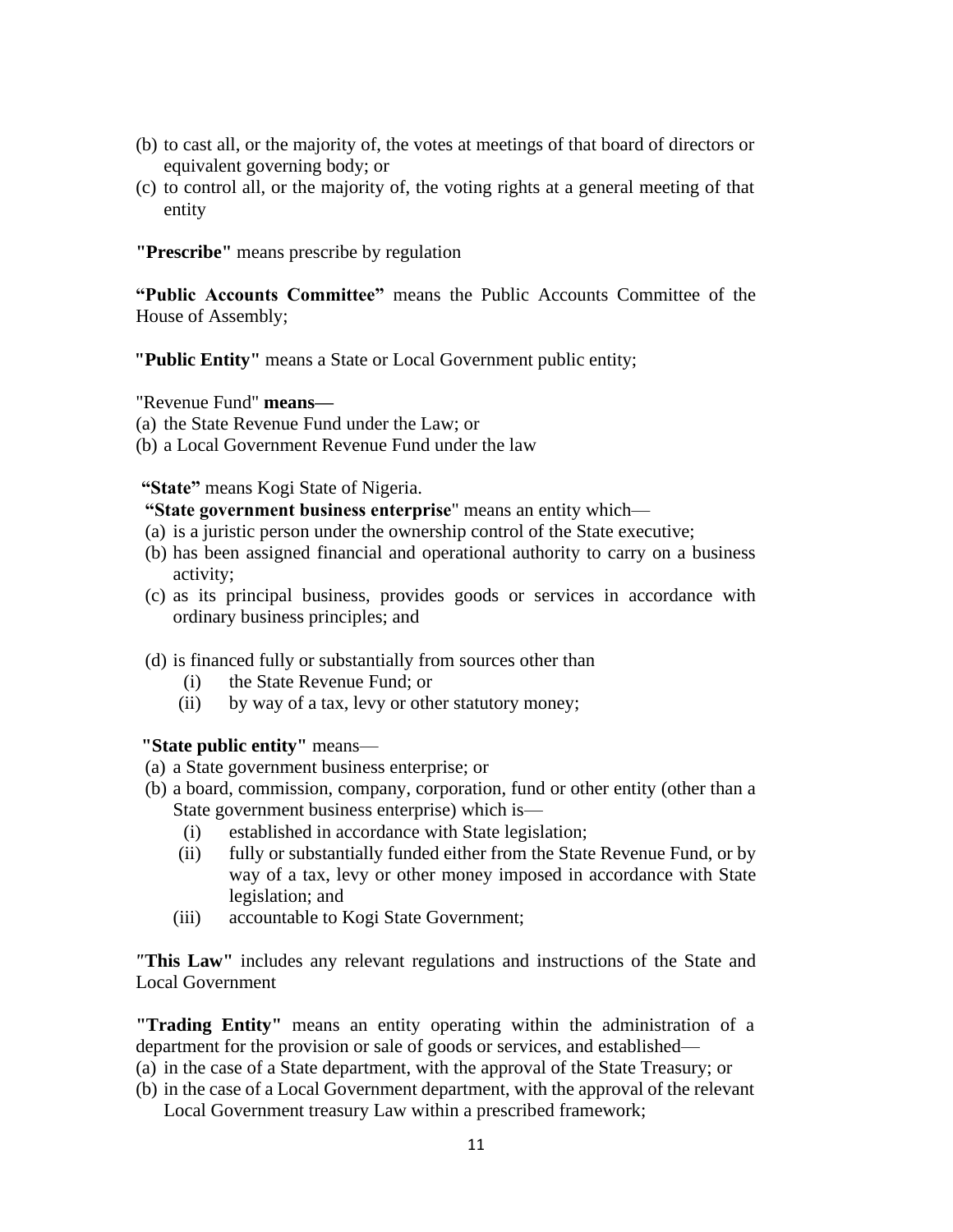**"Treasury"** means the State Treasury or a Local Government treasury, as may be appropriate in the circumstances;

#### **"Unauthorized expenditure"** means—

- (a) overspending of a vote or a main division within a vote;
- (b) expenditure not in accordance with the purpose of a vote or, in the case of a main division, not in accordance with the purpose of the main division;

**"Vote"** means one of the main segments into which an appropriation Law is divided and which—

(a) specifies the total amount which is usually appropriated per department in an appropriation Law; and is separately approved by Kogi State House of Assembly or a Local Government legislature, as may be appropriate, before it approves the relevant draft appropriation Law as such.

#### **PART II**

#### **OBJECTIVE, PURPOSE, APPLICATION AND AMENDMENT OF THIS LAW**

3. The objective of this Law is to secure transparency, accountability and sound management of the revenue, expenditure, assets and liabilities of Kogi State Government and other public institutions of the State. **Objective of the Law**

**Purpose of this Law**

- 4 The purpose of the Law is to:-
	- (a) regulate Financial Management;
	- (b) ensure that all revenue, expenditure, assets and liabilities are managed efficiently and effectively and in a transparent manner;
	- (c) ensure that officers are put in a position to be able to manage and control all available resources and be more accountable;
	- (d) ensure the timely provision of quality financial information;
	- (e) eliminate waste (including fruitless expenditure) and corruption in the use of public resources;
	- (f) stipulate the responsibilities to persons entrusted with financial management; and
	- (g) provide for other matters relating to financial management.
- 5 This law applies to all arms of Kogi State Government, including Ministries, Departments and Agencies as well as Local Government Councils of Kogi State **Application of this Law**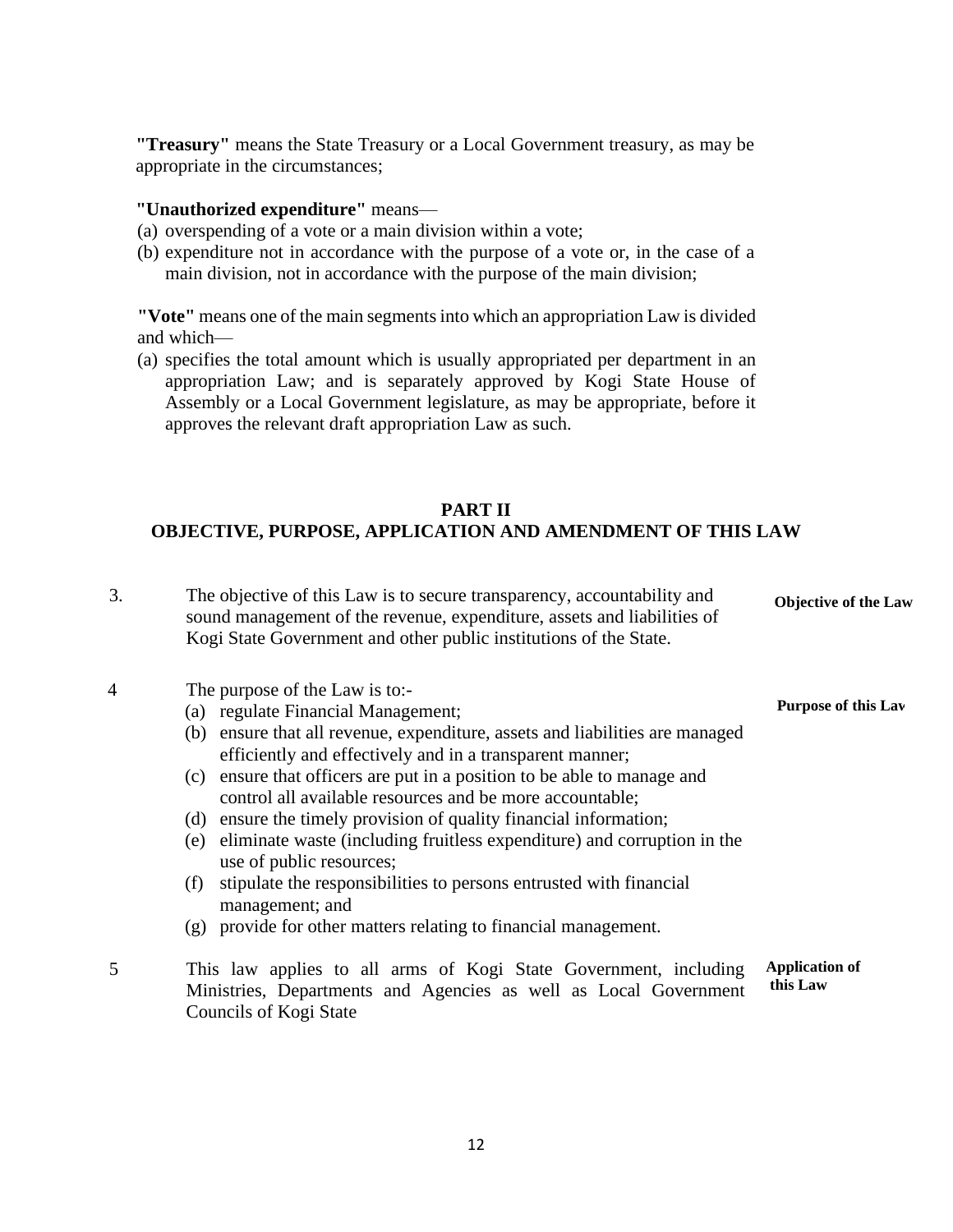(e) may investigate any system of financial management and internal control in any department, or public entity; (f) must intervene by taking appropriate steps, which may include steps or

the withholding of funds, to address a serious or persistent material breach of this Law by a department, or public entity; and may do anything further that is necessary to fulfill its responsibilities effectively.

Draft legislation directly or indirectly amending this Law, or providing for the enactment of subordinate legislation that may conflict with this Law,

(b) Only after the Commissioner has been consulted on the contents of the draft legislation. uniform classification systems, in State departments; (c) must monitor and assess the implementation of this Law, including any prescribed norms and standards, in Local Government departments, in

(d) may assist departments and constitutional institutions in building their capacity for efficient, effective and transparent financial management;

may be introduced in Kogi State House of Assembly—

public entities and in constitutional institutions;

(a) by the Commissioner only; or

#### **PART III DEPARTMENTS AND CONSTITUTIONAL INSTITUTIONS**

- 7. The responsible departments and constitutional institutions include the following –
	- (a) Finance Department;

6 .

- (b) Accountant General's Office;
- (c) Debt Management Office;
- (d) Budget and Economic Planning
- (e) Department of Revenue, Investments and Loans;
- (f) Finance/Accounts department of Ministries, Departments, and Agencies (MDAs);
- (g) Office of the Auditor General
- (h) Central Internal Audit Office;
- (i) And such other Offices or Departments as may be created by the Governor on the recommendation of the Commissioner.
- 8. (a) In addition to any function specifically conferred on the Commissioner for Finance under this Law or any other Law, the Commissioner shall formulate policies and be the head of the Ministry of Finance. **Duties of the Commissioner**
	- (b) He shall be responsible for proposing to the State Executive Council for issuance and review every five years, Financial Instructions, for the purpose of giving effect to the provisions of this Law.
	- (c) The Commissioner may in writing delegate any of his or her powers, duties or functions under this Law to the Head of any Department or Office of the Ministry of Finance.

**Departments and Constitutional Institutions**

**Amendments to the Law**

**of Finance**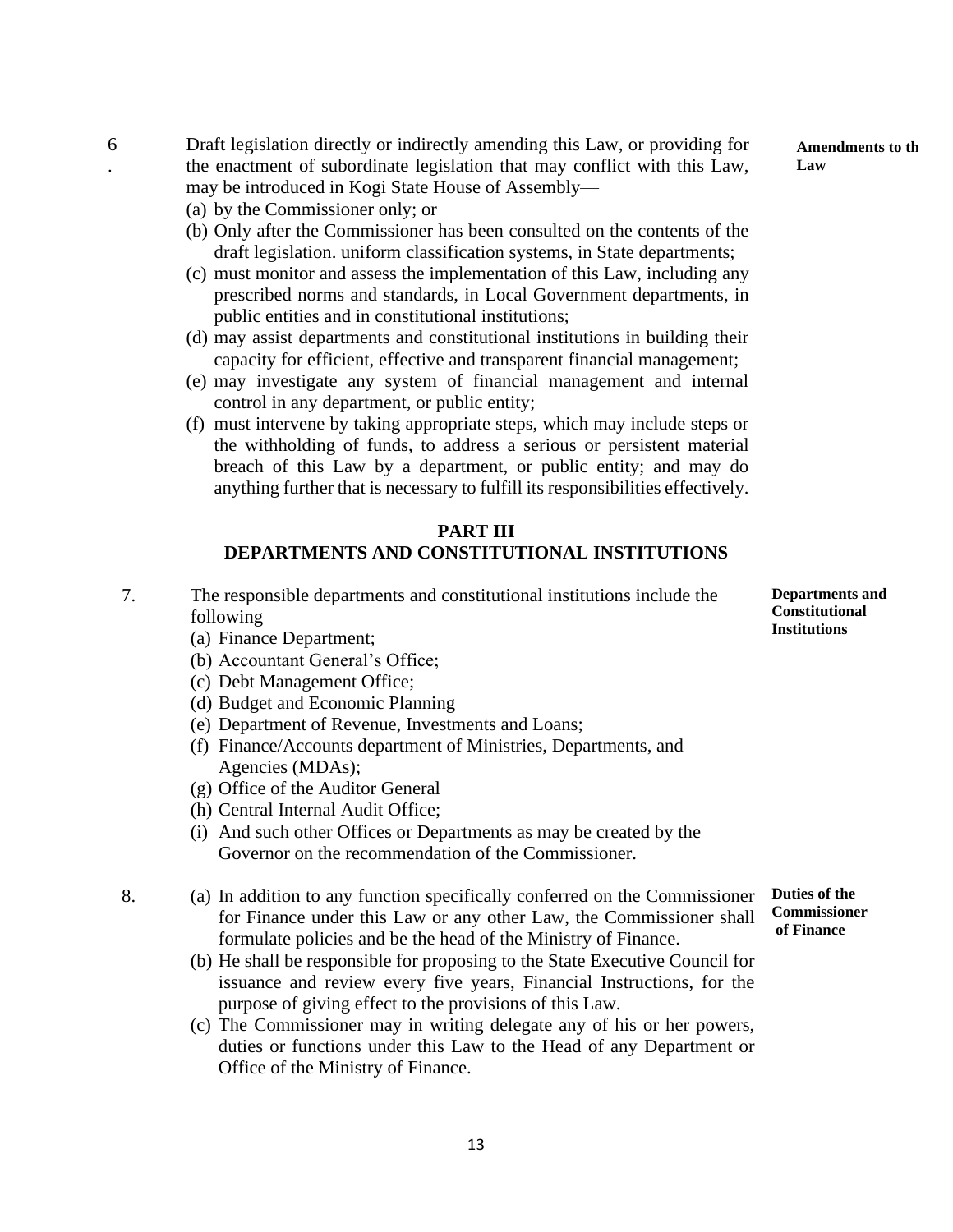- (d) In delegating any power, duty or function in accordance with the provision of subsection (c) of this Section, the Commissioner may attach any limitation or condition.
- (e) Any power delegated under subsection (a) of this Section shall not divest the Commissioner of the responsibility concerning the exercise of the delegated power or the performance of the assigned duty.
- 9. The Accountant-General of the State (referred to in this Law as "the **Duties of the State**  Accountant General") shall–
	- (a) serve as the Chief Accounting Officer of the receipts and payments of the State Government;
	- (b) account for all receipts and payments of the State Government;
	- (c) supervise the accounts of the State's Ministries, Departments and Agencies(MDAs);
	- (d) collate and prepare statutory Financial Statements of the State Government and any other Statements of Accounts in line with the statutory guidelines;
	- (e) maintain and operate the accounts of the Consolidated Revenue Fund, Development Fund and other Public Funds and provide cash backing for the operations of the State Government;
	- (f) maintain and operate the State Government's Accounts;
	- (g) conduct routine and in-depth inspection of the books of accounts of State Ministries, Departments and Agencies to ensure compliance with rules, regulations, policy decisions and maintenance of accounts codes;
	- (h) formulate and implement the accounting policy of the State Government; and
	- (i) deploy through the Office of the Head of Service to any Ministry, Department or Agency, any officer employed for the Accountant General's Office, to enable him effectively carry out his functions under this Law or any other enactment.
	- (j) perform any other functions as contained in the Financial Instructions and/or assigned by the Commissioner.

#### **PART IV ACCOUNTING OFFICERS AND ACCOUNTS OFFICERS**

- 10. The Permanent Secretary, Director-General, General Manager, Vice Chancellor/Rector/Provost shall be the Accounting Officer of their respective Ministries, Departments, Agencies, Parastatals or Institutions.
- 11. (1) The Accounting Officer shall ensure that the Ministry, Departments, Agency, Parastatal or Institution has and maintains –
	- (a) an effective, efficient and transparent system of financial and risk management and internal control;

**Accounting Officer Of Ministries, Departments, Agencies, Parastatals or Institution** 

**Responsibilities of Accounting Officers**

**Accountant-General**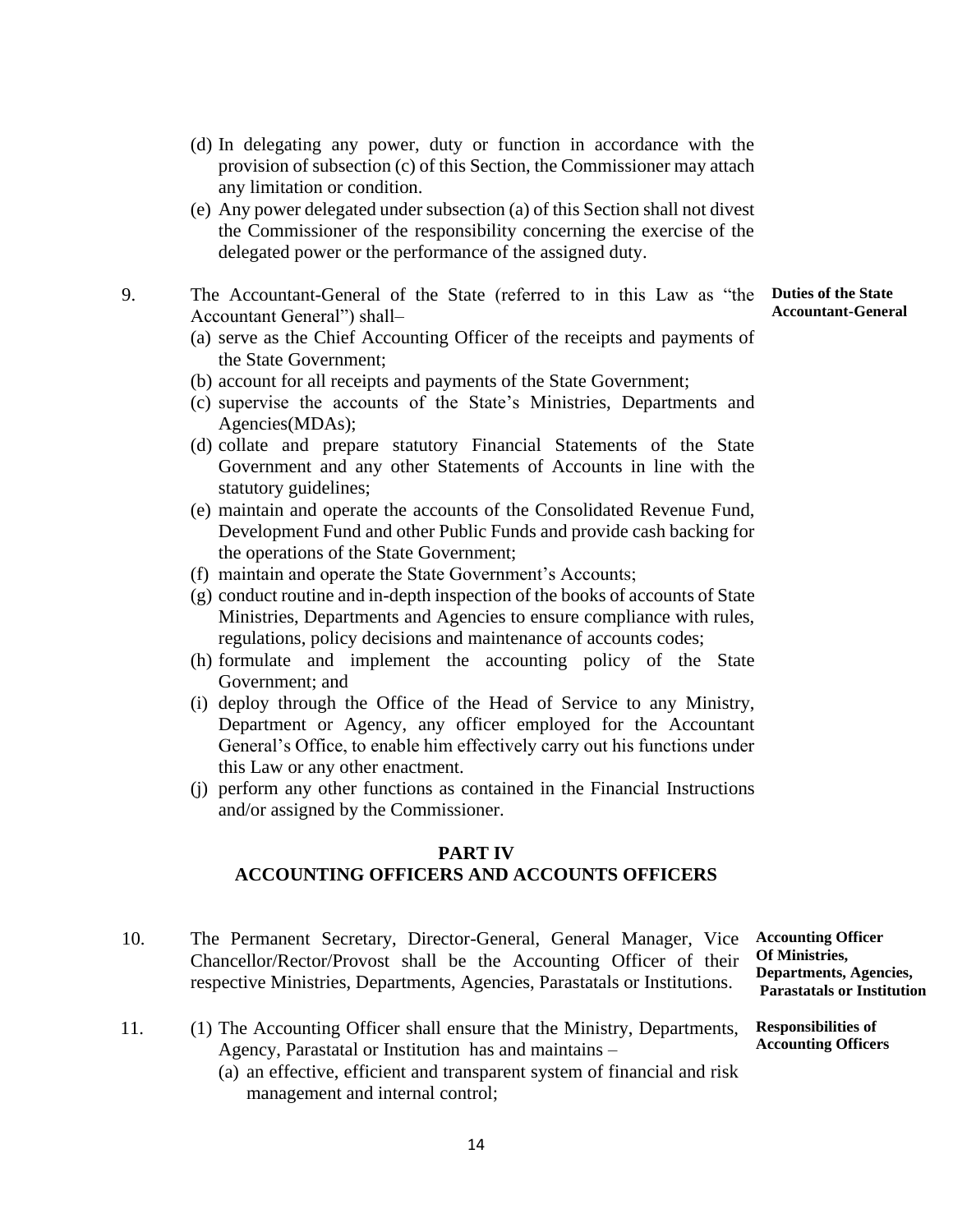- (b) a system of internal audit under the control and direction of an Internal Auditor complying with and operating in accordance with prescribed norms and standard;
- (c) an appropriate procurement system which is fair, equitable, transparent, competitive, cost-effective and complies with the provision of any law governing public procurement; and
- (d) a system for properly evaluating all major capital projects prior to a final decision on the project.
- (2) The Accounting Officer shall
	- (a) be responsible for the efficient and transparent use of the resources of the Ministry, Department, Agency, Parastatals or Institutions;
	- (b) take effective and appropriate steps to
		- (i) collect all money due to the Ministry, Extra Ministerial Department, Agency, Parastatal or Institution ; and
		- (ii) prevent unauthorized, irregular, and wasteful Expenditure,
	- (c) be responsible for safeguarding, maintaining, and managing the assets and liabilities, of the Ministry, Department, Agency, Parastatal or Institution ;
	- (d) ensure compliance with any tax, levy, duty, pension and audit commitments as may be required under any law;
	- (e) settle all contractual obligations and pay all money owed, including inter-governmental claims;
	- (f) ensure that the expenditure of that Ministry, Department, Agency, Parastatal or Institutions is in accordance with the account code in the Chart of Accounts;
	- (g) ensure that effective and appropriate steps are taken to prevent unauthorized expenditure;
	- (h) keep full and proper records of the financial affairs of the Ministry, Department, Agency, Parastatal or Institution in accordance with any prescribed norms and standards;
	- (i) prepare financial statements for each financial year as stipulated by the Accountant General; and
	- (j) submit financial statements within three months after the end of the financial year to the Auditor General for auditing.
- (3) The Auditor-General shall audit the financial statements referred to in subsection (2) (j) of this Section and submit an audit report on those statements to the accounting officer within two months of receipt of the statements.
- (4) The Accounting Officer shall
	- (a) at the beginning of a financial year submit to the Commissioner responsible for budget matters in the prescribed form with a breakdown on monthly basis of the anticipated actual revenue and expenditure of that Ministry for that financial year; and
	- (b) submit information in the prescribed format on actual revenue and expenditure for the preceding month.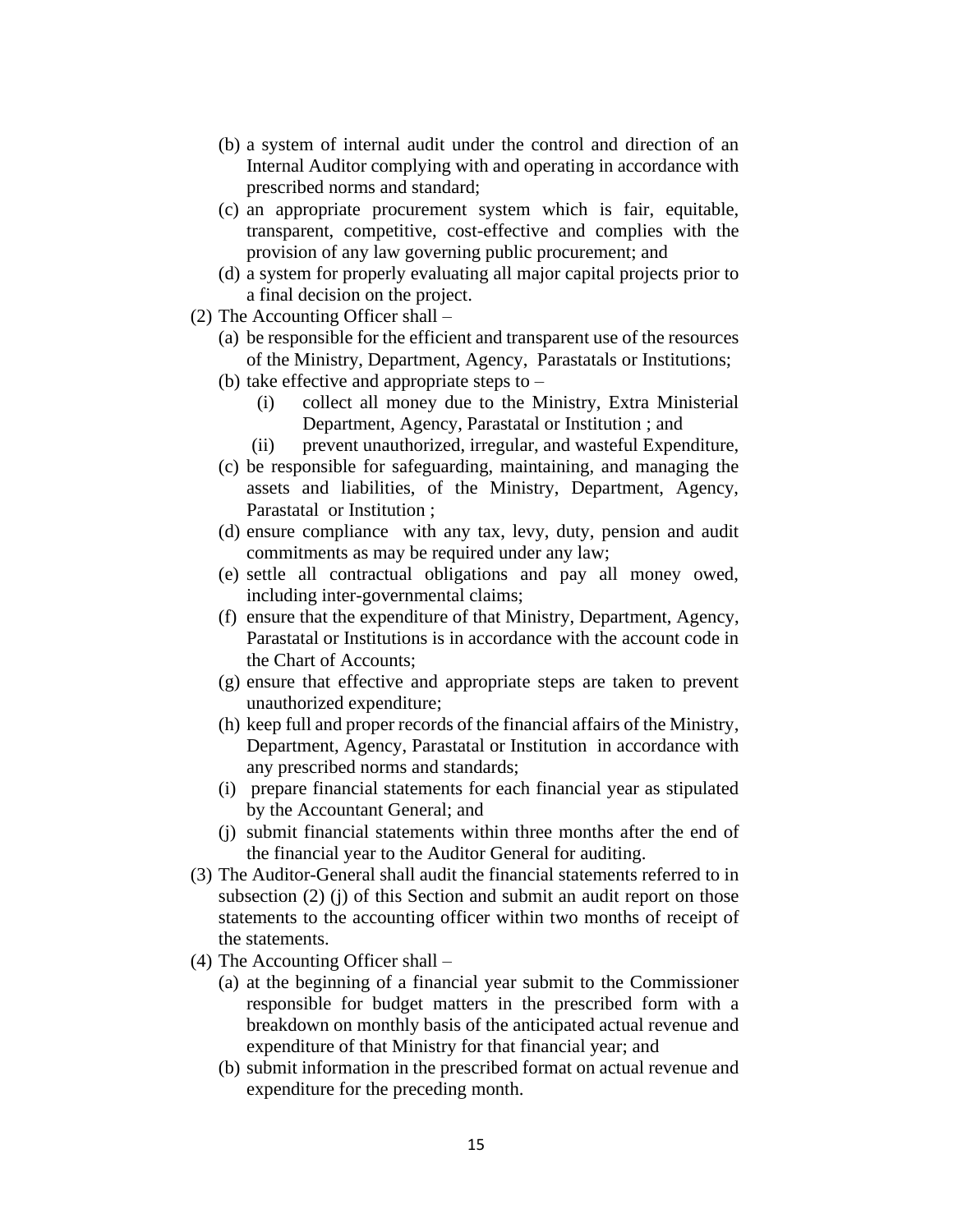- (5) Where an Accounting Officer is unable to comply with any of the responsibilities required of his office in this Section, he shall promptly report the inability, together with reasons to the relevant authority.
- 12 (1) Where assets or liabilities of a Ministry, Department Agency, Parastatal or Institution are transferred to another Ministry Department, Agency, Parastatal or Institution in accordance with the provisions of a Law or following a reorganization of functions, the Accounting Officer for the transferring department shall –
	- (a) draw up an inventory of such assets and liabilities;
	- (b) provide the Accounting Officer for the receiving Ministry, Department, Agency Parastatal or Institutions with substantiating records, including personnel records of staff to be transferred.
	- (2) The Accounting Officers of both the transferring and the receiving Ministry, Department, Agency, Parastatal or Institution shall sign the inventory when the transfer takes place.
	- (3) The Accounting Officer for the transferring Ministry Department, Agency, Parastatal or Institution must file a copy of the signed inventory with the relevant Agency responsible for the documentation of assets record and the Auditor-General within 14 days of the transfer.
- 13 When an Accounting Officer is absent or otherwise unable to perform the functions of his office, or during a vacancy, the functions of the office shall be performed by the officer next in rank to him in an acting capacity for such period of his absence.
- 14 (1) An Accounting Officer may in writing delegate any of the powers vested in him on any officer in his Ministry or Agency to act in his place.
	- (2) A delegation or instruction to an official in accordance with subsection (1) of this Section –
		- (a) is subject to any limitation or condition prescribed in accordance with the provisions of this Law or as the Governor or the Accounting Officer may impose;
		- (b) may either be to a specific individual or to the holder of a specific post in the Ministry, Agency, Department, Parastatal or Institution; and
		- (c) does not divest the Accounting Officer of the responsibility with regards to the exercise of the delegated power or the performance of the assigned duty.
	- (3) The Accounting Officer may accept, vary or revoke any decision taken by an officer as a result of powers delegated to him in accordance with subsection (1) of this Section subject to any right or obligation that may have accrued in consequence of the decision.

**Acting Accounting Officers during Temporary absence**

**Delegation of powers by Accounting Officers.**

**Accounting Officer's Responsibilities when Assets and Liabilities Are transferred**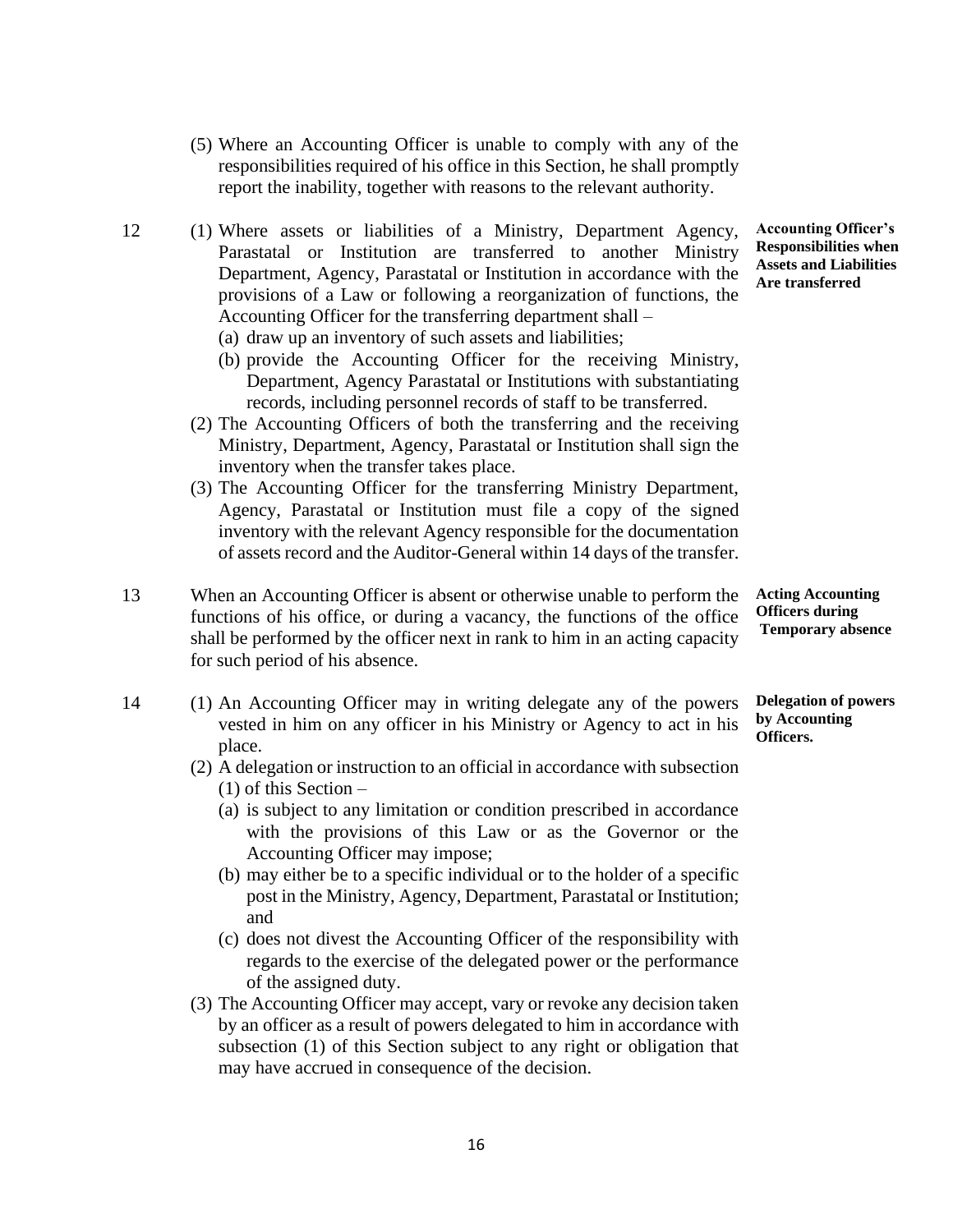**Duties of Accounts Officers.**

15 The Accounts Officers in-charge of revenue and payments of a Ministry, Department, Agency, Parastatal or Institution is responsible to the Accounting Officer and shall –

- (a) collect and remit all funds into Government Accounts as and when due;
- (b) collect remittances and pay same into the Ministry, Department, Agency, Parastatal or Institution accounts for further disbursement;
- (c) arrange for payment of staff salaries;
- (d) ensure that unclaimed salaries or pensions and other unspent monies are paid back to State treasury;
- (e) maintain and operate the Ministry, Department, Agency, Parastatal or Institution accounts as custodian of relevant documents and signatory to the accounts;
- (f) maintain and keep cash books, relevant ledgers, accounts books and registers of the Ministry, Department, Agency, Parastatal or Institution;
- (g) participate actively in preparation and decision making on budget matters;
- (h) maintain and ensure compliance with the Financial Regulations, treasury circulars and other relevant rules and policies;
- (i) supervise, assign responsibilities, post and maintain discipline of Account Staff in the Ministry, Department, Agency, Parastatal or Institution;
- (j) prepare periodic Financial Reports and other Financial Statements as may be required by the Ministry, Department, Agency, Parastatal or Institution and the State Treasury Office;
- (k) advise the Management on all Accounting, Financial matters affecting the Ministry, Department, Agency, Parastatal or Institution;
- (l) liaise with the State Treasury Office on behalf of the Ministry, Department or Agency;
- (m)participate as a member on all Committees of the Ministry, Department, Agency, Parastatal or Institution and
- (n) perform any other duties that may be assigned to him by the Accounting Officer of Ministry, Department, Agency, Parastatal or Institution and the State Treasury Office.

#### **PART V**

#### **MANAGEMENT AND CONTROL OF THE STATE FINANCES**

16. (1) The Accountant General's Office shall prescribe the framework within which Ministries, Departments and Agencies shall conduct their bank/cash management under a Treasury Single Account regime..

**Bank Accounts, Cash Management and Investment Framework**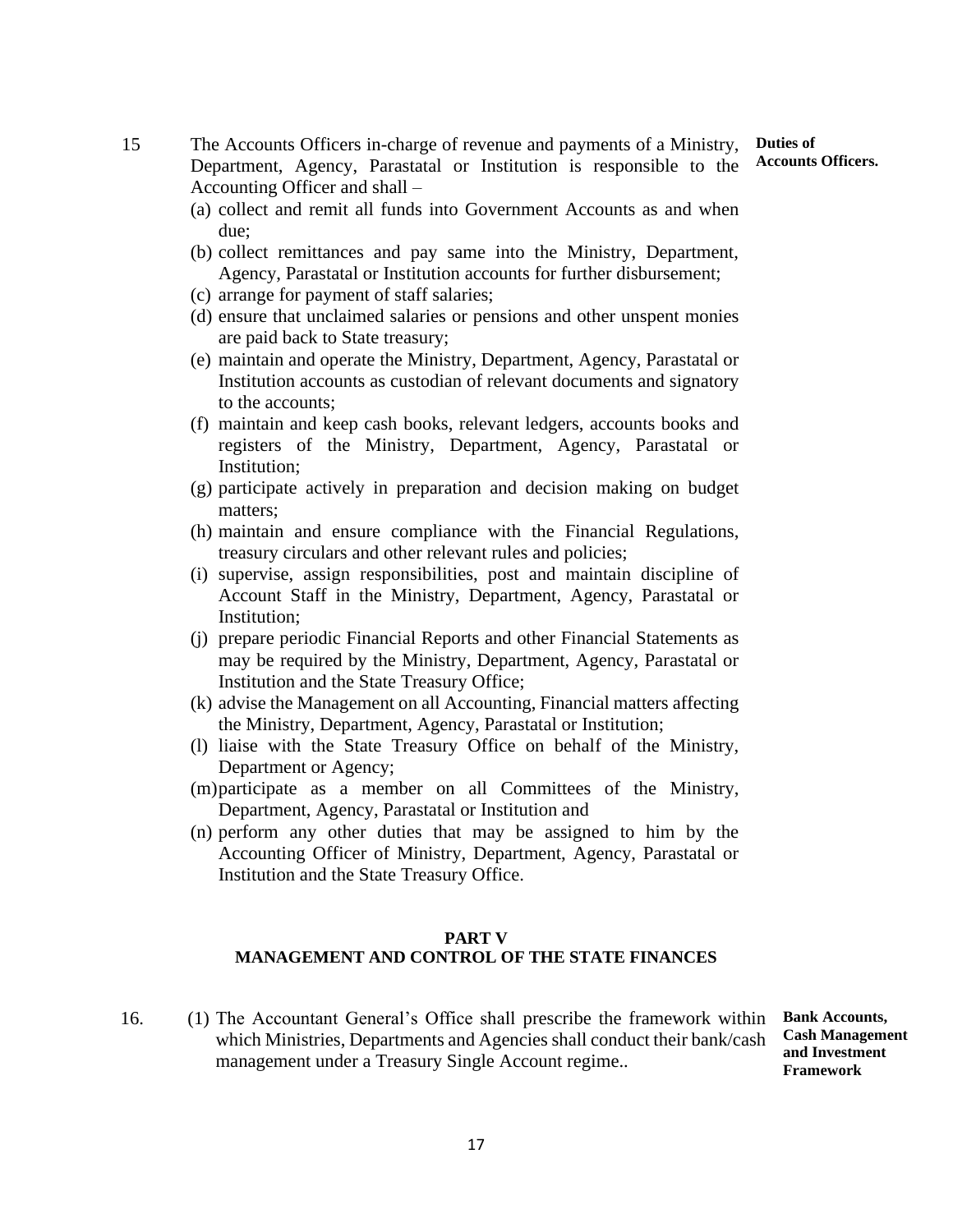- (2) All Ministries, Departments and Agencies shall open bank accounts with a bank duly registered and licensed in Nigeria and such action shall be approved in writing by the Accountant-General.
- (3) No Ministry, Department, Agency, shall open a bank account abroad or with a foreign bank except with the written approval of the Governor through the Commissioner.
- (4) The State Government through the Commissioner shall prescribe the investment policy for the State.
- (5) Any Bank or other financial institution which has opened an account for a Ministry, Department, Agency shall promptly disclose information on the account when so requested by the Accountant-General or the Auditor-General.
- (6) The Accountant-General shall blacklist any bank or financial institution that does not comply with the provisions of subsection (5) of this Section and/or any subsisting Service Level Agreement (SLA).
- 17 (1) All revenue generating Agencies shall promptly deposit into the Consolidated Revenue Fund, all taxes, levies, fee and other monies collected by them, in accordance with a framework determined by the Accountant General's Office from time to time.
	- (2) All monies received by any Ministry, Department, Agency, of the State Government shall be paid into the Consolidated Revenue Fund, except public fund of the State established for a specific purpose for the use of –
		- (a) Public Institutions and Parastatals that are either fully or partially subvented, as listed in the Schedules to this Law;
		- (b) commercialized Parastatals or Institutions, in which the money is received in the ordinary course of operations;
		- (c) any agency where the funds are received from a donor agency on condition that it shall be paid into a special bank account; or
		- (d) funds held in trust for a specific person or category of persons or for a specific purpose such as in the case of the Public Trustees Law, except for such fees charged by Public Trustee which should be paid into the Consolidated Revenue Fund in accordance with any Law regulating public Trustee;
		- (e) monies paid by one Ministry, Department, Agency, Parastatal or Institution to another for services rendered; And
		- (f) monies held in trust for a specific person, category of persons or institution for a specific purpose.
	- (3) Money received by any fully or partially subvented State Parastatal or institution listed in the Schedules to this Law shall be paid into a bank account opened by the Parastatal or institution.
- 18 (1) The Accountant General's Office shall be responsible for the withdrawal of money from the Consolidated Revenue Fund, and shall do so only: (a) to provide for payments or transfers as may be authorized – **Withdrawals from the Consolidated Revenue Fund**
	- (i) in terms of an appropriation by a Law of the House of Assembly; or

**Deposits into the Consolidated Revenue Fund**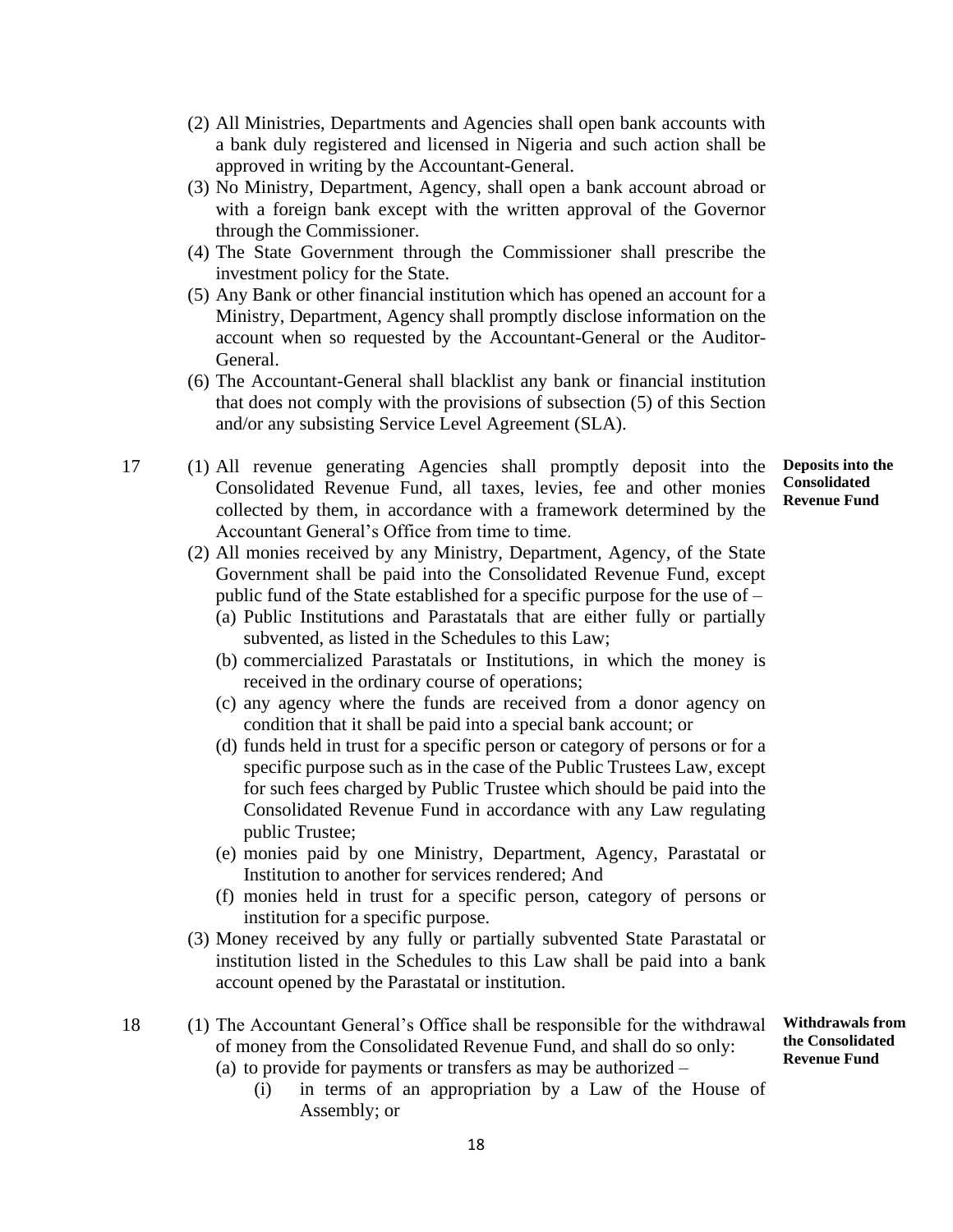- (ii) as a direct charge against the Consolidated Revenue Fund as provided for in the Constitution or under this Law, or in any other Law.
- (2) The Accountant General's Office shall refund money wrongly paid into the State Consolidated Revenue Fund.
- 19 (1) There is established a development fund into which shall be paid all capital **Development Fund** receipts, and all capital expenditure shall be paid from it.
	- (2) Capital receipts which shall be paid into the Development Fund includes the following:
		- (a) internal loans;
		- (b) bonds or funds raised from public offers;
		- (c) grants and reimbursements;
		- (d) investment income;
		- (e) transfer from Consolidated Revenue Fund;
		- (f) external loans; and
		- (g) any other source classified under capital receipts in the Appropriation Law.
- 20. All capital expenditure shall be paid from the Development Fund and no such expenditure may be incurred except on the authority of a warrant duly signed by the Commissioner without which the Accountant-General shall not accept into his accounts, any charges upon the Development Fund. **Capital Development Warrant**
- 21 The Accountant-General may withdraw monies from the Fund, subject to the **Withdrawal from** approval of the Governor or as may be delegated to the Commissioner by the Governor. **Development Fund**
- 22. (1) The Governor shall present before the House a proposal the use of funds from the Consolidated Revenue or Development Fund for consideration and approval within 48 hours to defray expenditure of an exceptional nature which is not provided for and which cannot, without prejudice to public interest, be postponed. **Use of Funds in Emergency Situations.**
	- (2) The total amount of authorization under subsection (1) of this Section shall not exceed one percent of the total amount appropriated in the Annual State Budget for the current financial year.
- 23 The State Government may if it is expedient to do so adopt any other accounting basis that is different from the cash basis mode accounting if it is relevant and compatible with the infrastructure or foundation that it is required to operate it and such other basis of accounting shall include the following – **Basis of Government Accounting**
	- (a) modified cash basis;
	- (b) modified accrual basis; or
	- (c) the accrual basis.
- 24. The Accountant General shall **Annual**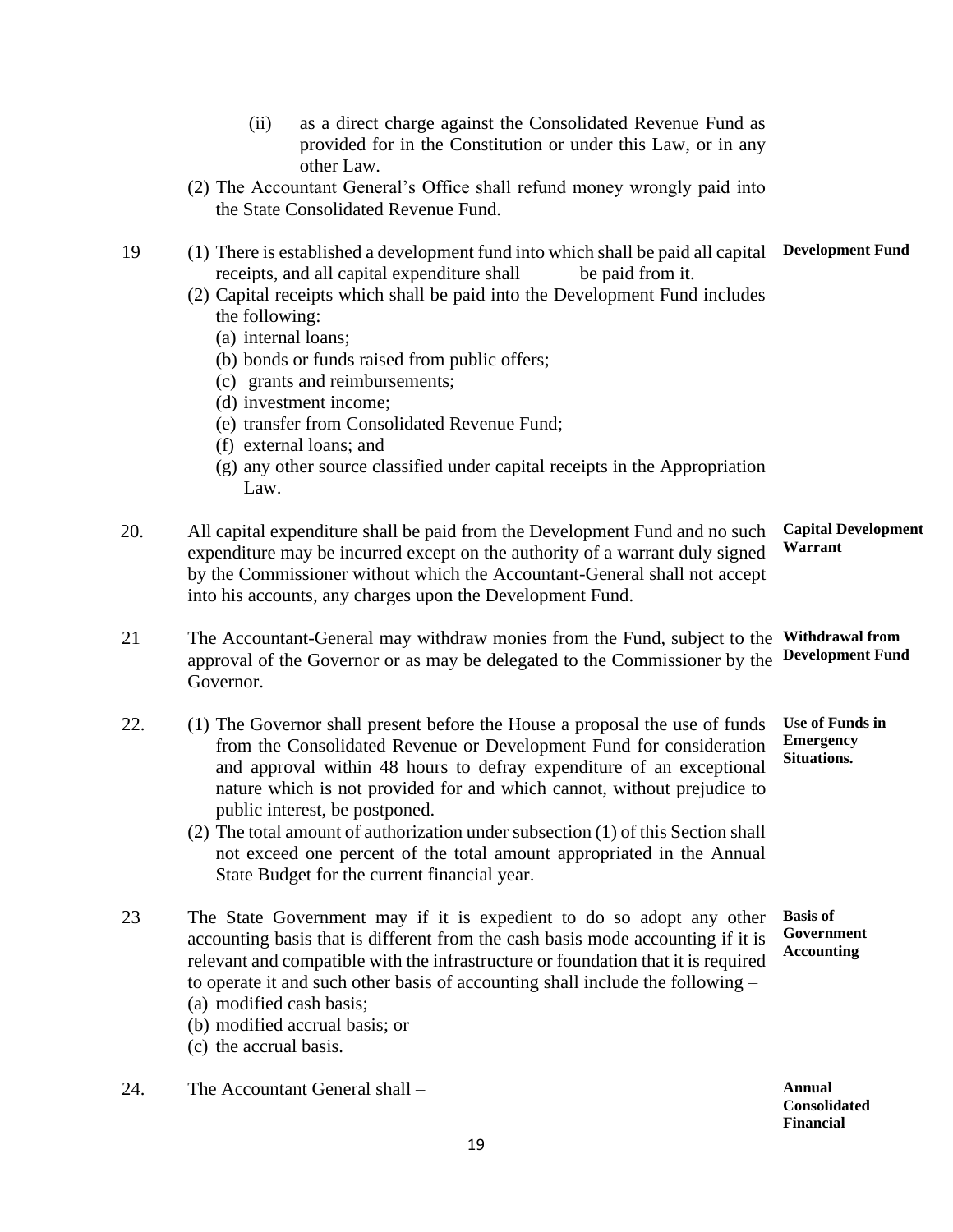- (a) prepare consolidated financial statements in accordance with generally recognized Public Sector Accounting Standards as stipulated by the Financial Reporting Council of Nigeria for each financial year in respect of:-
	- (i) State Ministries and Extra Ministerial Departments and Agencies;
	- (ii) Public Parastatal or Institution;
- (b) include in any report prepared under this Section any financial information known to him which materially affects the significance of the figures presented in the financial statements and which is not otherwise required to be recorded in public accounts; and
- (c) submit these statements for audit to the Auditor-General within three (3) months after the end of that financial year.
- 25. (1) The Commissioner responsible for budget matters in conjunction with all Government Ministries, Departments Agencies shall annually-
	- (a) compile in accordance with international standards, financial statistics and aggregation concerning all spheres of government activities;
	- (b) determine the actual Gross Domestic Product of the State; and
	- (c) publish same in a State Government publication
	- (2) The Commissioner responsible for budget matters in collaboration with all relevant Ministries, Departments and Agencies shall create a Data Bank for the purpose of planning.
- 26. (1) The Commissioner shall publish the State's Financial Statement in relation to the end of every quarter year not later than 25 days and 180 days from the end of the quarter and year respectively.
	- (2) The statements referred to in subsection (1) of this Section shall be in a form that is consistent with the budget estimates for the financial year and may include any additional information that the Accountant General considers relevant

#### **PART VI STATE GOVERNMENT BUDGET PROCESS**

- 27. (1) The Commissioner and the MEC for finance in a Local Government Area **Multi-year** must annually table in the State Assembly and in that Local Government **Budget** Area's Local Government legislature, respectively, a multi-year budget **Projections.**projection of—
	- (a) the estimated revenue expected to be raised during each year of the multi-year period; and
	- (b) the estimated expenditure expected to be incurred per vote during each year of the multi-year period, differentiating between Capital and Recurrent expenditure.
	- (2) A multi-year budget projection tabled by the Commissioner must contain the Commissioner's key macro-economic projections.

20

**Financial Statistics and Aggregations**

**Publication of Financial Statements**

**Statement**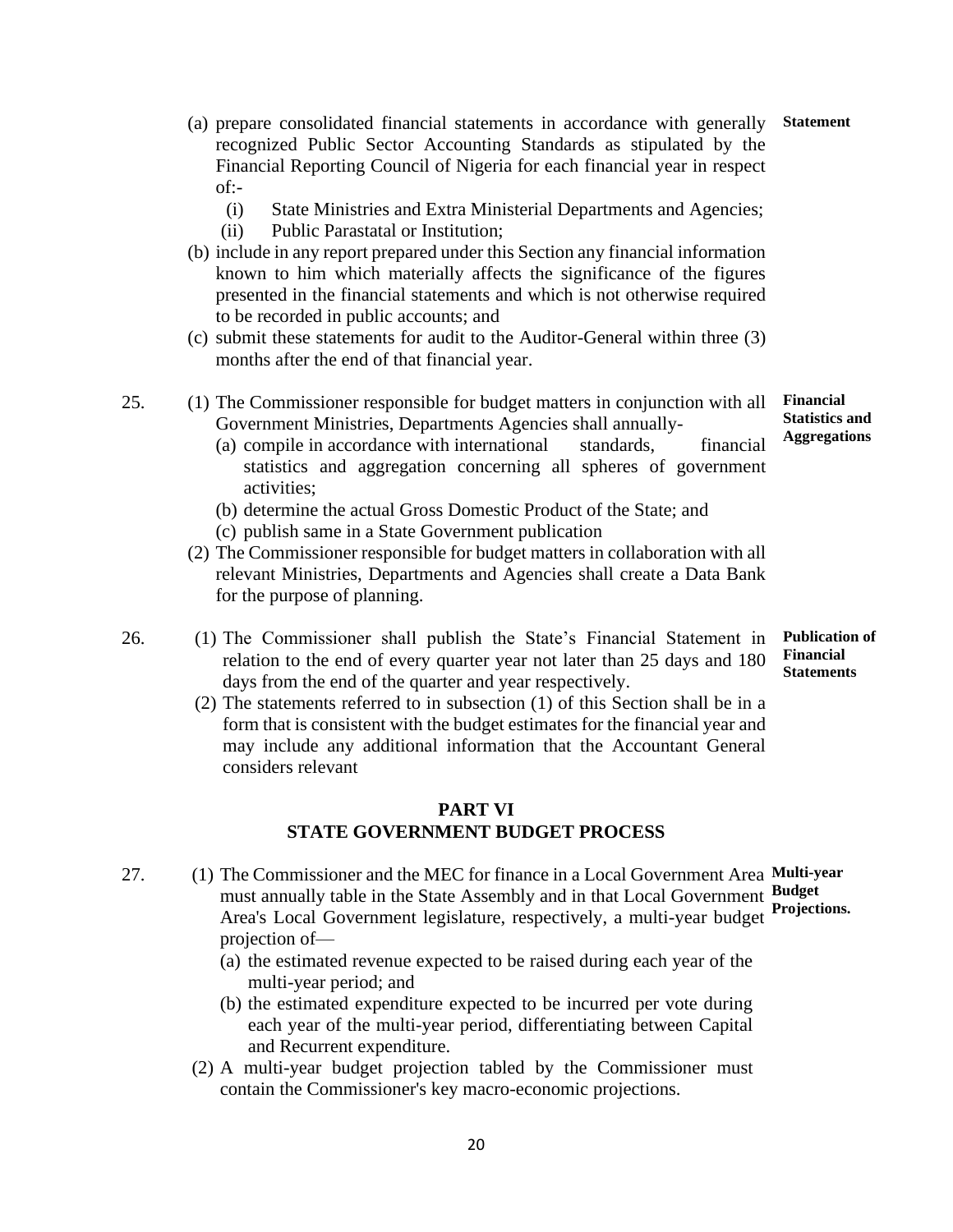- 28 (1) Budget preparation and implementation shall be carried out in such a **General Budgetary** manner that ensures macro-economic stability and sustainable development. **Issues**
	- (2) Budgets shall be prepared, implemented and controlled in conformity with the policies, targets and priorities envisaged in development plans and on medium term expenditure framework and in accordance with medium term sectoral strategy plan.
	- (3) Budgets shall be negotiated and evaluated together with the budget estimations for the next three years.
	- (4) The budget shall provide a comprehensive and transparent view of the fiscal operations of the government.
	- (5) All revenue and expenditures shall be indicated in the budget on a gross basis.
	- (6) Budgeted revenues and expenditures shall be broadly matched to minimize fiscal deficits.
	- (7) Budget shall not be implemented unless they are considered and approved by the House of Assembly.
	- (8) All revenues, expenditures state subsidy, along with proposal loans, guarantees etc, of Public Parastatals or Institutions shall be indicated in their budgets.

#### 29. The budget process may be based on the underlisted stages:-

- (a) Conception stage of the Budget shall include
	- (i) review of the previous year's Budget for the purposes of determining the performance in terms of achieved objectives to guide future projection;
	- (ii) the articulation of Macro Economic framework;
	- (iii) inter-Ministerial meeting with Finance, Establishment and Special Duties;
	- (iv) The articulation of Medium Term Fiscal framework and Medium Term Fiscal Strategy of Ministry, Department and Agencies.
	- (v) the forecasting of the amount of total revenue and expenditure for the financial year as well as the determination of the envelope to be allocated to each Ministry, Department and Agency.
- (b) Preparation stage shall include
	- (i) a call Circular issued to articulate Government goals and objectives for the particular financial year, as well as stating the criteria expected to be applied in preparing the budget;
	- (ii) the receipt and collation of Agencies' proposals;
	- (iii) the holding of bilateral discussions; and
	- (iv) collation and consolidation of proposals.
- (c) Approvals stages shall include the
	- (i) consideration and Approval by the State Executive Council;
	- (ii) presentation of the Appropriation Bill to the House of Assembly for consideration and approval.
	- (iii) Assent by the Governor.

**Stages in Budget Process**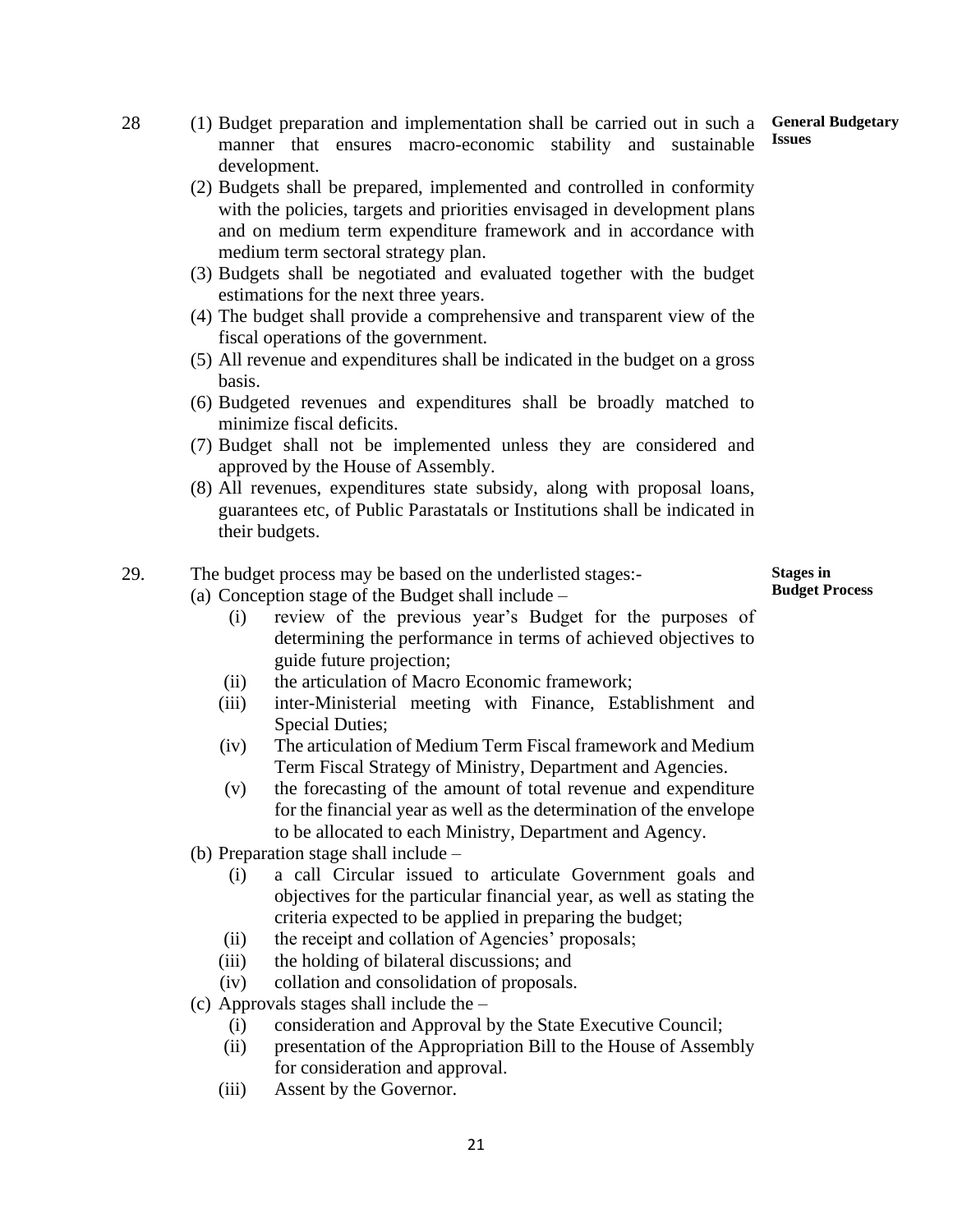- 30. (1) An annual budget shall be in accordance with a format as may be prescribed by the Commissioner responsible for budget matters and shall contain amongst others – **Budget.**
	- (a) estimates of all internally generated revenue expected to be collected during the financial year to which the budget relates;
	- (b) estimates of all statutory allocations expected to be collected during the financial year to which the budget relates;
	- (c) estimates of total recurrent expenditure to be incurred for that financial year per vote;
	- (d) estimates of all direct charges against the relevant revenue fund and standing appropriation for that financial year;
	- (e) estimates of total capital receipts to be received for that financial year;
	- (f) estimates of interest and debt servicing charges, and any repayments on loans;
	- (g) estimates of capital expenditure per account code for that financial year and the projected financial implication of that expenditure for future years;
	- (h) estimates of revenue excluded in terms of Sections 17(2) of this law from the relevant revenue fund for that financial year;
	- (i) estimated revenue for the previous financial year;
	- (j) estimated expenditure per vote, for the previous financial year;
	- (k) borrowing for the previous financial year; and
	- (l) any other information as may be prescribed, including any multi-year budget information required because of the Medium Term Expenditure Framework (MTEF).
	- (2) When the annual budget is introduced in the State House of Assembly the Accounting Officer for each Ministry, Department, Agency shall submit to the House measurable objectives for each ministry, department, and agency for further consideration by the Appropriation Committee of the House of Assembly.

31 (1) The Commissioner responsible for budget matters may request the Commissioner for Finance to withhold from any Ministry, Department or Agency any remaining funds appropriated for a specific function if that function is transferred to another department or any other institution.

- (2) The funds withheld under subsection (1) of this Section may be allocated to any other department or institution as may be deemed appropriate.
- 32. (1) The Governor may table a supplementary budget before the House of Assembly provided additional revenue outside of the budget has accrued. **Supplementary Budgets**
	- (2) A State supplementary budget shall only provide for
		- (a) supplementary fund required due to significant and unforeseeable economic and financial events affecting the fiscal target set by the annual budget; or
		- (b) unforeseeable and unavoidable expenditure.

**Withholding of Appropriated Fund.**

**Contents of a**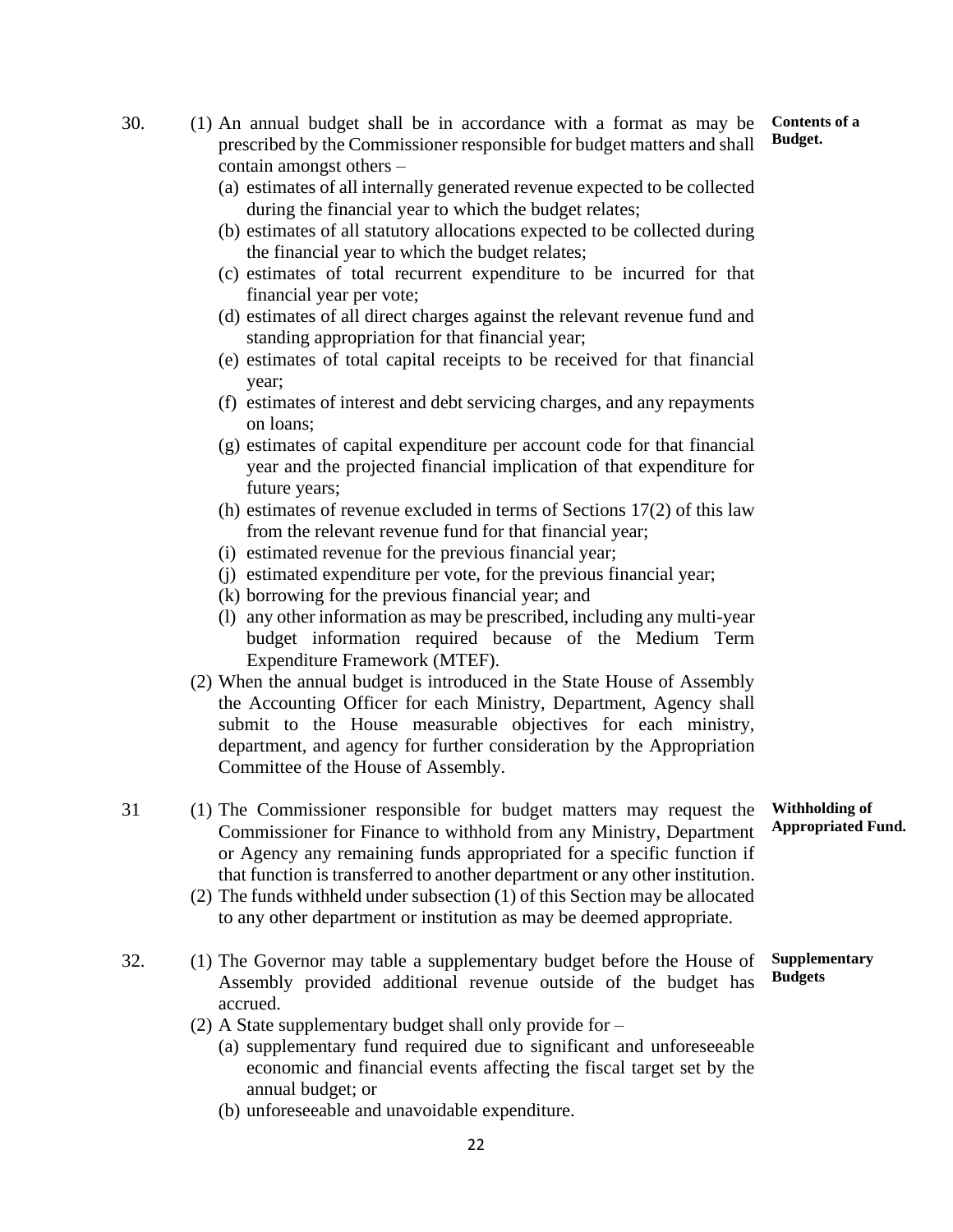- 33 (1) The Commissioner responsible for budget matters shall present a quarterly report to the State Executive Council not later than six (6) weeks after the end of each of the first three (3) quarters in each financial year.
	- (2) The quarterly report shall contain details of the performance of the government and the entire public sector for the period covered by the report in comparison with the proposal in the annual plan and estimates for that financial year.
- 34. (1) If an annual budget is not passed before the start of the financial year to which it relates, funds may be withdrawn in accordance with this section from the relevant Revenue Fund for the services of the state or the Local Government Area concerned during that financial year as direct charges against the Fund until the budget is passed.

**Expenditure before annual budget is passed**

**Quarterly Budget**

**Reports.**

- (2) Funds withdrawn from a Revenue Fund in accordance with  $subsection(1)$  —
	- (a) may be utilized only for services for which funds were appropriated in the previous annual budget or adjustments budget; and
	- (b) may not—
		- (i)during the first four months of that financial year, exceed 45 per cent of the total amount appropriated in the previous annual budget;
		- (ii)during each of the following months, exceed 10 per cent of the total amount appropriated in the previous annual budget; and
		- (iii)in aggregate, exceed the total amount appropriated in the previous annual budget.
- (3) The funds provided for in subsection (1)are not additional to funds appropriated for the relevant financial year, and any funds withdrawn in accordance with that subsection must be regarded as forming part of the funds appropriated in the relevant annual budget for that financial year. Provided that, in respect of a Local Government Area unless a Local Government Law provides that the withdrawal of funds in accordance with this section is a direct charge against that Local Government Area's Revenue Fund.
- 35 (1) Unauthorized expenditure does not become a charge against a Revenue Fund except when— **Unauthorized expenditure**
	- (a) the expenditure is an overspending of a vote and Kogi State House of Assembly or a Local Government legislature, as may be appropriate, approves, as a direct charge against the relevant Revenue Fund, an additional amount for that vote which covers the overspending; or
	- (b) the expenditure is unauthorized for another reason and Kogi State House of Assembly or a Local Government legislature, as may be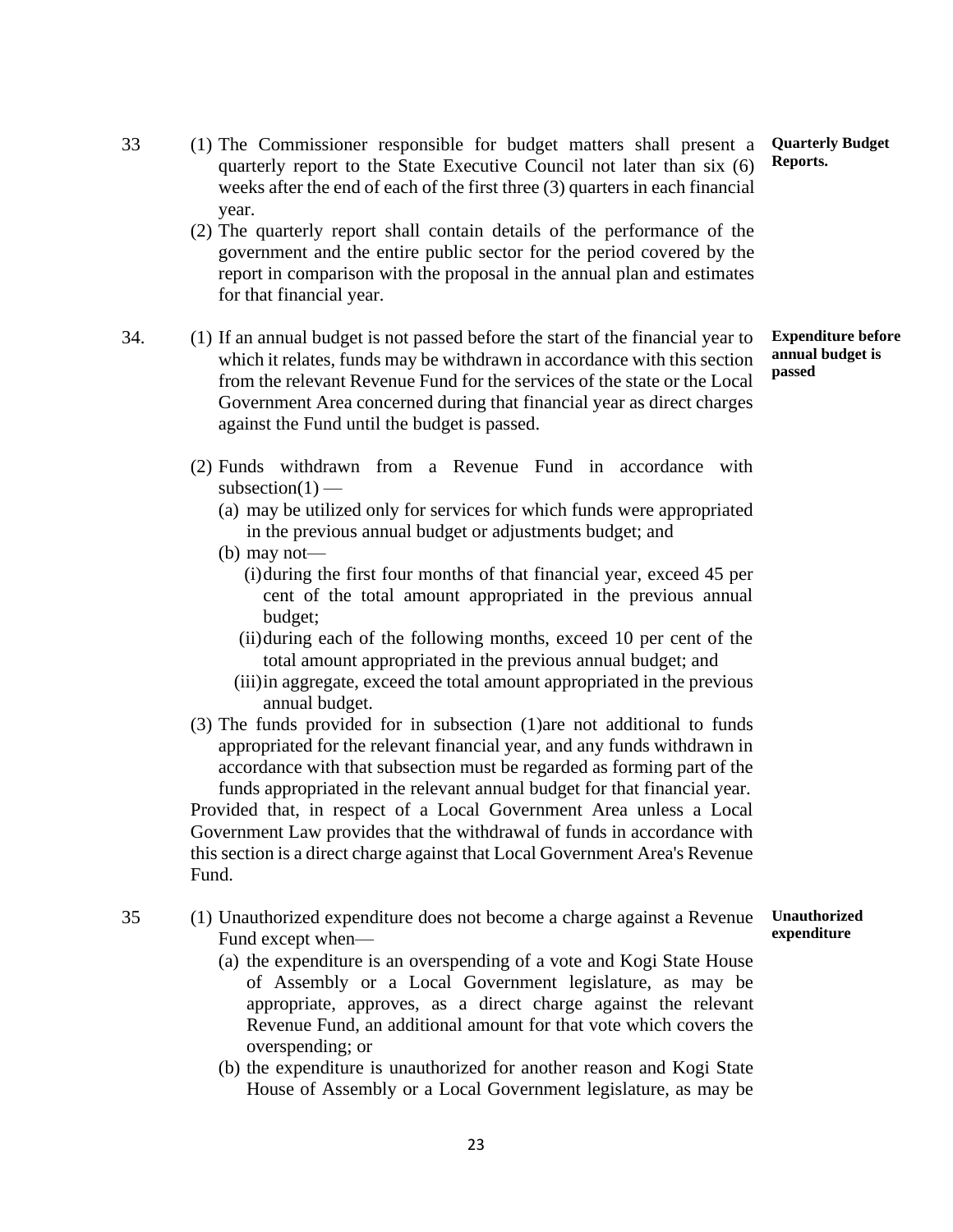appropriate, authorizes the expenditure as a direct charge against the relevant Revenue Fund.

- (2) If Kogi State House of Assembly or a Local Government legislature does not approve in accordance with subsection (1) (a)an additional amount for the amount of any overspending, that amount becomes a charge against the funds allocated for the next or future financial years under the relevant vote.
- 36 Draft State legislation that assigns an additional function or power to, or imposes any other obligation on, a Local Government, must, in a memorandum that must be introduced in Kogi State House of Assembly with that legislation, give a projection of the financial implications of that function, power or obligation to the Local Government Area. **Unfunded mandates**

#### **PART VII LOANS, GUARANTEE, GRANTS, AND OTHER COMMITMENTS General principles**

37 A Local Government, including any Local Government public entity, may not borrow money or issue a guarantee, indemnity or security or enter into any other transaction that binds itself to any future financial commitment, denominated in a foreign currency or concluded on a foreign financial market.

*Regulations on borrowing by public entities*

- 38 (1) A Cabinet member, with the written concurrence of the Commissioner (given either specifically in each case or generally with regard to a category of cases and subject to any conditions approved by the Commissioner), may issue a guarantee, indemnity or security which binds— **Guarantees, Indemnities and Securities by Cabinet members.**
	- (a) the State Revenue Fund in respect of a financial commitment incurred or to be incurred by the State executive; or
	- (b) a State public entity in respect of a financial commitment incurred or to be incurred by that public entity.
	- (2) Any payment under a guarantee, indemnity or security issued in accordance with—
		- (a) subsection (1) (a), is a direct charge against the State Revenue Fund, and any such payment must in the first instance be defrayed from the funds budgeted for the department that is concerned with the issue of the guarantee, indemnity or security in question; and

(b) subsection (1) (b), is a charge against the State public entity concerned.

(3) A Accounting Officer who seeks the Commissioner's concurrence for the issue of a guarantee, indemnity or security in accordance with subsection (1) (a)or (b), must provide the Commissioner with all relevant information as the Commissioner may require regarding the issue of such guarantee, indemnity or security and the relevant financial commitment.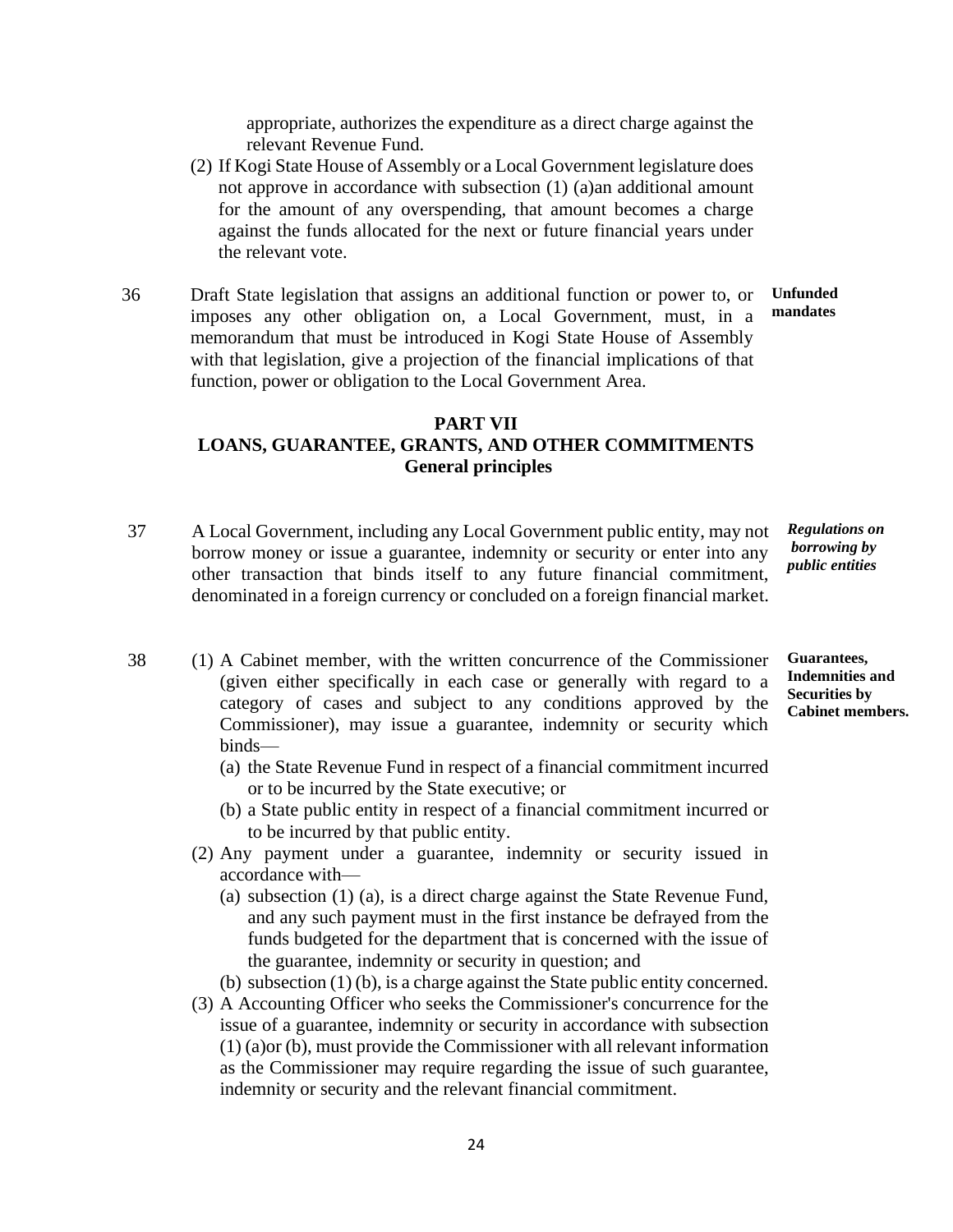- (4) The responsible Accounting Officer must at least annually report the circumstances relating to any payments under a guarantee, indemnity or security issued in accordance with subsection (1) (a)or (b), to the State Assembly for tabling in the State Assembly.
- 39. (1) Any loan given to a Parastatal or an Institution may be written off with the approval of the House of Assembly where –

(a) the office of the Auditor-General has investigated the Parastatal or Institution and where any person indicted for negligence, mismanagement or misappropriation has been surcharged or otherwise dealt with appropriately according to Law;

- (b) such Parastatals or Institutions have been dissolved;
- (c) projects for which the loan was granted were transferred to another Parastatal or Institution and as a result the accepting Agency shall –
	- (i) assume the loan and the condition for repayment; and
- (ii) the loan shall be written off from the initial Parastatal or Institution; or
- (d) where the Auditor-General certifies that the loan has been nonperforming for a minimum period of 5 years.
- (2) Subject to the approval of the House, the Governor may approve the write off of loans falling under subsection (1) (b), (c) and (d) of this Section.

#### **PART VIII**

#### **MANAGEMENT AND CONTROL OF LOCAL GOVERNMENT REVENUE, FINANCE AND ADMINISTRATION**

| 40 | $(1)$ The sources of revenue for Local Government Council shall comprise – | <b>Local Government</b> |
|----|----------------------------------------------------------------------------|-------------------------|
|    | (a) revenue sources as stated in Schedule IV of the Constitution;          | <b>Council Revenue</b>  |
|    | (b) revenue sources as enacted by the Law of the House of Assembly; and    | Sources.                |

(c) grants from Federal, State Governments and donor agencies

#### 41. The State shall-

- (a) maintain a special account to be called " State Joint Local Government Account" into which shall be paid all allocations to Local Government of the State;
- (b) pay to each Local Government such proportion of its total revenue in such manner as may be prescribed by a Law of the House of Assembly.
- 42 (1) There is established for each Local Government Council of the State a Committee to be known as the Local Government Council Revenue Committee (referred to in this Law as the "Revenue Committee").
	- (2) The Revenue Committee shall comprise of the following-
		- (a) a person experienced in revenue matters appointed by the Chairman of the Local Government Area(not being a political appointee or public officer) from within the Local Government as the Chairman;

**Allocation of Local**

**Government Revenue to Council**

**Conditions for Writing-off Loans.**

**Establishment of Local Government Revenue Committee**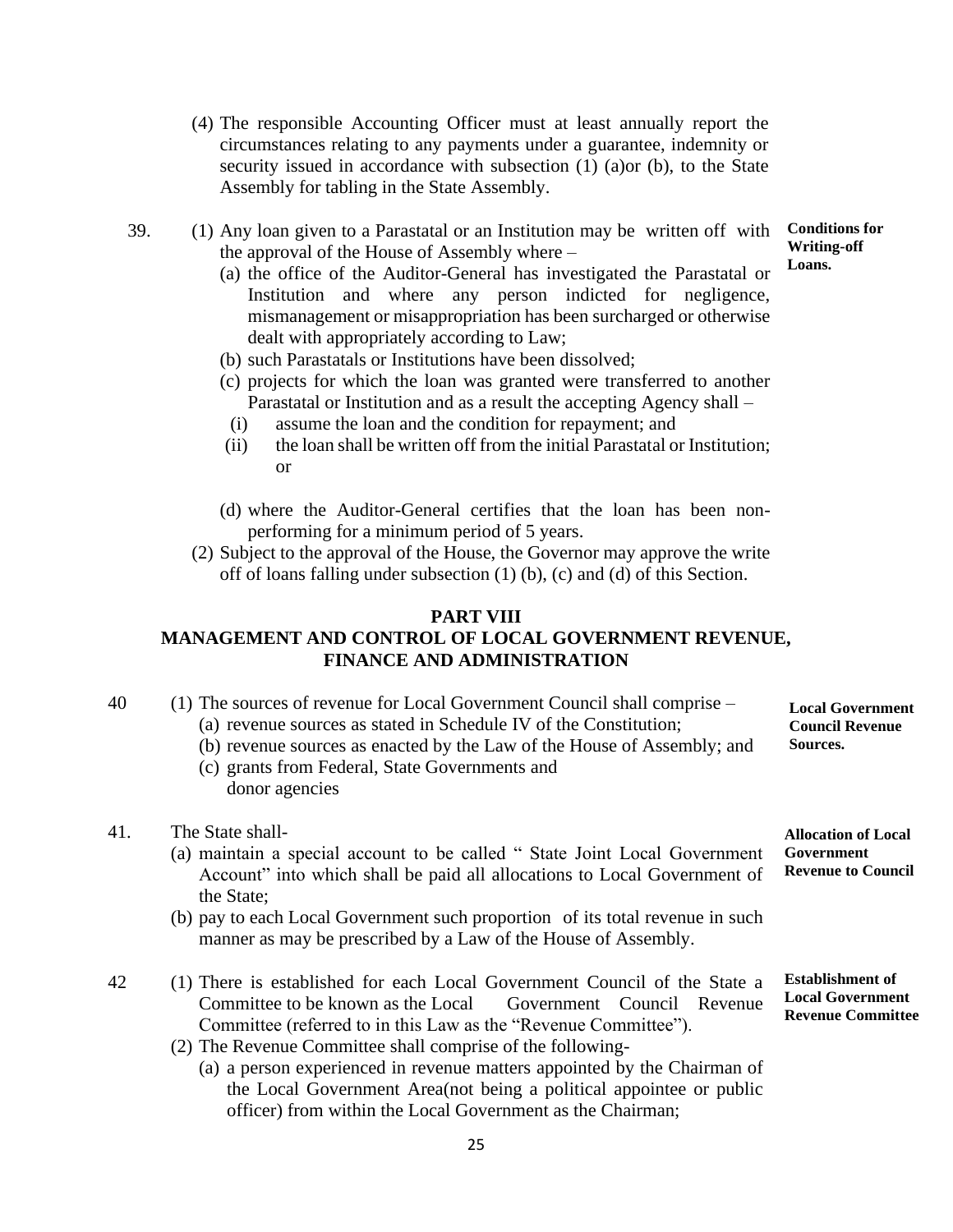- (b) Director of Accounts/Treasury;
- (c) Legal Officer;
- (d) a member of the public not being a member of the Local Government who is experienced in revenue matters to be nominated by the Chairman.
- (3) All appointments with the exception of the ex-officio members made pursuant to this Section shall be subject to the confirmation of the Legislative arm of the Local Government.
- 43 (1) The Revenue Committee shall be responsible for the assessment and collection of all taxes, fines, rates, charges or other revenue under its jurisdiction and shall account for all amounts so collected in a manner to be prescribed by the Chairman of the Local Government, subject to the Financial Memorandum and guidelines on Local Government Administration.
	- (2) The Revenue Committee shall be autonomous of the Local Government Treasury and shall be responsible for the day-to-day administration of the Department or personnel which forms its operational arm.
- 44. (1) There shall be a Treasury Department for each Local Government Council which shall be responsible for making all payments out of the Local Government funds, and ensuring that such payments are properly authorized and relate to duties entrusted to the Local Government; **Treasury** 
	- (2) The Treasury Department shall consist of the following units-
		- (a) Treasury;
		- (b) Sub treasury (central pay office)
		- (c) Final accounts; and
		- (d) Reconciliation.
	- (3) The Treasury Department in a Local Government Council is responsible for treasury functions and shall not be involved in the collection of revenue.
- 45 (1) The Treasurer of a Local Government Council otherwise known as the Council Treasurer shall be a qualified accountant and member of any of the recognized accounting bodies in Nigeria.
	- (2) He shall be-
		- (a) the Head of the Treasury of the Local Government;
		- (b) the adviser on matters relating to the State of Accounts of the Local Government;
		- (c) an officer not below grade level 12;
		- (d) responsible for preparing all necessary statement of accounts as and when due and submitting same to the Auditor-General for Local Government for audit, not later than 31st March of each year in respect of the preceding year; and
		- (e) Dealing promptly with queries arising from such inspections and audit.
- 46 A Local Government Council may incur all expenditure necessary for or incidental to the carrying out of any functions conferred on it under this law or **Expenditure**

**Function of the Revenue Committee**

**Department**

**Duties and Responsibilities of the Council Treasurer**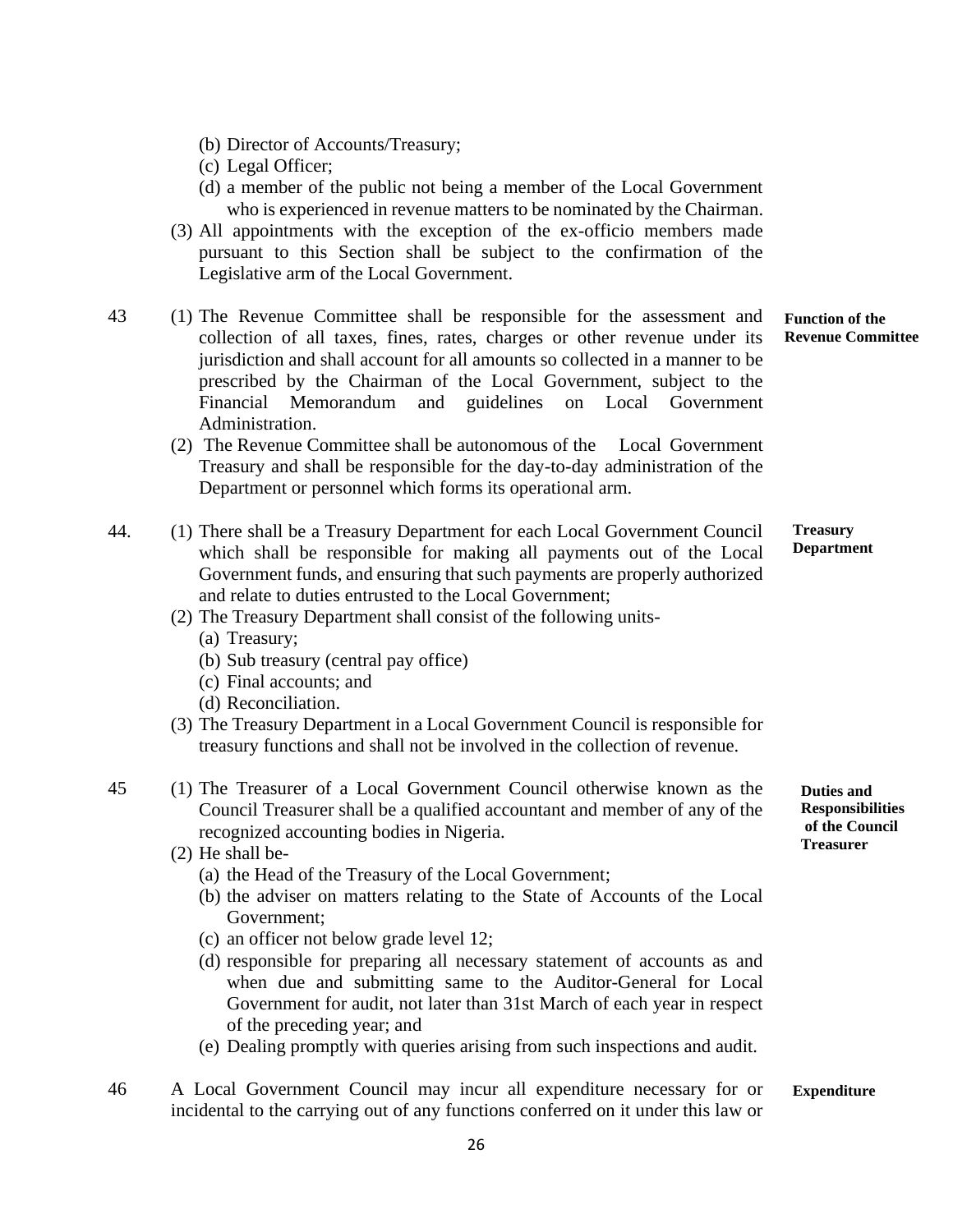any other enactments, provided that the expenditure is included in the approved budget of the Local Government. 47 A Local Government shall open and maintain the following bank Council accounts: (a) main allocation or grant account; (b) development account for capital project; (c) revenue accounts; and **Local Government Bank Accounts**

- (d) any accounts as may be prescribed by the Executive Council.
- 48. (1) The Chairman of a Local Government Council may invest any proportion of its monies in Stocks, Government Bonds or in such other manner as may be approved by the Legislative arm of the Local Government. **Investment of Funds**
	- (2) A Local Government shall invest
		- (a) any money held in a current bank account for which there is no immediate requirement for its use; and
		- (b) all balances held in a renewal fund deposit account.
	- (3) The Commissioner of Finance in an advisory capacity may from time to time issue guidelines on investment opportunities and options for Local Government Councils.
- 49 (1) The Chairman of a Local Government Council may from time to time with the approval of the Legislative arm of the Local Government obtain loan from – **Power to Borrow Monies.**
	- (a) Banks within Nigeria; or
	- (b) other financial institutions approved by the Governor, and secure same upon its properties and revenues for the purpose of fulfillment of its functions under the Law.
	- (2) Loans shall only be raised by a Local Government to defray capital development expenditure or specific projects and shall not be used for any other purpose other than that for which they were specifically raised.
- 50. (1) The Legislative arm of a Local Government may by resolution, approve a recommendation of the Chairman of a Local Government to write-off as irrecoverable debt, in any one year, any sum due or payable to the Local Government from or by any person. **Writing off Irrecoverable debts**
	- (2) The Chairman of a Local Government shall within twenty-one (21) days after the end of each quarter, inform the Auditor-General for Local Governments in writing of the total sum written off during the quarter and the reasons for doing so.
- 51. (1) The Chairman shall cause to be prepared and laid before the Legislative arm of the Local Government at any time before the commencement of the financial year, estimates of revenues and expenditure of the Local Government Area for the following year. **Budgets of Local Government Council;**
	- (2) The budget shall –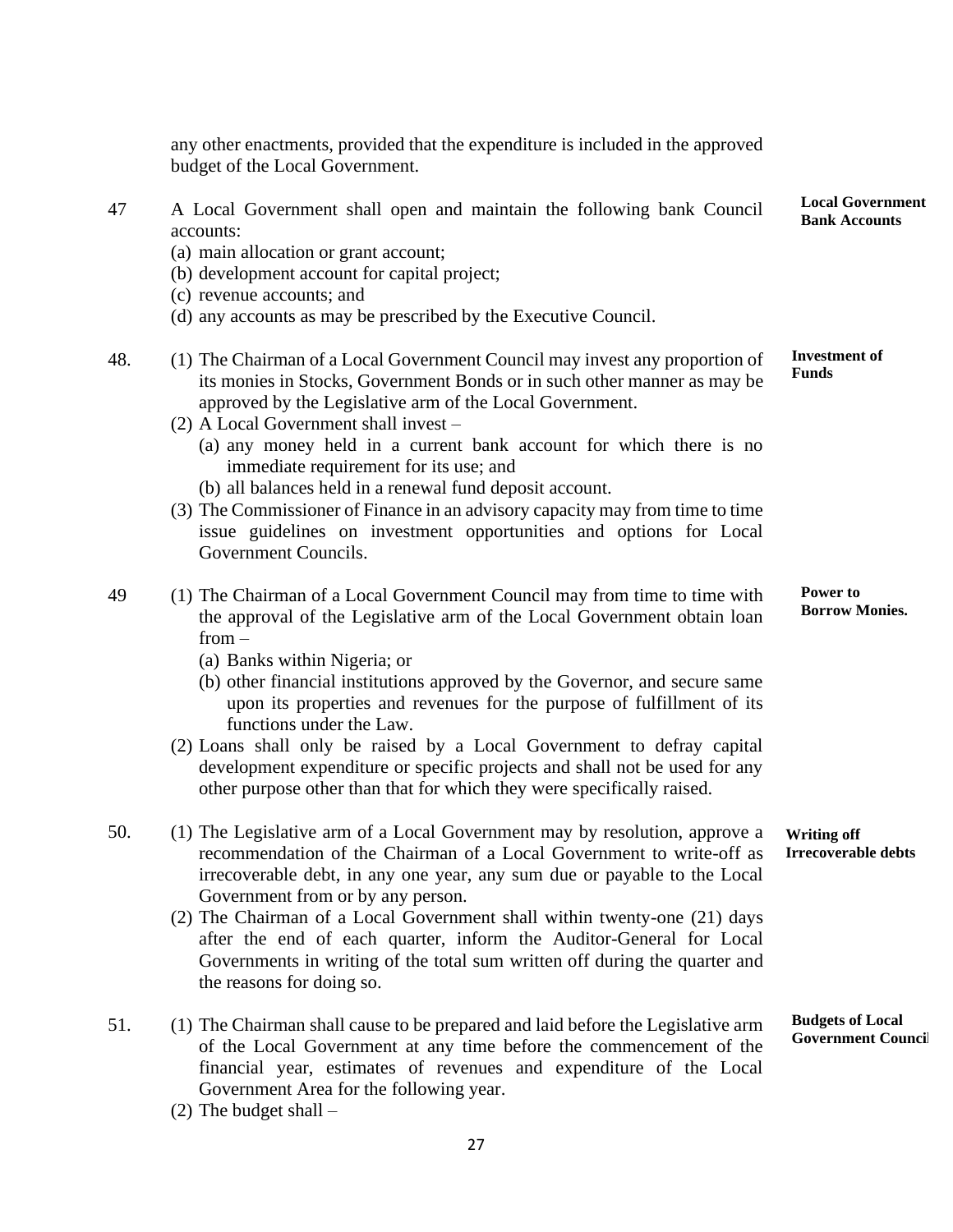- (a) reflect the priorities and needs of the locality as contained in the Local Government development plan; (b) balance income and expenditure by way of annual financial estimate of revenue and expenditure; (c) be prepared in accordance with procedures prescribed by law; and (d) be pasted on the notice board of a Local Government after its approval by the Legislative arm of the Local Government and during the whole of the financial year to which it applies. (3) The Commissioner responsible for Local Government shall, after consultation with the Commissioner responsible for budget matters issue guidelines for the preparation of budgets by Local Governments in order to integrate Local Governments into the State's economic development activities. (4) A copy each of the budget shall be submitted to the Commissioner responsible for Local Government, Commissioner responsible for budget matters and the Auditor General for Local Governments. 52. Subject to the approval of the Legislative Arm, a Local Government Council shall use its assets including markets, motor parks, vehicle parking lots and other facilities to generate income. **Use of Assets.**
- 53. (1) Every Local Government shall keep proper books of accounts and proper records in relation to its accounts and shall, within the first quarter of the subsequent financial year, prepare a statement of its final accounts in conformity with existing Financial Memorandum. **Accounts and Audit.**
	- (2) The accounts and financial statement of Local Government Council shall be audited by the Auditor General or his representative within six (6) months after the close of the financial year and the Chairman of a Local Government shall provide the auditors with all the necessary and appropriate facilities for the examination of the accounts and statements of the Local Government.
	- (3) For the purpose of carrying out his duties under this Section, the Auditor-General or any person authorized by him in that behalf, shall have access to all books, records, returns and other documents relating to those accounts.
	- (4) In exercise of his functions under this Law, the Auditor-General shall not be subject to the direction or control of any other authority or person.
	- (5) Within the period of 6months the Auditor General shall submit a report of the audit to the Local Government Council concerned, and there to the House of Assembly.
	- (6) The Auditor General's report shall draw attention to any Irregularities in the accounts.
	- (7) The accounts and the Auditor General's report on it shall be public documents and shall be published and made available to the public upon a written request.
	- (8) The Chairman of a Local Government Council shall lay the annual accounts together with the Auditor General's report before the Local Government's legislative arm within thirty (30) days of receipt of the report.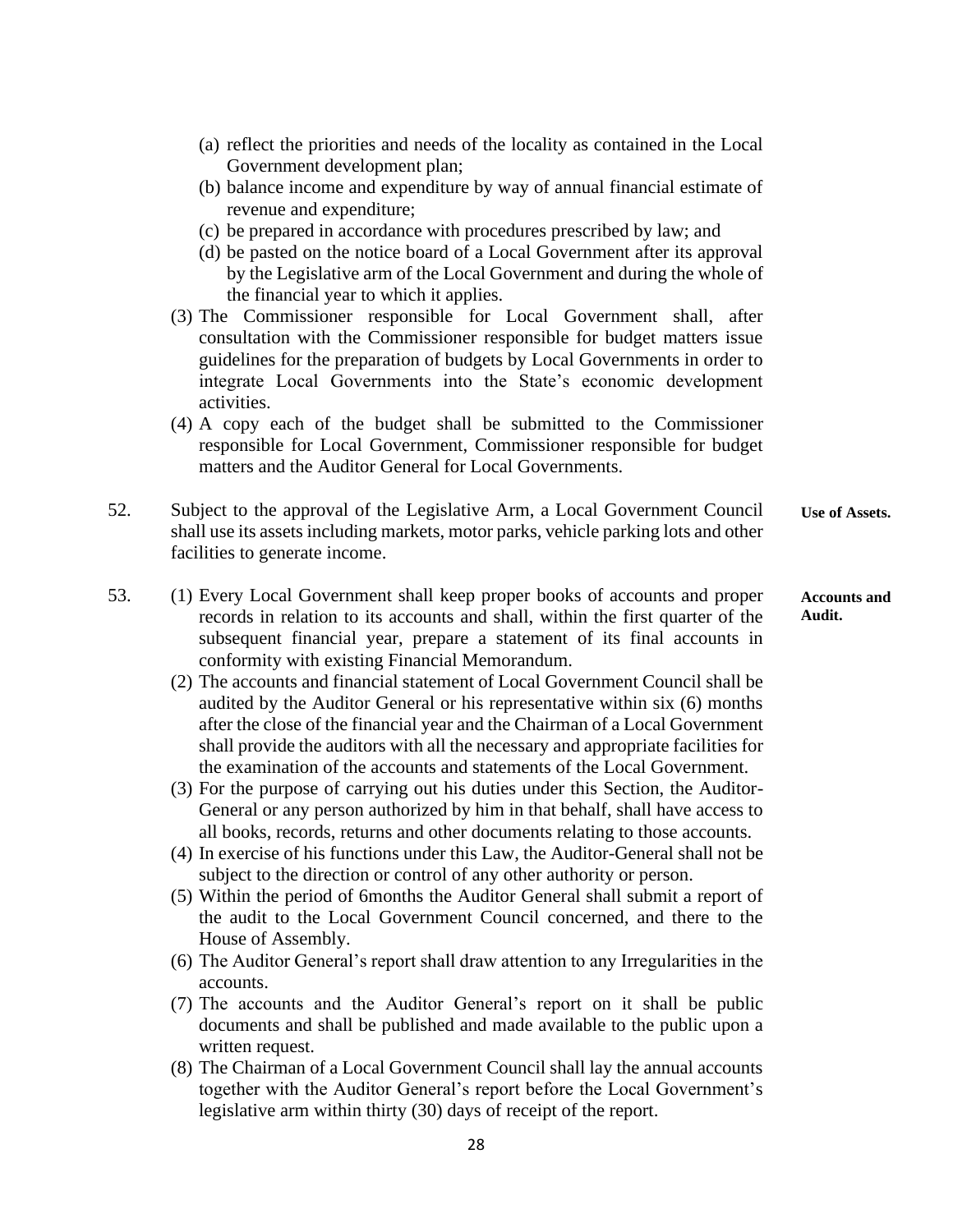- (9) The Chairman of a Local Government Council shall submit a report to the Auditor-General on the action taken by the Local Government Council on the report within sixty (60) days of receipt of their report. A copy of the report shall be forwarded to the House of Assembly.
- 54. (1) The Auditor General for Local Governments may query any item of expenditure or revenue loss which is contrary to this law or recommend a surcharge of any person for any of the following –
	- (a) the amount of any expenditure queried on the person responsible for incurring or authorizing that expenditure;
	- (b) any sum which has not been duly brought into account upon the person by whom the sum ought to have been brought into account; or
	- (c) the amount of any loss or deficiency caused by any employee of a Local Government or any elected officer or any person by whose negligence or misconduct the loss or deficiency has been incurred and shall give notice to the person affected.
	- (2) In giving notice of any query or recommended surcharge under subsection (1) of this Section, the Auditor General shall state in writing the grounds upon which his decision is based.
	- (3) A person against whom a query or recommended surcharge was made by the Auditor General may appeal to the House of Assembly through the Public Account Committee after the Auditor General shall have stated in writing the grounds upon which his decision is based.
	- (4) Any sum certified by the Auditor General to be due from any person shall be paid by that person to the Local Government or other body concerned within thirty (30) days after it has been so certified or if an appeal with respect to that sum has been made under subsection (3) of this Section within thirty (30) days after the appeal is finally disposed of or abandoned or failed by reason of nonpursuance.
	- (5) The Chairman of a Local Government Council shall ensure that all money surcharged under subsection (2) of this Section are collected and paid into the account of the Local Government.
- 55 (1) Any sum which is certified by the Auditor General to be due and which has become payable shall be recoverable as a civil debt.
	- (2) Any person aggrieved by a decision of the Auditor General may appeal to the House of Assembly and if dissatisfied, may appeal to the High Court.
- 56. (1) Every Local Government Council shall establish an Internal Audit Department in order to ensure effective, efficient and continuous audit of the financial activities of the Local Government Council.
	- (2) In pursuance of subsection (1) of this Section, career progression shall be harmonized and a new Audit cadre shall be created to distinguish accounting from auditing functions.
	- (3) The Head of the Internal Audit Department shall at intervals of three (3) months, prepare a report on the internal audit work carried out by the

**Auditor General May Query or Surcharge.**

**Recovery of sums Certified Due**

**Internal Audit**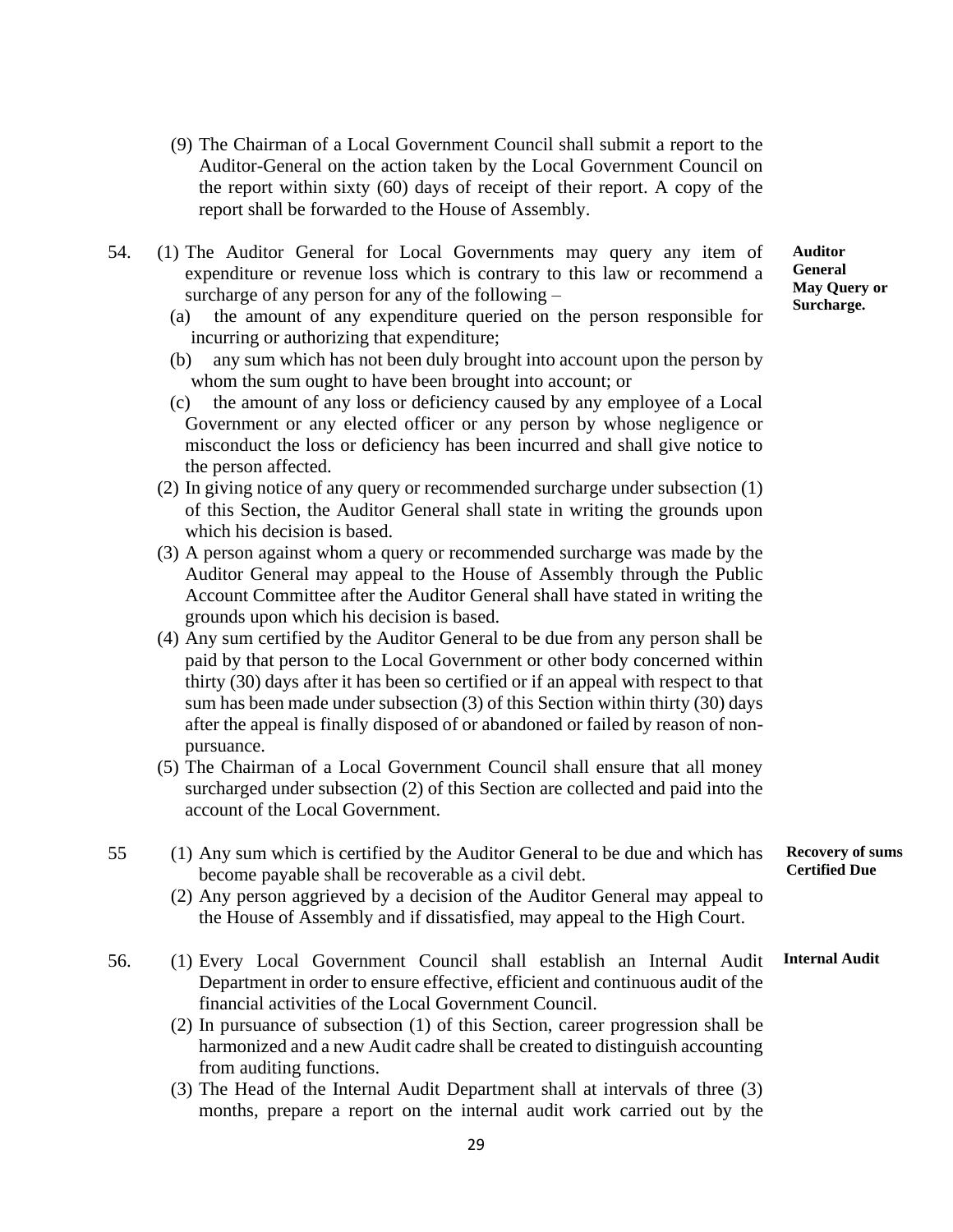|     | Department during the three months immediately preceding the preparation<br>of the report, and submit it to the Legislative arm of the Local Government<br>and forward copies to the Auditor General for Local Government.<br>(4) The Head of the Internal Audit Department shall make in each report such<br>observations as appear necessary as to the conduct of the financial affairs of<br>the Local Government Council during the period to which the report relates<br>and make recommendation for effective management of the said financial<br>affairs of the Local Government Council.<br>(5) The Department shall be headed by the Local Government Internal Auditor<br>in line with the existing state cadre.<br>(6) The Local Government Internal Auditor's functions shall cover both the |                                                      |
|-----|---------------------------------------------------------------------------------------------------------------------------------------------------------------------------------------------------------------------------------------------------------------------------------------------------------------------------------------------------------------------------------------------------------------------------------------------------------------------------------------------------------------------------------------------------------------------------------------------------------------------------------------------------------------------------------------------------------------------------------------------------------------------------------------------------------|------------------------------------------------------|
| 57. | financial and operational activities of the Local Government Council.<br>The provisions of the extant Financial Memorandum, as reviewed from time to<br>time shall be used in addition to the provisions of this Law.                                                                                                                                                                                                                                                                                                                                                                                                                                                                                                                                                                                   | <b>Existing Financial</b><br>Memorandum              |
| 58. | (1) A Local Government Council shall cause to be prepared a development plan<br>which shall guide the development of the Council locality.<br>(2) The Commissioner responsible for budget matters shall issue guidelines for<br>the preparation of development plans.<br>(3) The draft of the development plan shall be made available to the public.<br>(4) A Local Government Council shall before approving or reviewing a<br>development plan, consult residents of the locality, agencies of Government<br>and non-governmental and international organizations that have interest in<br>working in the locality.<br>(5) A development plan shall form the basis for the preparation of the budget of<br>a Local Government Council.                                                               | <b>Local Government</b><br><b>Development Plans.</b> |
| 59. | (1) The Chairman of a Local Government Council shall constitute a Local<br>Technical Planning Committee(referred to in this Law "as the Local<br>Technical Planning Committee") which shall consist of -<br>(a) the Chairman of a Local Government Council who shall preside over the<br>Committee;<br>(b) heads of relevant Departments of the Local Government Council; and<br>(c) any technical person co-opted by the Chairman of the Local<br>Government.<br>(2) The Development Plan for a Local Government Council shall be prepared<br>by the Committee.                                                                                                                                                                                                                                        | <b>Local Technical</b><br><b>Planning Committee</b>  |
| 60. | (1) The Chairman of a Local Government Council shall present a draft<br>Development Plan for the approval of the Legislative arm of the Local<br>Government Council.                                                                                                                                                                                                                                                                                                                                                                                                                                                                                                                                                                                                                                    | <b>Approval of</b><br><b>Development Plans.</b>      |

- (2) A review of a Local Government Development Plan is also subject to the approval of the Legislative arm of the Local Government.
- 61. A Local Government Council shall review its Development Plan as and when necessary or at least every 5 years.

**Review of Development Plans. Development Plan Availability of**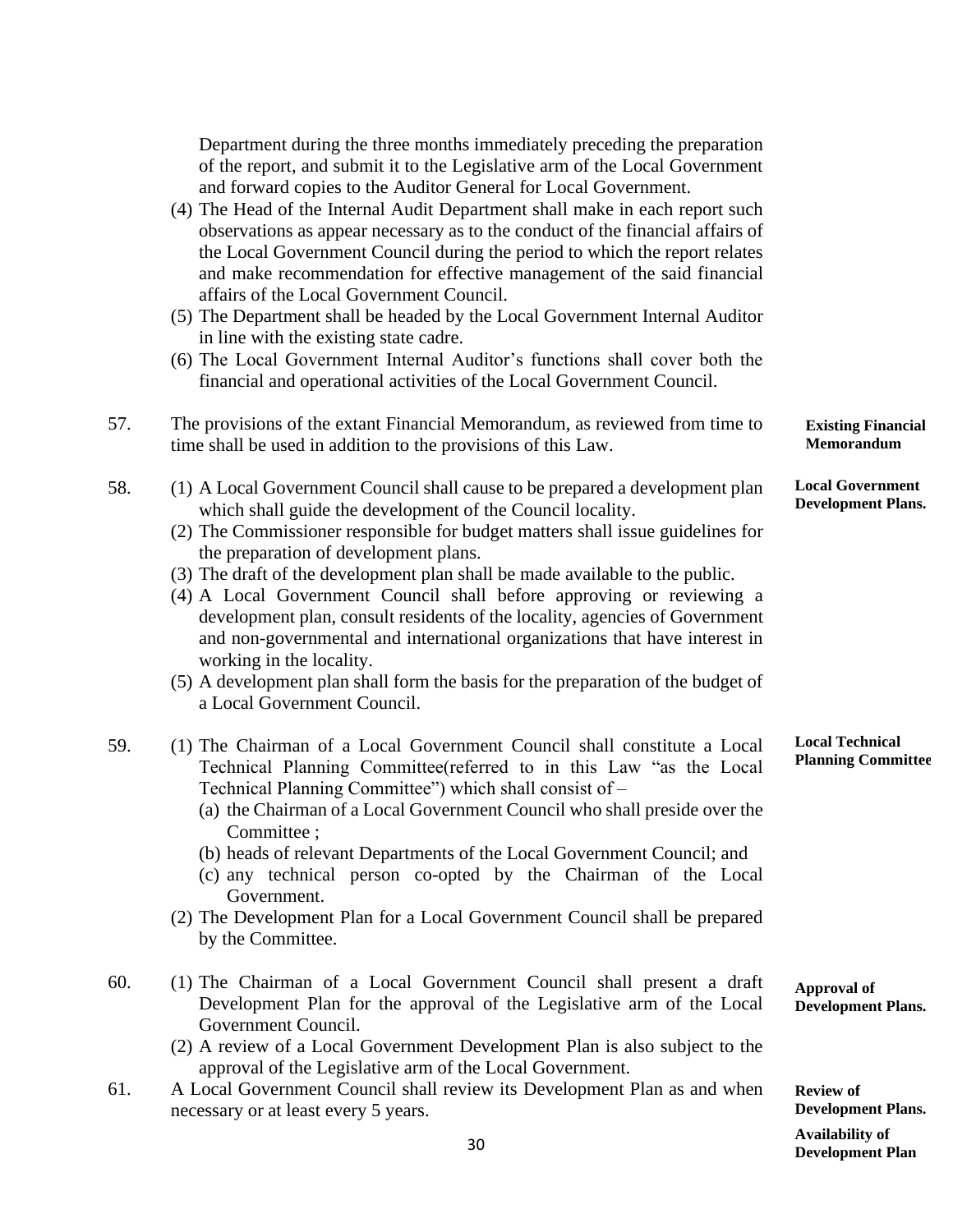- 62 A copy of the approved Development Plan shall be made available at the office of the Local Government Council and in a conspicuous place in every ward, immediately after approval.
- 63. A development plan prepared and approved by a Local Government Council shall not be incompatible with any development plan adopted by the State Government.
- 64. (1) Every Local Government Council shall compile and cause to be maintained a comprehensive inventory of the assets of the Local Government Council annually.
	- (2) Copies of the inventories shall be sent to the Commissioner responsible for Local Government Council and the Auditor General (Local Government).
- 65. (1) All Local Government Council revenues shall be documented in receipts and specially numbered forms.
	- (2) The Director of Accounts shall ensure adequate security of printed receipts and other security documents.
- 66. (1) A Local Government Council shall paste on a notice board in a conspicuous place on the premises of the Local Government Council and on a notice board in each ward for at least thirty-one (31) days or until an updated version is available –
	- (a) monthly statements of financial accounts; stating the income and Expenditure of the Local Government Council;
	- (b) annual income and expenditure statements;
	- (c) inventories of assets of the Local Government Council;
	- (d) bye-laws and notices relating to tax rates and fees; and
	- (e) draft and final development plans.
	- (f) audit reports.
	- (2) Copies of the reports, notices and statements shall be made available to members of the public upon written request.
- 67. The Commissioner responsible for Local Government shall put in place participatory processes in Local Government Council and encourage citizens' inclusion and involvement in governance.

#### **PART IX**

#### **FINANCE MANAGEMENT AND CONTROL PROVISIONS FOR PUBLIC ENTITIES**

(Parastatals, Institutions and extra-ministerial departments, etc)

68 The provision of this part of this Law shall apply to the extent indicated, to all parastatals or institutions listed in the Schedules to this Law. **Application of this Part.**

> **Listing of Agencies, Parastatals and Institutions.**

31

**Development Plans Not to be incompatible**

**Interpretation Assets Inventory of Assets inventory of Local Government Council**

**Security for Revenue Receipts.**

**Publication of the Local Council Finan Required to be made Public.**

**Ministry to promote Participatory Proces In Governance**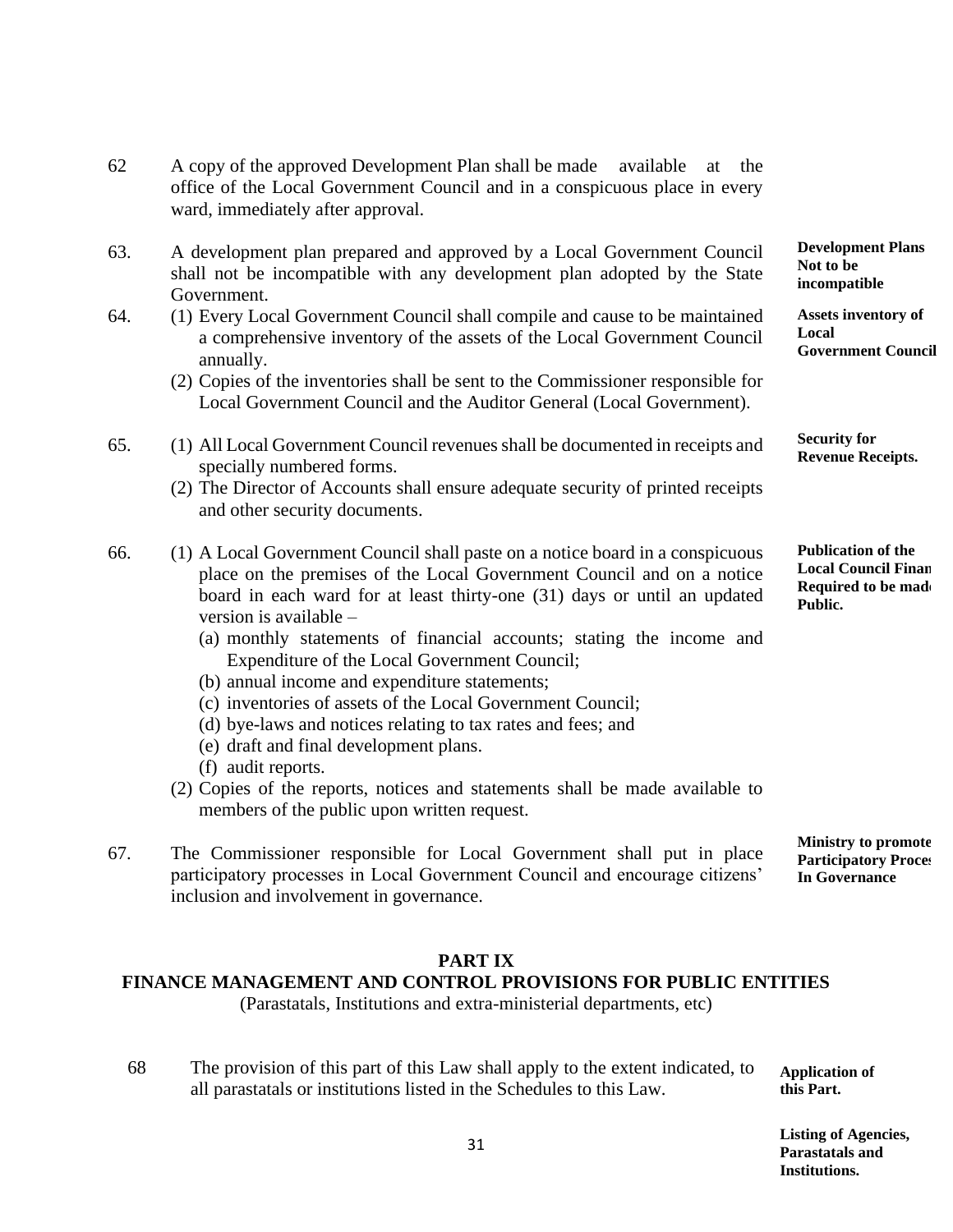- 69 (1) The Commissioner may by Legal Notice published in the State's Gazette–
	- (a) amend any of the Schedules to this Law to include any Parastatal or Institution that is not listed; and
	- (b) make changes to the list as the occasion warrants.
	- (2) The Accounting authority for a Parastatal or Institution that is not listed in the Schedules to this law shall notify the Ministry of Finance, in writing that the Parastatal or Institution is not listed.
- 70. (1) The Commissioner may by Legal Notice published in the State Official Gazette classify Parastatals or Institutions listed in the Schedules to this Law in accordance with the relevant definitions set out in this Section
	- (2) A Parastatal or Institution for the purpose of this Law is regarded as belonging to the class in which it is classified in terms of subsection (1) of this Section.
	- (3) All fully subvented Agencies and Parastatals listed in Schedule I of this Law are to pay all revenues received by them into the Consolidated Revenue Fund, which also includes Dedicated Accounts.
	- (4) All fully commercialized Parastatals listed in Schedule II to this Law are expected to –
		- (a) be autonomous of Government;
		- (b) run their affairs as a business concern;
		- (c) prepare on a yearly basis and submit an audited financial statement for the year end to the supervisory Ministry, and the Ministry of Finance, covering –
		- (i) income Statement;
		- (ii) balance sheet;
		- (iii) cash flow statement; and
		- (iv) statement of networth; and
		- (v) pay annual dividend into the Consolidated Revenue Fund of the State.
	- (5) All partially subvented Agencies and Parastatals listed in Schedule III to this Law are excluded from paying their receipts into the Consolidated Revenue Fund.
	- (6) All Public Institutions listed in Schedule IV to this Law are excluded from paying their receipts into the Consolidated Revenue Fund.
- 71. Every Agency, Parastatal or Institution shall have an Accounting Officer who is personally and pecuniary accountable to the House of Assembly through the Public Accounts Committee, for the purpose of this Law **Accounting Officers**
- 72. (1) The Accounting Officer for an Agency, Parastatal or Institution shall (a) exercise the duty of utmost care to ensure reasonable protection of the assets and records of the institution; **Fiduciary Duties of Accounting Officers.**
	- (b) act with fidelity, honesty, integrity and in the best Interest of the Institution in managing its financial affairs.

**Classification of Agencies, Parastatals And Institutions**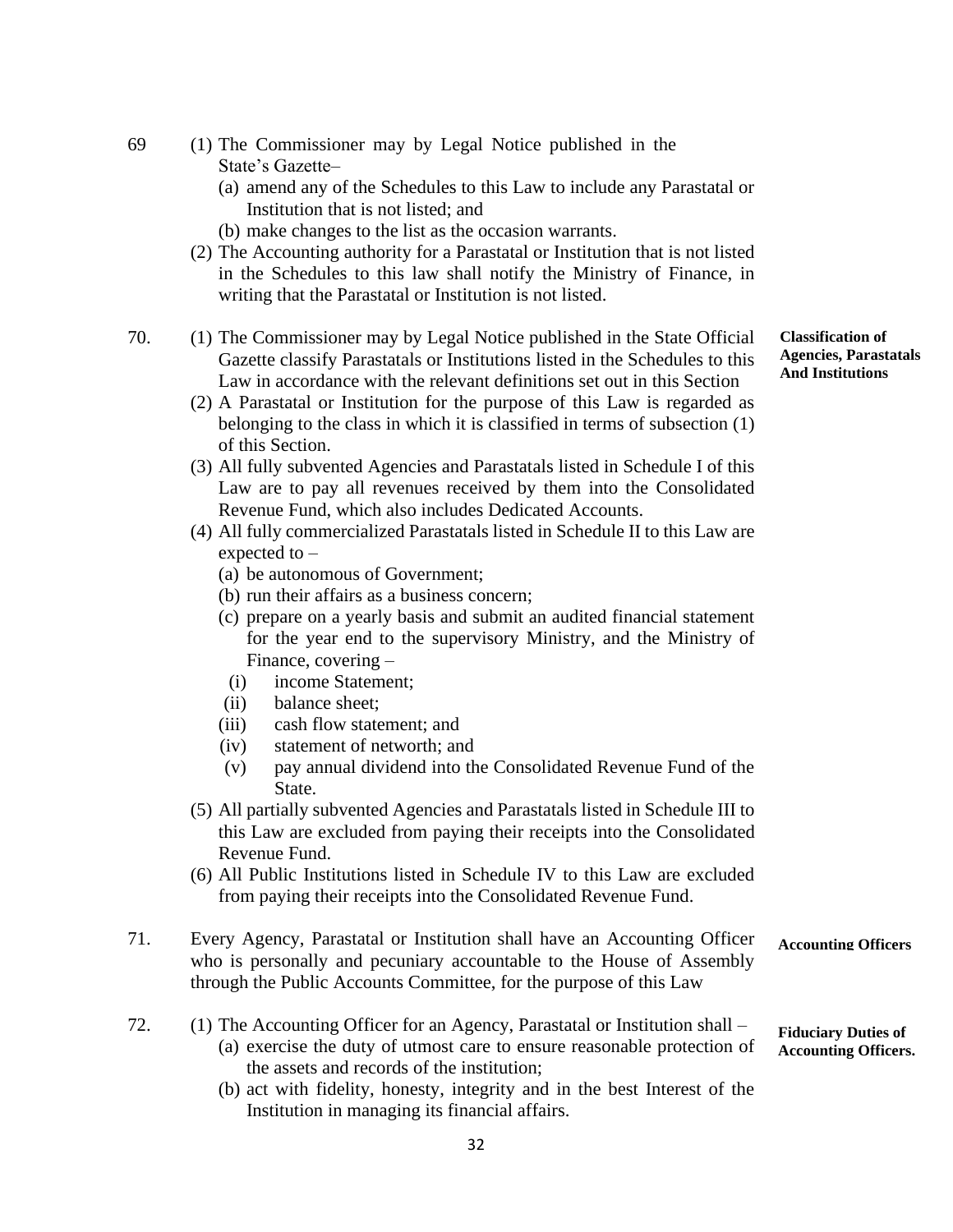- (c) act in a way that is consistent with the responsibilities assigned to an Accounting Officer under this Law; or
- (d) not use the position or privileges or confidential information obtained as the Accounting Officer for personal gain or improperly to confer benefit on another person.

#### 73 An Accounting Officer of a Board/Approving Authority must – **Disclosure of Interest**

- (a) disclose direct or indirect personal or private business interest that he or his spouse, partner or close family member may have in any matter, before any decision concerning the matter is taken;
- (b) withdraw from the proceedings of the approving authority when that matter is being considered, unless the accounting authority decides that the member's direct or indirect interest in the matter is trivial or irrelevant.
- 74 (1) An Accounting Officer for an Agency, Parastatal or Institution shall ensure that it has and maintains –
	- (a) effective, efficient and transparent system of financial and risk management and internal controls;
	- (b) a system of internal audit complying with and operating in accordance with Section11 of this law;
	- (c) an appropriate procurement system which is fair, equitable, transparent, competitive, cost-effective and complies with the provisions of any law governing public procurement; and
	- (d) a system for properly evaluating all major capital projects prior to a final decision on the project;
	- (2) An Accounting Officer for an Agency, Parastatal or Institution shall take effective and appropriate steps to –
		- (a) collect all revenue due to the Parastatal or Institution concerned; and
		- (b) manage available working capital efficiently and economically.
	- (3) An approving authority shall also be responsible for
		- (a) management, safe guarding the assets, revenue, and expenditure of the Parastatal or Institution and protecting it from liabilities; and
		- (b) ensuring compliance with any tax, levy, duty, pension or audit commitments as may be required by law.
		- (c) taking effective and appropriate disciplinary steps against any employee of the agency, parastatal or institution who–
			- (i) contravenes or fails to comply with a provision of this Law; or
		- (ii) does an act which undermines the financial management and internal control system of the parastatal or institution.
- 75 (1) The Accounting Officer for an Agency, Parastatal or Institution may in writing, delegate any of his powers under this Law, to an official in that parastatal or institution.
	- (2) A delegation or instruction to an official under subsection(1) of this Section–

**General Responsibility of Accounting Officers, Board and Approving Authority**

**Assignment of Powers**

**And Duties by Accounting Officers.**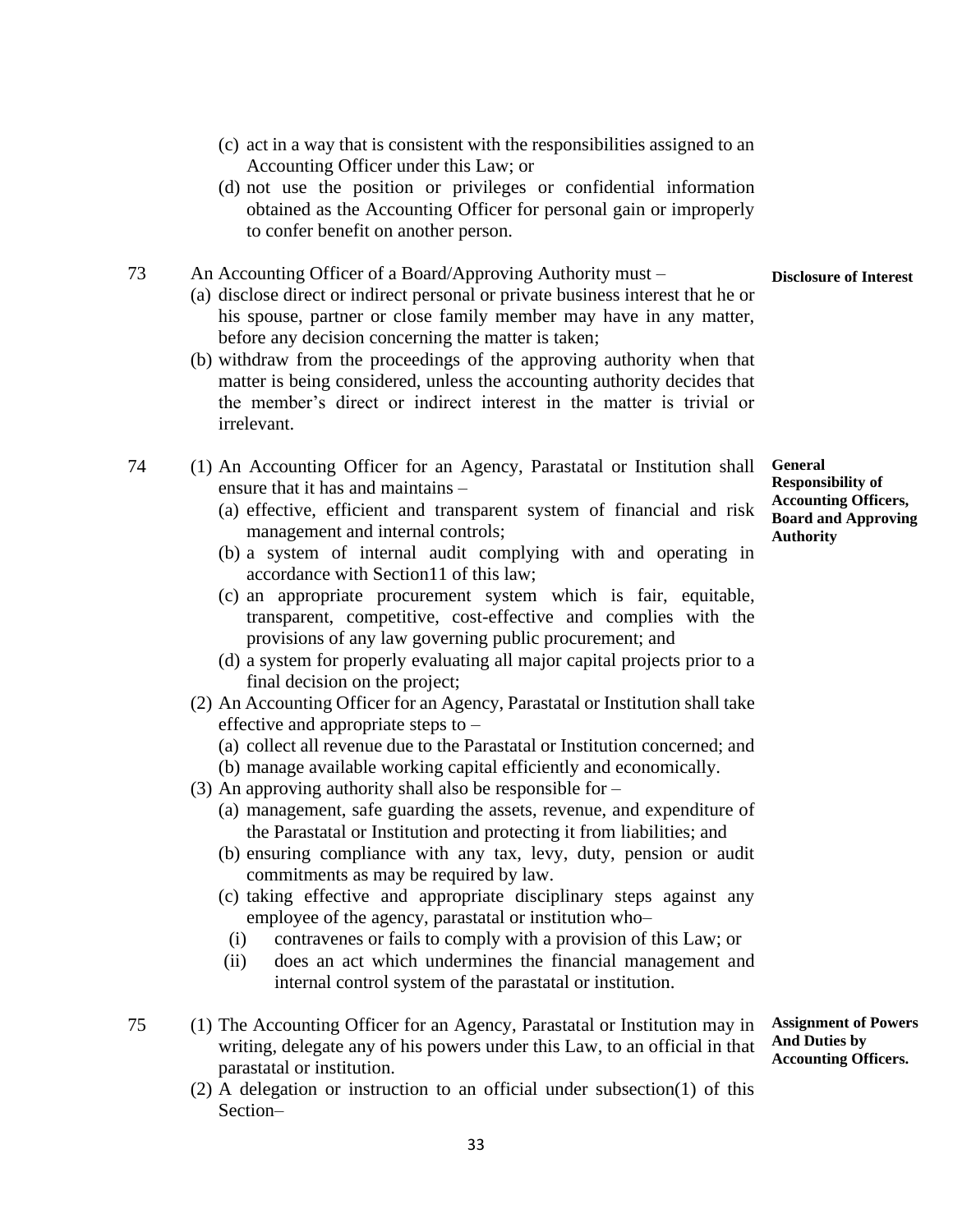- (a) is subject to any limitation or condition the accounting officer may impose;
- (b) does not divest the accounting officer of the responsibility concerning the exercise of the delegated power or the performance of the assigned duty.

(3) The Accounting Officer may confirm, vary or revoke any decision taken by an official as a result of a delegation or instruction under subsection (1)of this Section, subject to any right that may have accrued as a consequence of the decision.

- 76. An official in an Agency, Parastatal or Institution within the area of responsibility of that official shall –
	- (a) ensure that the system of financial management and internal control established for that parastatal or institution is carried out;
	- (b) be responsible for the effective, efficient, economic and transparent use of financial and other resources;
	- (c) take effective and appropriate steps to prevent any irregular and wasteful expenditure and any under collection of revenue due;
	- (d) comply with the provisions of this Law including any delegation and instruction given pursuant to the provisions of this Law; and
	- (e) be responsible for the management and safeguarding of the assets of the Parastatal or Institution and the management of its liabilities.
- 77. The Accounting Officer for a fully subvented Agency, Parastatal or Institution listed in Schedule I to this Law, shall comply with a call circular issued by the Commissioner responsible for budget matters by preparing their proposals in accordance with the guidelines in the call circular in preparation for bilateral discussions.
- 78. (1) The Commissioner shall obtain the approval of the Executive Council of the State before granting loans to any Agency, Parastatal or Institution for which provisions has been made in the year's budget.
	- (2) The loan referred to in subsection (1) of this Section can only be given for any of the following purposes –
		- (a) starting off at the inception of the Parastatals or Institutions if it is within the year for which no appropriation was provided for;
		- (b) assisting the Parastatals or Institution during the period of critical financial crisis that is not due to the inefficiency or ineffectiveness of the management;
		- (c) loans so granted must not be monies appropriated for another purpose or Ministries, Departments or Agencies.
- 79. (1) The modalities for the repayment of the loan shall be agreed to by the Commissioner and the borrower in writing before the release of funds. **Repayment and** 
	- (2) The Commissioner may with the concurrence of the borrower consolidate two or more loans into an existing or new loan.

**Annual Budget and Corporate Plan by Fully Subvented Agencies, Parastatals And Institutions**

**Lending Money to Agencies, Parastatals or Institutions**

**Consolidation of Loans**

**Responsibilities of Other Officials.**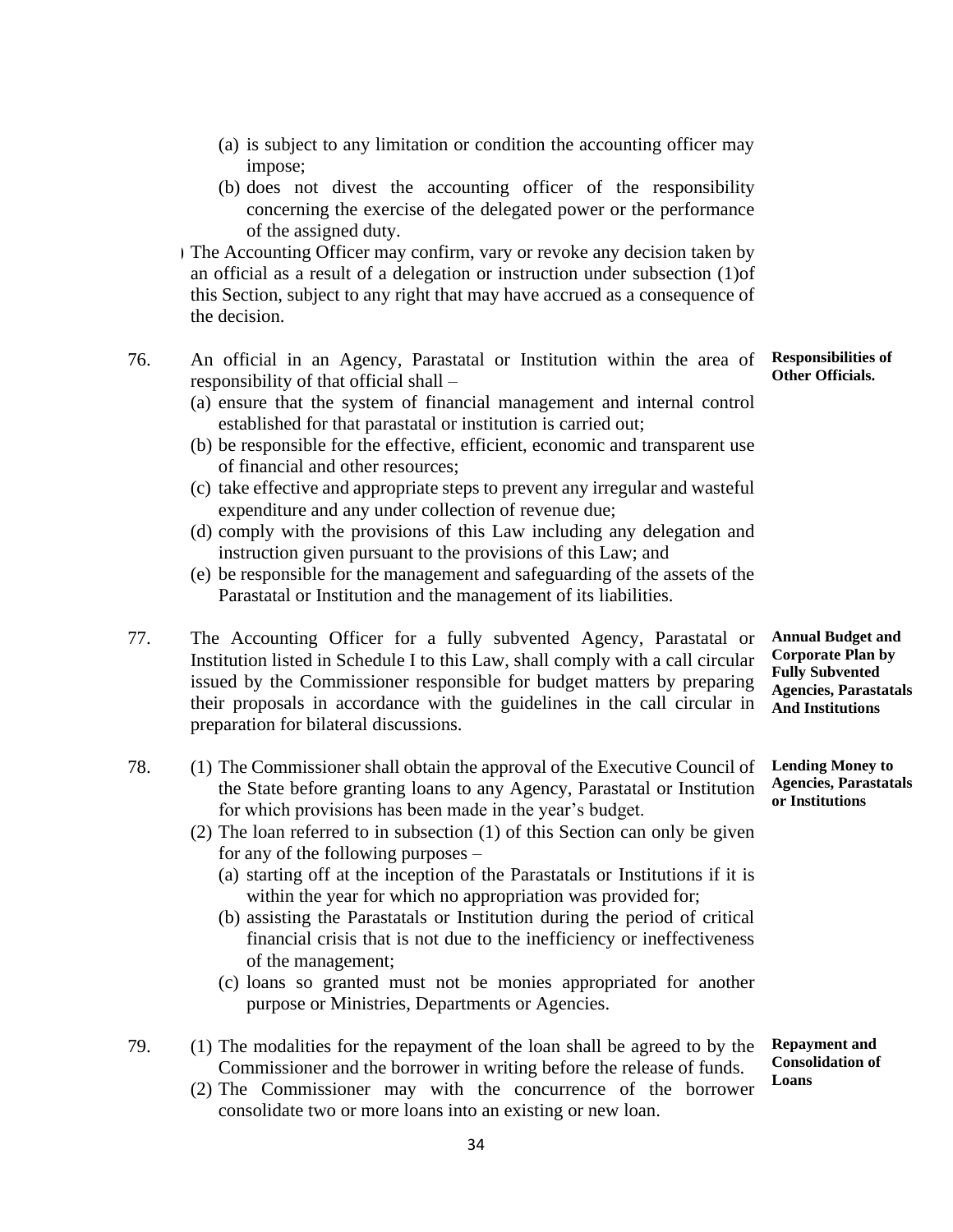- 80. (1) Any loan given to an Agency, Parastatal or an Institution may be written off with the approval of the House of Assembly where –
	- (a) the office of the Auditor-General has investigated the Agency, Parastatal or Institution and where any person indicted for negligence, mismanagement or misappropriation has been surcharged or otherwise dealt with appropriately according to Law;
		- (b) such an Agency, Parastatal or Institution has been dissolved, disposed of or privatized without any Ministry, Department or Agency succeeding it;
		- (c) projects for which the loan was granted were transferred to another Parastatal or Institution and as a result the accepting Agency shall –
		- (i) assume the loan and the condition for repayment; and
		- (ii) the loan shall be written off from the initial Parastatal or Institution; or
		- (d) where the Auditor-General (State) certifies that the loan has been non-performing for a minimum period of 5 years.

(2)Subject to the approval of the House, the Governor may approve the write off of loans falling under subsection(1) (b), (c) and (d) of this Section.

- 81. (1) The Accounting Officer for an Agency, Parastatal or Institution shall:- (a) keep full and proper records of the financial affairs of the Parastatal or Institution;
	- (b) prepare financial statements for each financial year in accordance with generally accepted accounting practice and guidelines issued by the State Treasury Office;
	- (c) submit those financial statements within three (3) months after the end of the financial year to the external auditors of the Parastatal or Institution for auditing.
	- (d) submit within four (4) months of the end of a Financial year to the State Treasury Office and the Auditor-General's Office-
		- (i) an annual report on the financial activities of that Parastatal or institution during that financial year;
		- (ii) the financial statements for that financial year after the statements have been audited; and
		- (iii) the report of the external auditors on those statements.
	- (2) The annual report and financial statements referred to in subsection(1) of this Section shall –
		- (a) fairly present-
			- (i) the state of affairs of the Parastatal or institution;
			- (ii) its business, its financial results and financial position at the end of the financial year concerned; and
			- (iii) its performance against predetermined objectives.
		- (b) include particulars of any–

**Conditions for Writing – Off Loans**

**Annual Report and Financial Statements Of Agencies, Parastatals and Institutions**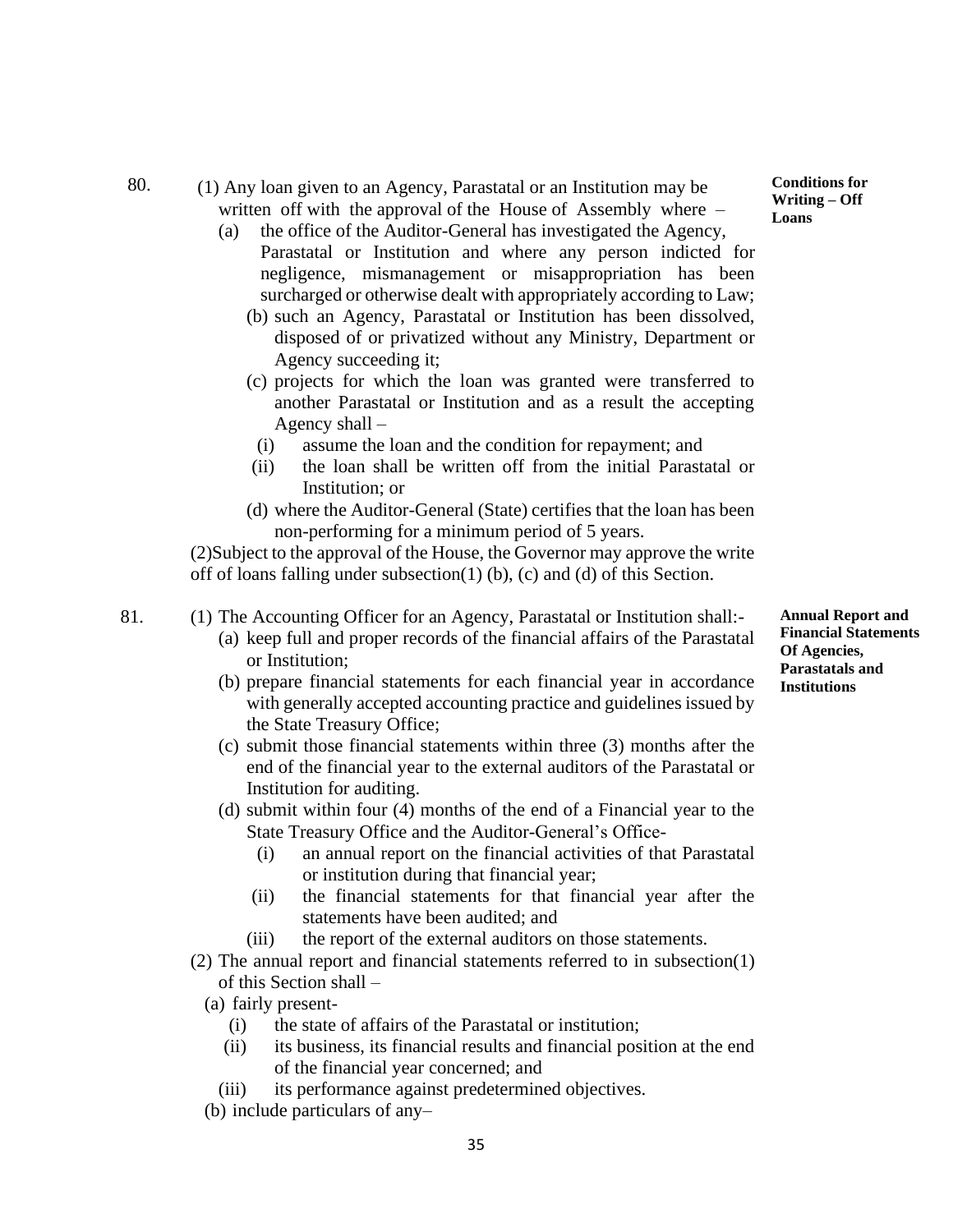- (i) financial assistance received from the State and commitments made by the State on its behalf;
- (ii) losses foreseen or written off;
- (iii) other matters that may be required by the State Treasury Office.

#### **PART XI GENERAL TREASURY MATTERS**

- 82. (1) The State Treasury must make regulations or issue instructions applicable to departments, concerning—
	- (a) any matter that must be prescribed for departments in accordance with this Law;
	- (b) the recovery of losses and damages;
	- (c) the handling of, and control over, trust money and property;
	- (d) the rendering of free services;
	- (e) the writing off of losses of State money or other State assets or amounts owed to the State;
	- (f) liability for losses and damages and procedures for recovery;
	- (g) the cancellation or variation of contracts to the detriment of the State;
	- (h) the settlement of claims by or against the State;
	- (i) the waiver of claims by the State;
	- (j) the remission of money due to the Revenue Fund, refunds of revenue and payments from the Revenue Fund, as an Law of grace;
	- (k) the alienation, letting or other disposal of State assets; and
	- (l) gifts or donations by or to the State.
	- (2) The State Treasury may make regulations or issue instructions applicable to departments, concerning—
		- (a) any matter that may be prescribed for departments in accordance with this Law;
		- (b) the charging of expenditure against particular votes;
		- (c) the establishment of and control over trading entities;
		- (d) the improvement and maintenance of immovable State assets;
		- (e) fruitless and wasteful, unauthorized and irregular expenditure;
		- (f) the determination of any scales of fees, other charges or rates relating to revenue accruing to, or expenditure from, a Revenue Fund;
		- (g) the treatment of any specific expenditure;
		- (h) vouchers or other proofs of receipts or payments, which are defective or have been lost or damaged;
		- (i) assets which accrue to the State by operation of any law; or any other matter that may facilitate the application of this Law.
	- (3) Regulations in accordance with subsection (1)or (2) may prescribe matters for which the prior approval of a treasury must be obtained.

**Treasury Regulations and instructions**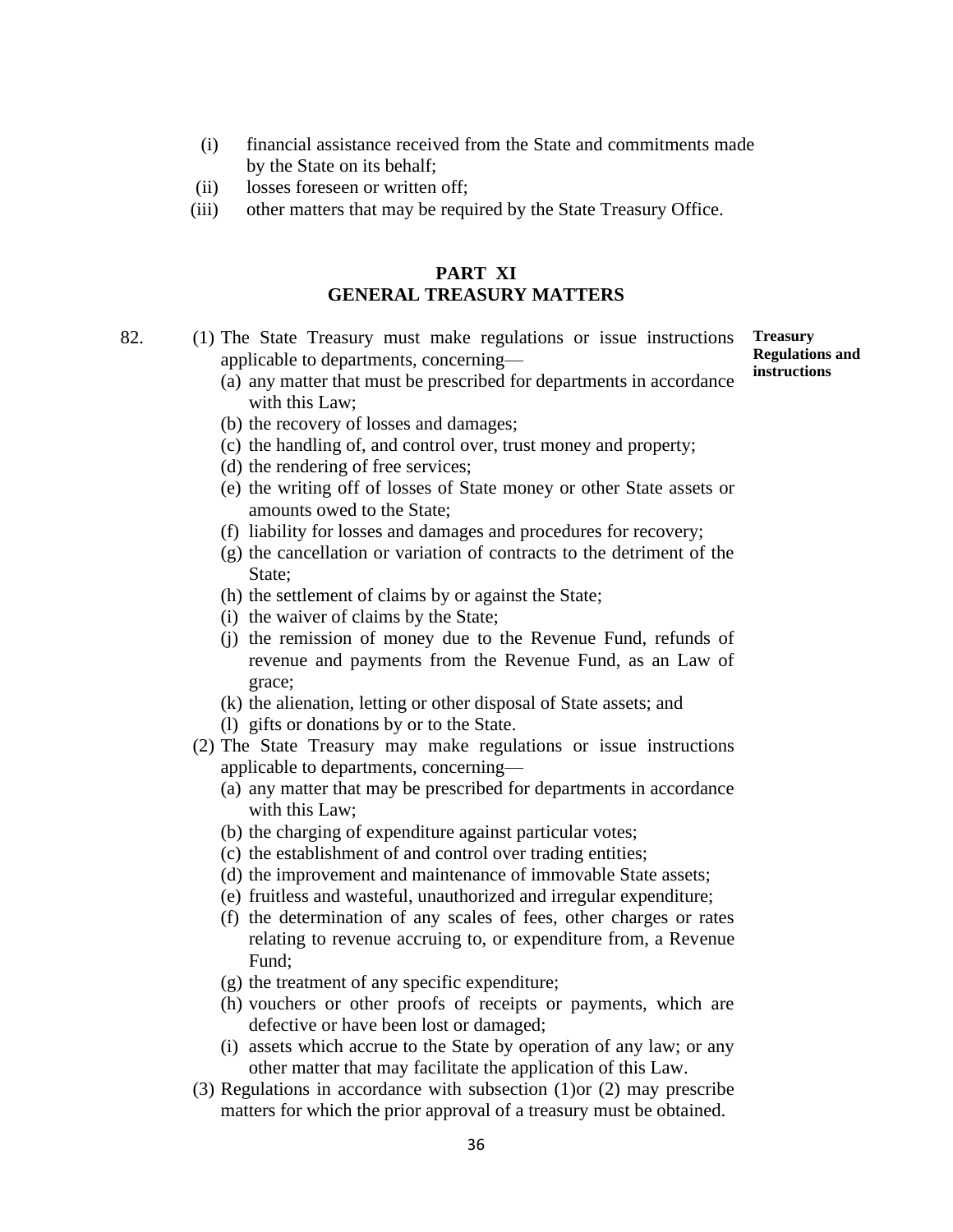- (4) The State Treasury may make regulations or issue instructions applicable to all institutions to which this Law applies concerning—
	- (a) any matter that may be prescribed for all institutions in accordance with this Law;
	- (b) financial management and internal control;
	- (c) the determination of a framework for an appropriate procurement and provisioning system which is fair, equitable, transparent, competitive and cost-effective;
	- (d) audit committees, their appointment and their functioning;
	- (e) internal audit components and their functioning;
	- (f) the administration of this Law; and
	- (g) any other matter that may facilitate the application of this Law.
- (5) A treasury regulation or instruction in accordance with this section may differentiate between different categories of—
	- (a) institutions to which this Law applies;
	- (b) accounting officers; or
	- (c) accounting authorities; or be limited in its application to a specific category of:
		- (i) institutions to which this Law applies;
		- (ii) accounting officers; or accounting authorities.
- 83. Draft regulations in accordance with section 82 must be published for public comment in the State *Government Gazette before their* enactment. **Publishing of Draft Treasury regulations for public comment**

**Departures from Treasury regulations, Instructions or conditions**

**Determination of Interest rates for debt**

**Owing to state**

- 84. The State Treasury may on good grounds approve a departure from a treasury regulation or instruction or any condition imposed in accordance with this Law and must promptly inform the Auditor-General in writing when it does so.
- 85. (1) The Commissioner, by notice in the State *Government Gazette,* must determine—
	- (a) a uniform interest rate applicable to loans granted out of a Revenue Fund; and
	- (b) a uniform interest rate applicable to all other debts which must be paid into a Revenue Fund.
	- (2) An interest rate determined in accordance with subsection (1) (b)may differentiate between different categories of debt.

#### **PART XII FINANCIAL MISCONDUCT A - Disciplinary proceedings**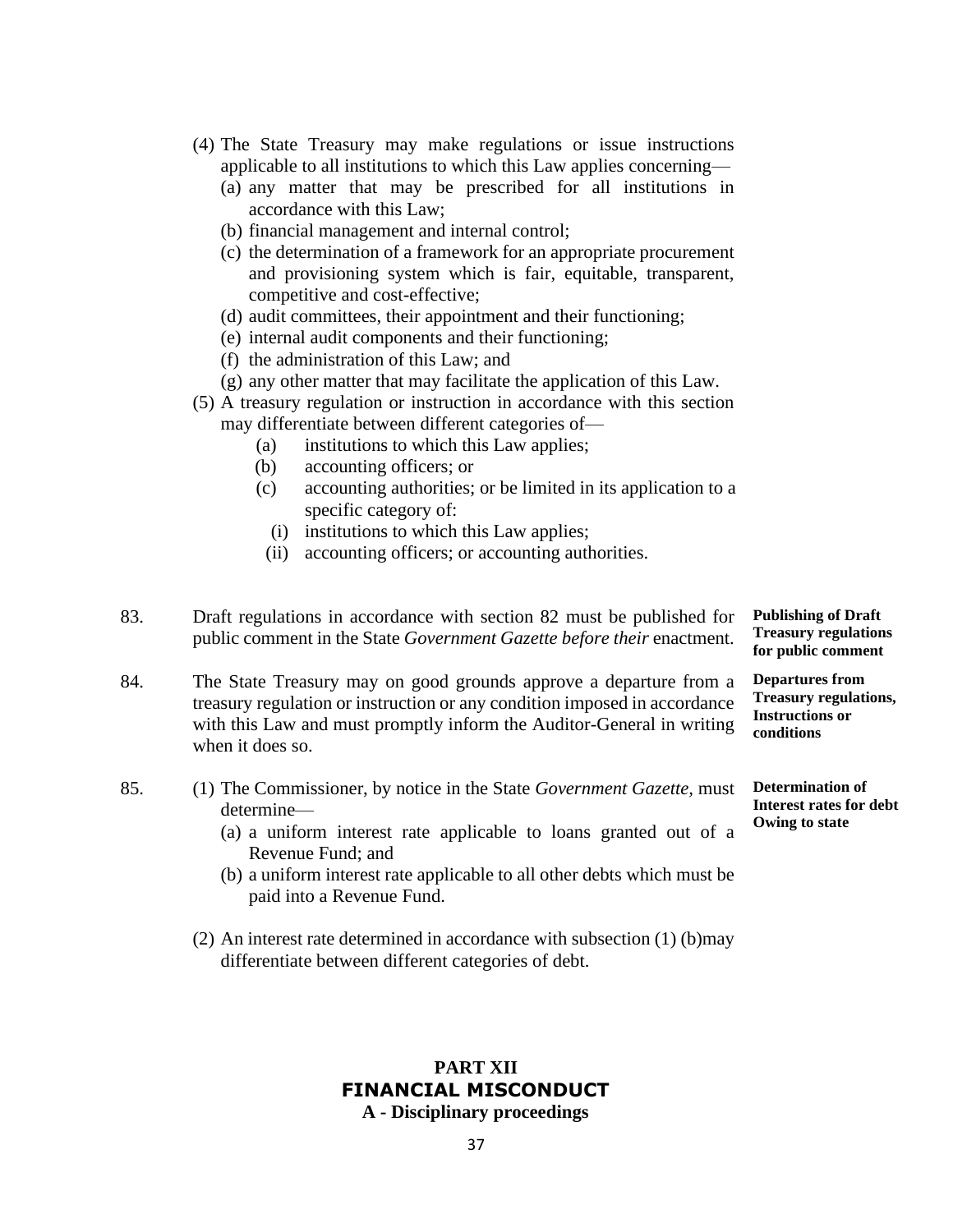- 86. (1) An accounting officer for a department or a constitutional institution commits a financial misconduct if that accounting officer willfully or negligently:-
	- (a) fails to comply with a requirement of section 71, 72, 73, 74 and 75; or
	- (b) makes or permits an unauthorized expenditure, an irregular expenditure or a fruitless and wasteful expenditure.
	- (2) An official of a department, a trading entity or a constitutional institution to whom a power or duty is assigned in accordance with section 84 commits a financial misconduct if that official willfully or negligently fails to exercise that power or perform that duty.
- 87. An official of a treasury to whom a power or duty is assigned in accordance with section 14 commits a financial misconduct if that official willfully or negligently fails to exercise that power or perform that duty.

88.

- (1) The accounting authority for a public entity commits financial misconduct if that accounting authority willfully or negligently:
	- (a) fails to comply with a requirement of section 71, 72, 73, 74 and 75 or;
	- (b) makes or permits an irregular expenditure or a fruitless and wasteful expenditure.
- (2) If the accounting authority is a board or other body consisting of members, every member is individually and severally liable for any financial misconduct of the accounting authority.
- (3) An official of a public entity to whom a power or duty is assigned in accordance with section 75 commits an offence of financial misconduct if that official willfully or negligently fails to exercise that power or perform that duty.
- (4) Financial misconduct is a ground for dismissal or suspension of, or other sanction against, a member or person referred to in subsections (1), (2)or (3) despite any other legislation.
- 89. A charge of financial misconduct against an accounting officer or official referred to in section 86 or 87, or an accounting authority or a member of an accounting authority or an official referred to in section 88, must be investigated, heard and disposed of in accordance with the statutory or other conditions of appointment or employment applicable to that accounting officer or authority, or member or official, and any regulations prescribed by the Commissioner in accordance with section 90.

**Financial Misconduct By Officials in Department and Constitutional Institutions**

**Financial misconduct by treasury officials**

**Financial misconduct by accounting authorities and officials of public entities.**

**Applicable legal Regime for disciplinary proceedings**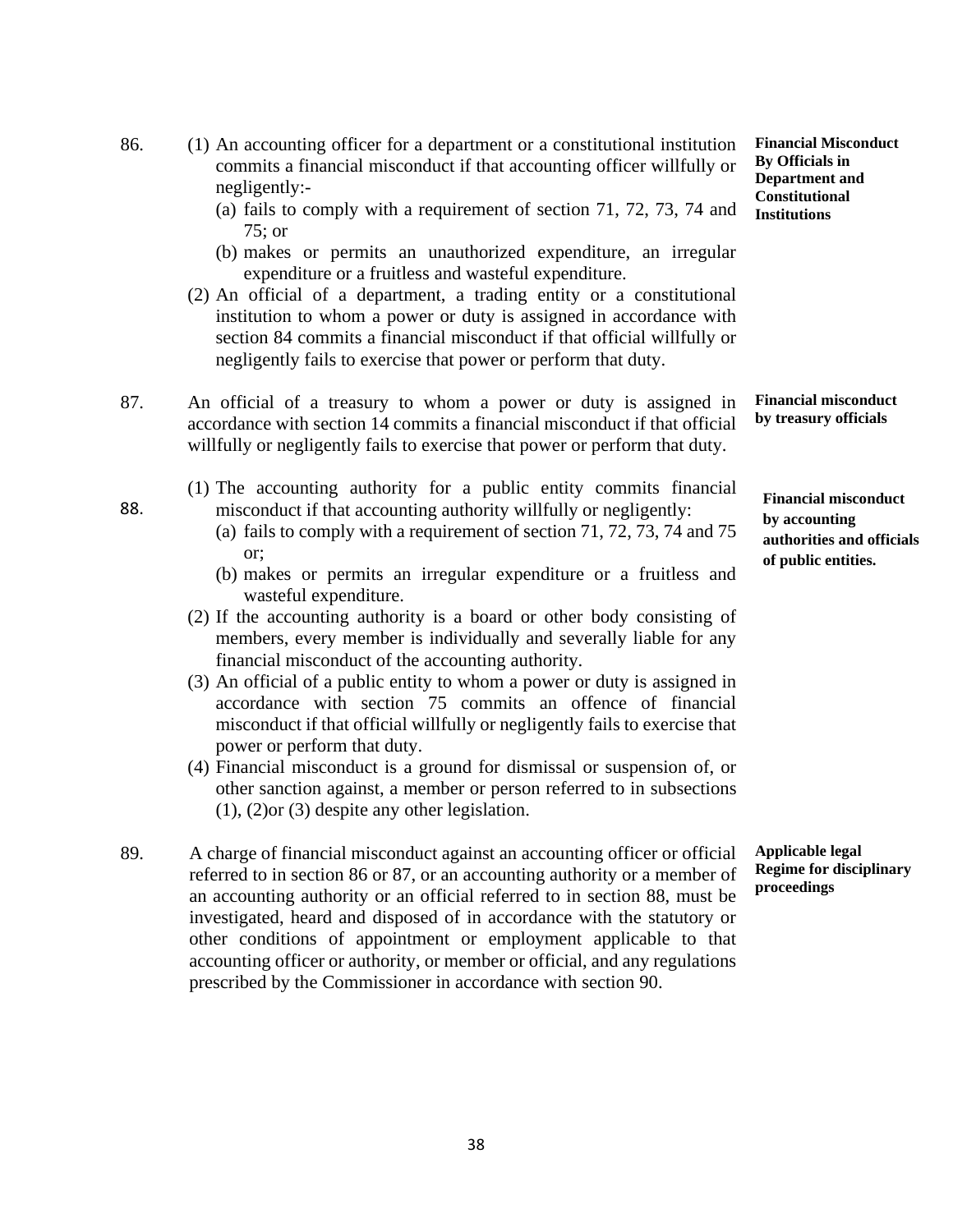90 (1) The Commissioner may make regulations prescribing:-

- (a) the manner, form and circumstances in which allegations and disciplinary and criminal charges of financial misconduct must be reported to the State Treasury, the relevant Local Government treasury and the Auditor-General, including:-
	- (i) particulars of the alleged financial misconduct; and
	- (ii) the steps taken in connection with such financial misconduct;
- (b) matters relating to the investigation of allegations of financial misconduct;
- (c) the circumstances in which the State Treasury or a Local Government treasury may direct that disciplinary steps be taken or criminal charges be laid against a person for financial misconduct;
- (d) the circumstances in which a disciplinary board which hears a charge of financial misconduct must include a person whose name appears on a list of persons with expertise in state finances or public accounting compiled by the State Treasury;
- (e) the circumstances in which the findings of a disciplinary board and any sanctions imposed by the board must be reported to the State Treasury, the relevant Local Government treasury and the Auditor-General; and
- (f) any other matters to the extent necessary to facilitate the object of this Chapter.
- (2) A regulation in accordance with subsection (1) may—
	- (a) differentiate between different categories of—
		- (i) accounting officers;
		- (ii) accounting authorities;
		- (iii) officials; and
		- (iv) institutions to which this Law applies; and
	- (b) limited in its application to a particular category of accounting officers, accounting authorities, officials or institutions only.

#### **B – Criminal Proceedings**

91. An accounting officer is guilty of an offence and liable on conviction to a fine, or to imprisonment for a period not exceeding five years, if that accounting officer willfully or in a grossly negligent way fails to comply with a provision of section 74, 75 or 76. **Offences and penalties**

#### **PART XIII ACCOUNTING STANDARD BOARD**

**Regulations on financial Misconduct procedures**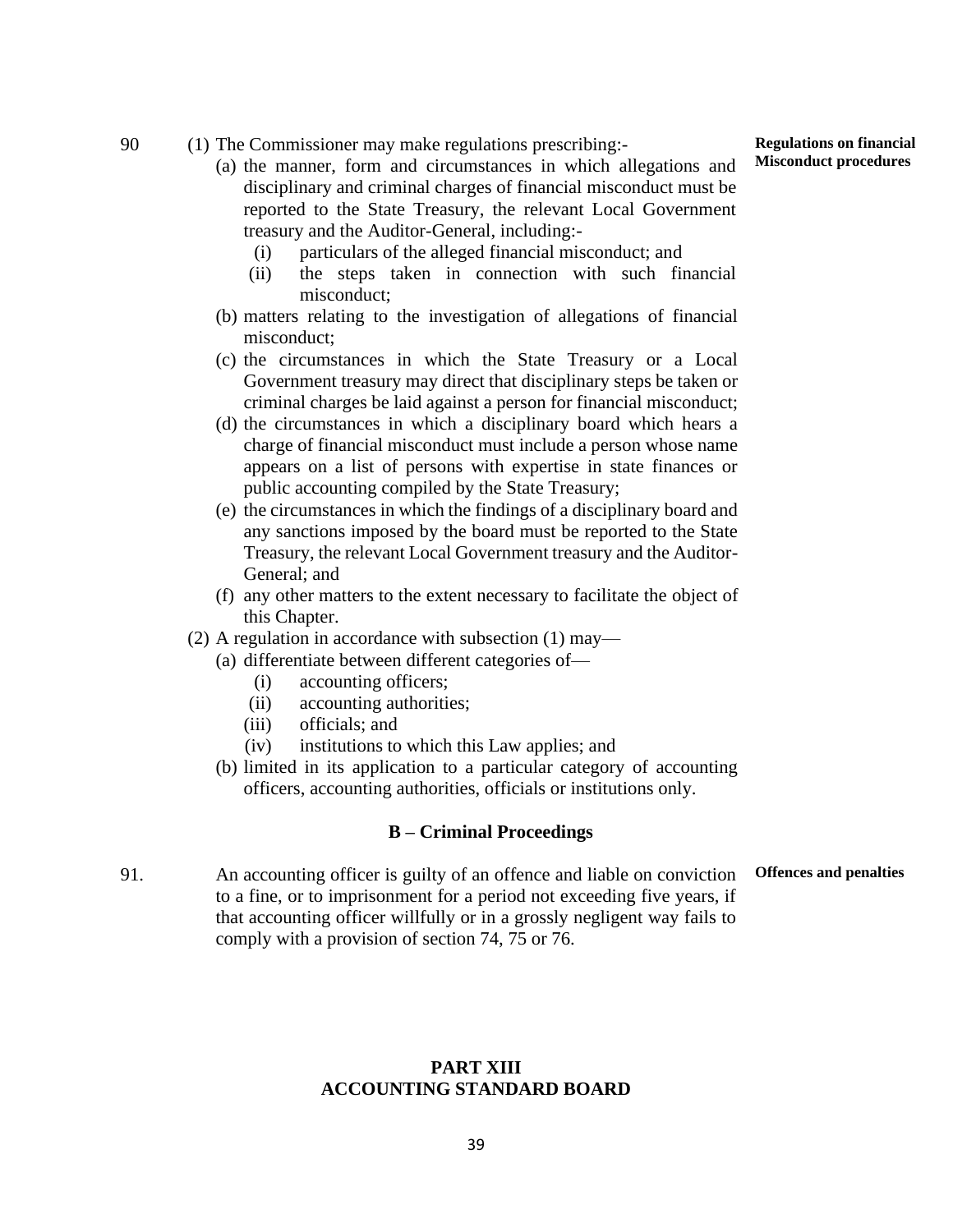- 92. (1) The Commissioner by regulation in accordance with section 90 must **Establishment** establish a board to be known as the Accounting Standards Board. (2) The Accounting Standards Board is a juristic person 93. (1) The Accounting Standards Board consists of no more than 10 members as the Commissioner may determine. (2) The Commissioner, after consulting the Auditor-General, appoints the members of the Board. (3) The Board may establish its own operating procedures. **Composition** 94. (1) The Accounting Standards Board must— (a) set standards of generally recognized accounting practice as required for the annual financial statements of— (i) departments; (ii) public entities; (iii) constitutional institutions; (iv) municipalities and boards, commissions, companies, corporations, funds or other entities under the ownership control of a municipality; and (v) Kogi State House of Assembly and the Local Government legislatures; (b) prepare and publish directives and guidelines concerning the standards; (c) recommend to the Commissioner effective dates of implementation of these standards for the different categories of institutions to which these standards apply; and (d) perform any other function incidental to advancing financial reporting in the public sector. (2) In setting standards the Board must take into account all relevant factors, including— (a) best accounting practices, both locally and inter State; and (b) the capacity of the relevant institutions to comply with the standards. (3) The Board may set different standards for different categories of institutions to which these standards apply. (4) The standards set by the Board must promote transparency in and **Functions of Board**
	- effective management of revenue, expenditure, assets and liabilities of the institutions to which these standards apply.

#### 95. The Accounting Standards Board may do all that is necessary or expedient to perform its functions effectively, which includes the power to— **Powers of Board**

- (a) determine its own staff establishment and appoint employees to posts on its staff establishment;
- (b) obtain the services of any person or entity to perform any specific Law or function;
- (c) confer with any person or entity;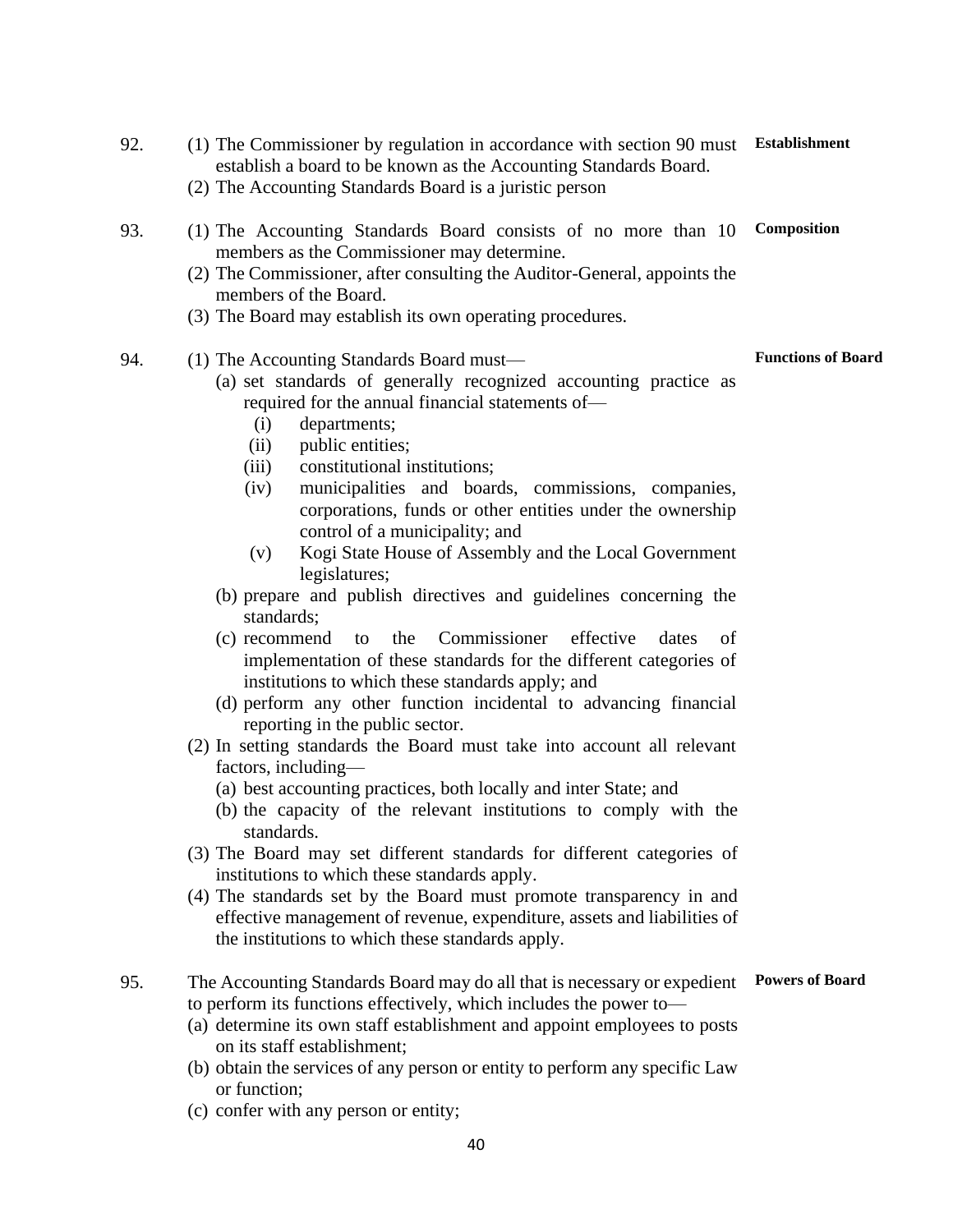- (d) acquire or dispose of any right in or to property, but ownership in immovable property may be acquired or disposed of only with the consent of the Commissioner;
- (e) insure itself against any loss, damage, risk or liability;
- (f) perform legal Laws, or institute or defend any legal action in its own name; do research and publish reports; and
- (g) do anything that is incidental to the exercise of any of its powers.
- 96. (1) The Commissioner, after consulting the Auditor-General, may make regulations—
	- (a) concerning the qualifications, remuneration, term of office and removal of members of the Accounting Standards Board, the filling of vacancies, the chairperson of the Board, and the finances and administration of the Board;
	- (b) prescribing the standards set by the Board in accordance with section 94; and
	- (c) concerning any other matter that may facilitate the proper functioning of the Board or the implementation of those standards.
	- (2) The Commissioner must consult the Board on the implementation date of a regulation made in accordance with subsection (1) (b).
	- (3) Different regulations may be made in accordance with subsection (1) (b)for different categories of institutions to which the standards set in accordance with section 94 apply.
	- (4) Draft regulations prescribing standards in accordance with subsection (1) (b)must be published for public comment in the State *Government Gazette* before their enactment.

#### **PART XIV MISCELLANEOUS PROVISIONS**

- 97. The Commissioner, by notice in the State *Government Gazette,* may exempt any institution to which this Law applies, or any category of those institutions, from any specific provisions of this Law for a period determined in the notice. **Exemptions**
- 98. (1) Anything done which can be done in accordance with a provision of this Law, must be regarded as having been done in accordance with this Law. **Transitional provisions**
	- (2) All treasury regulations and instructions made or issued remain in force until repealed.
	- (3) Until the Accounting Standards Board is established, the State Treasury may perform the functions of the Board.
- 99. (1) Any person who cannot account for public money in his nominal custody shall be liable to refund the said sum to the State Treasury. **Liability for Loss of Public Money**
	- (2) A person has nominal custody of public money if –

**Regulations on Accounting standards Board.**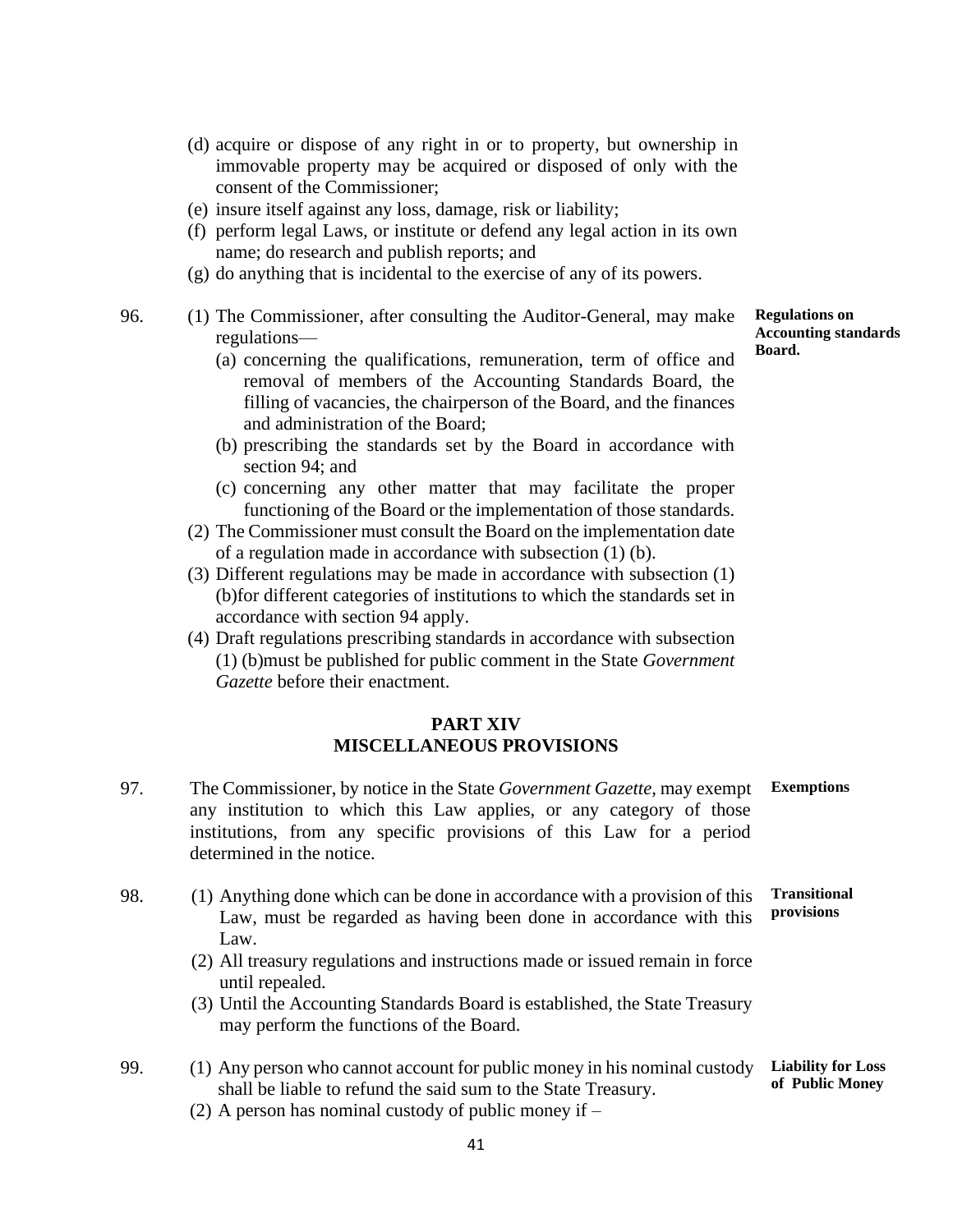- (a) the person holds the money by way of petty cash advance; or
- (b) the person has received the money but has not yet dealt with it as required.
- 100. (1) Where the Accountant-General has reason to believe that any person has –

**Liability for Keeping Public Money**

> **Financial Instructions**

- (a) received money for the Government and has not duly remitted it; or
- (b) received money for which he is accountable to the Government and has not duly accounted for it; or
- (c) in his hands any public money applicable for any purpose and has not duly applied it;

he shall cause a notice to be served on such person or on his personal representative, requiring that person or his personal representative, within such time from the service of the notice as may be specified therein, duly to pay over, account for, or apply such monies, as the case may be and to transmit to the Accountant-General satisfactory evidence that he has done so.

- (2) Where a person fails to comply with a notice served on him under subsection(1) within the time stated therein, the Accountant-General shall cause to be stated an account between such person and the Government, showing the amount of money involved and charging interest at the prevailing bank rate from the date the amount became due.
- (3) In any proceedings for the recovery of any monies due under this Section, a copy of the account so stated by a person authorized in that regard by the Accountant-General shall be prima facie evidence that the amount stated therein, together with interest, is due and payable to the Government.
- 101. The provisions of this part shall with necessary modifications apply to government stores or the value thereof, where appropriate as they apply to Government funds. **Application of Provisions to Stores**
- 102. The provisions of the Kogi State Financial Instructions are part of this law **Application of** as a subsidiary legislation.

## **SCHEDULE I – Parastatals fully subvented by the Government**

- **1.** Kogi Investment and Properties Ltd
- **2.** Kogi Foundation Ltd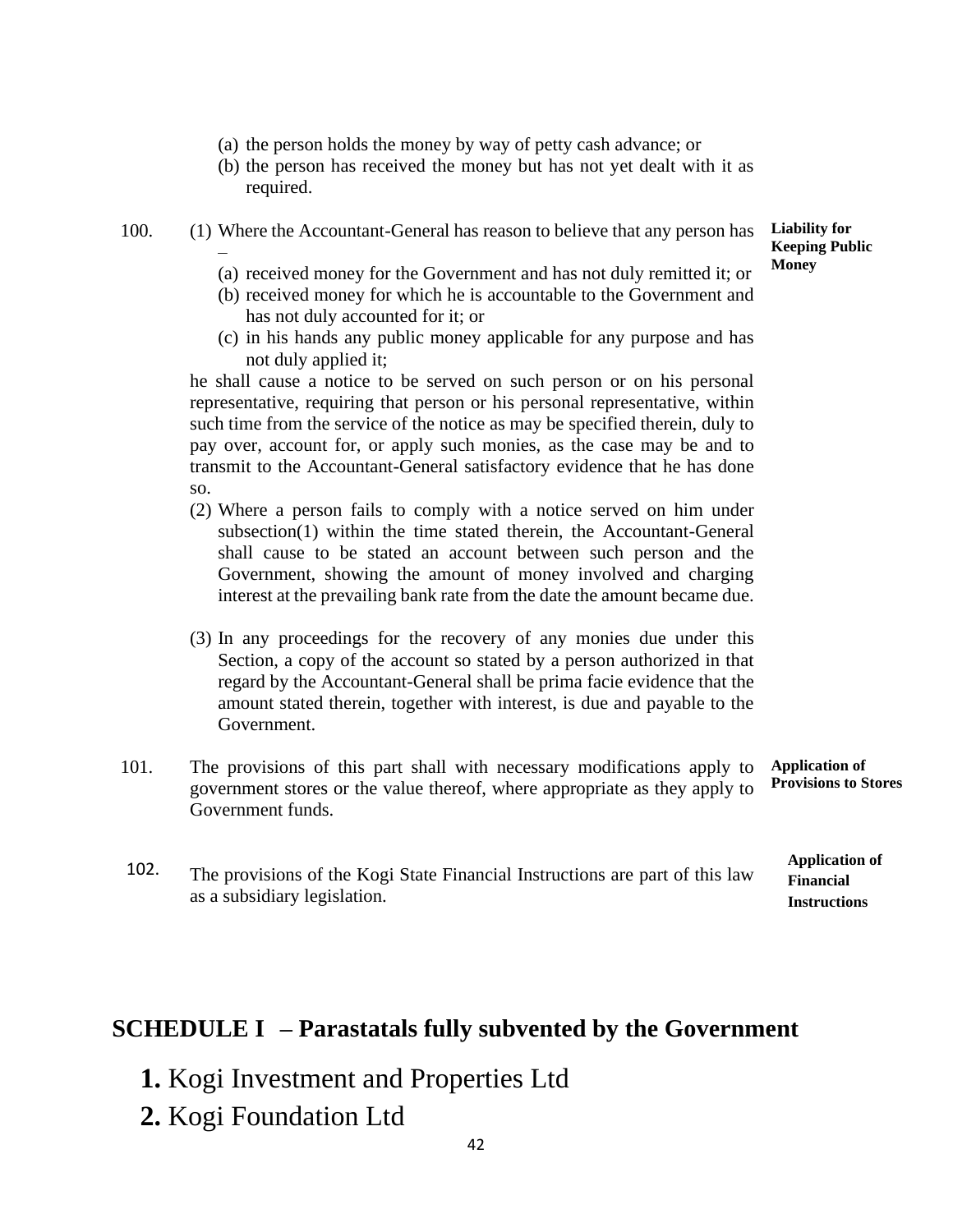- **3.** Kogi Specialist Hospital
- **4.** Kogi State Broadcasting Corporation
- **5.** Kogi Football Club
- **6.** Confluence Queens

# **SCHEDULE II – Fully Commercialised Parastatals**

- **1.** Confluence Travels
- **2.** Kogi Savings and Loans Ltd
- **3.** Kogi Confluence Hotel
- **4.** Kogi Hotel
- **5.** Kogi State Newspaper Corporation

# **SCHEDULE III – Parastatals Partially Subvented**

- **1.** Kogi State University, Anyigba
- **2.** College of Education Technical, Kabba
- **3.** Kogi Polytechnic, Lokoja
- **4.** College of Education , Ankpa
- **5.** School of Health Technology, Idah
- **6.** School of Nursing and Midwifery, Obangede
- **7.** Nigeria-Korea Friendship Institute, Lokoja

## **SCHEDULE IV – Public Institutions**

**1.** Kogi State University, Anyigba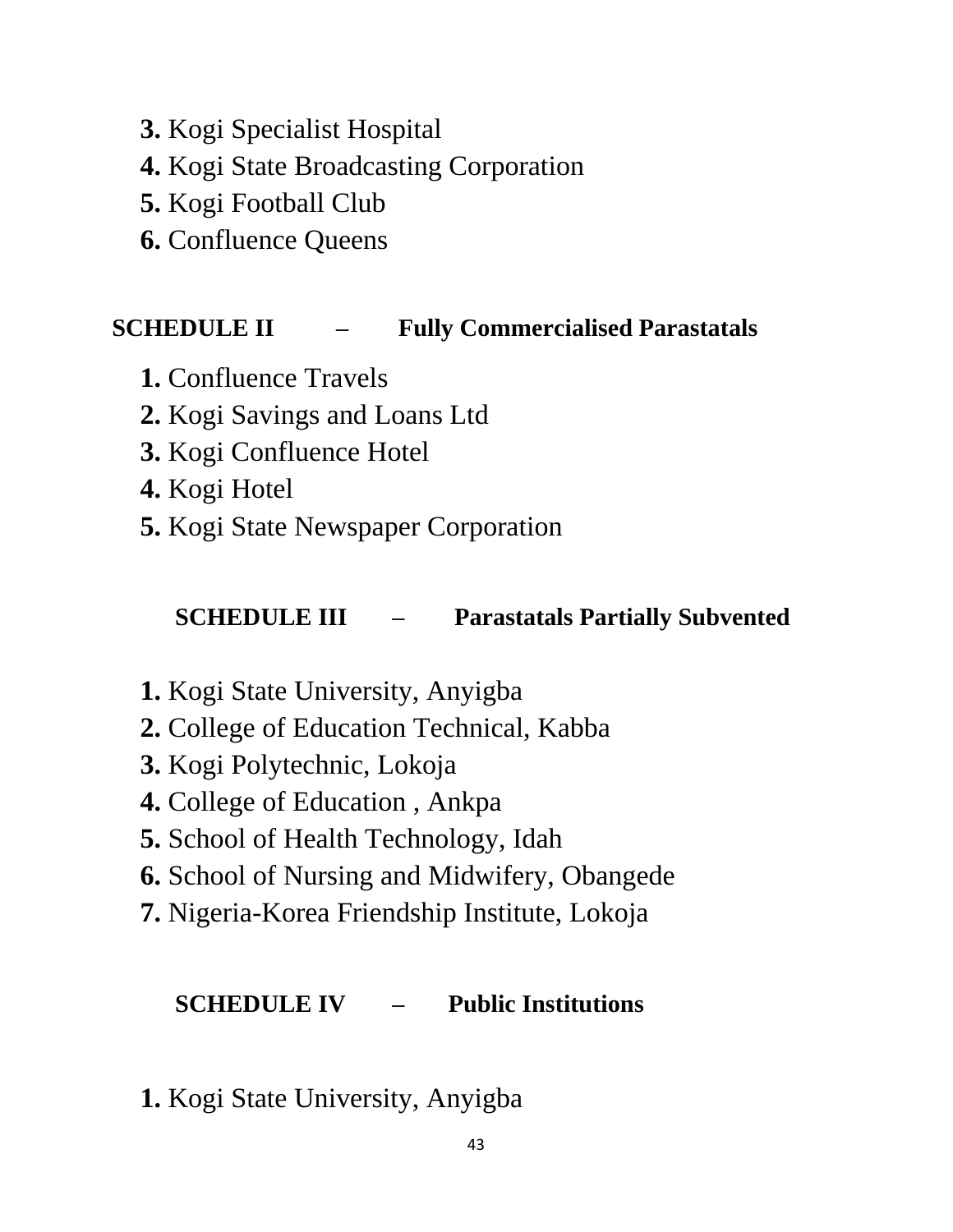- **2.** College of Education Technical, Kabba
- **3.** Kogi Polytechnic, Lokoja
- **4.** College of Education , Ankpa
- **5.** School of Health Technology, Idah
- **6.** School of Nursing and Midwifery, Obangede
- **7.** Nigeria-Korea Friendship Institute, Lokoja

### **OBJECTIVES AND REASONS**

The purpose of this Law is to regulate financial management in Kogi State Government and Local Government Areas; to ensure that all revenue, expenditure, assets and liabilities of those governments are managed efficiently and effectively;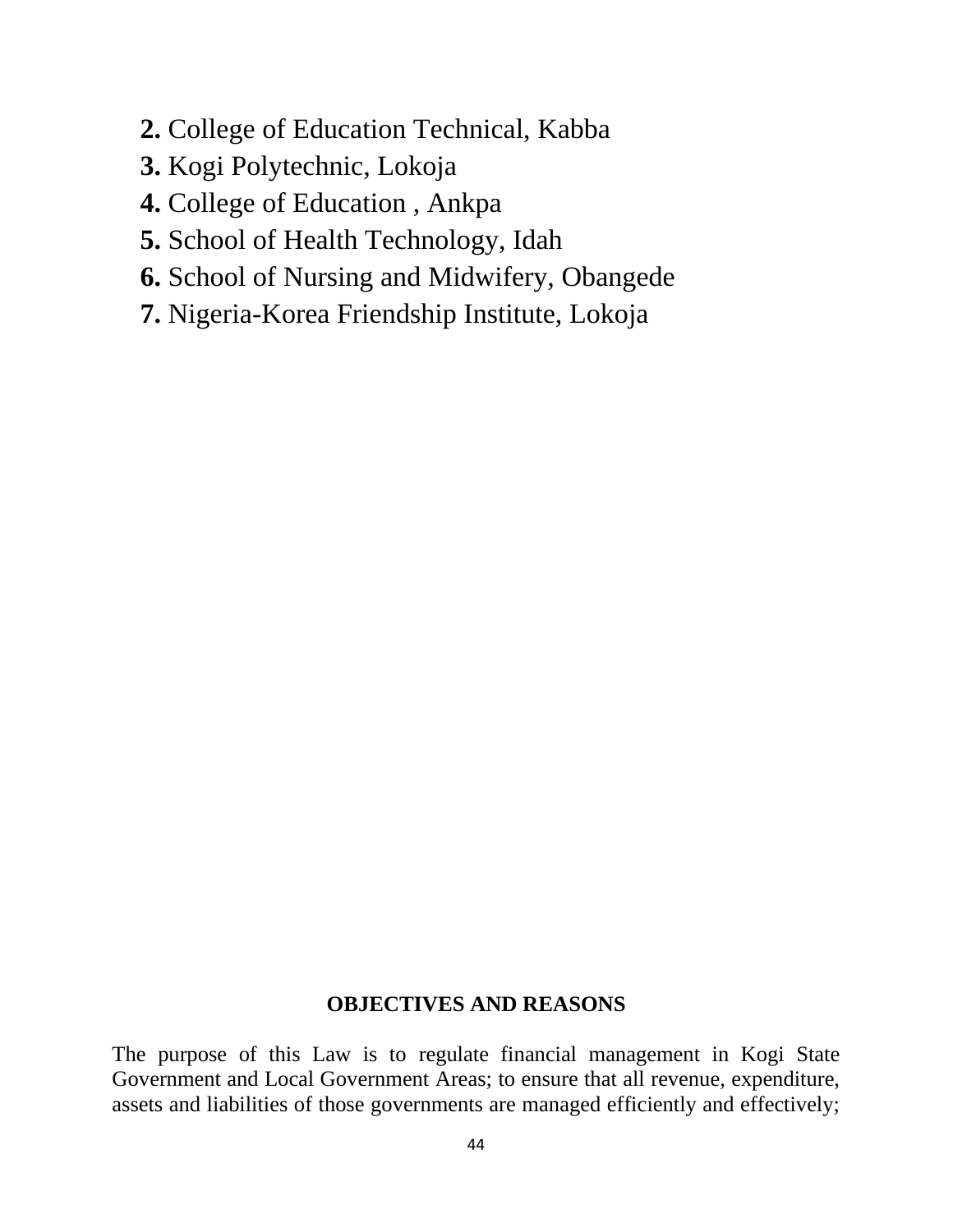to provide for the responsibilities of persons entrusted with financial management in those governments; and to provide for matters connected therewith.